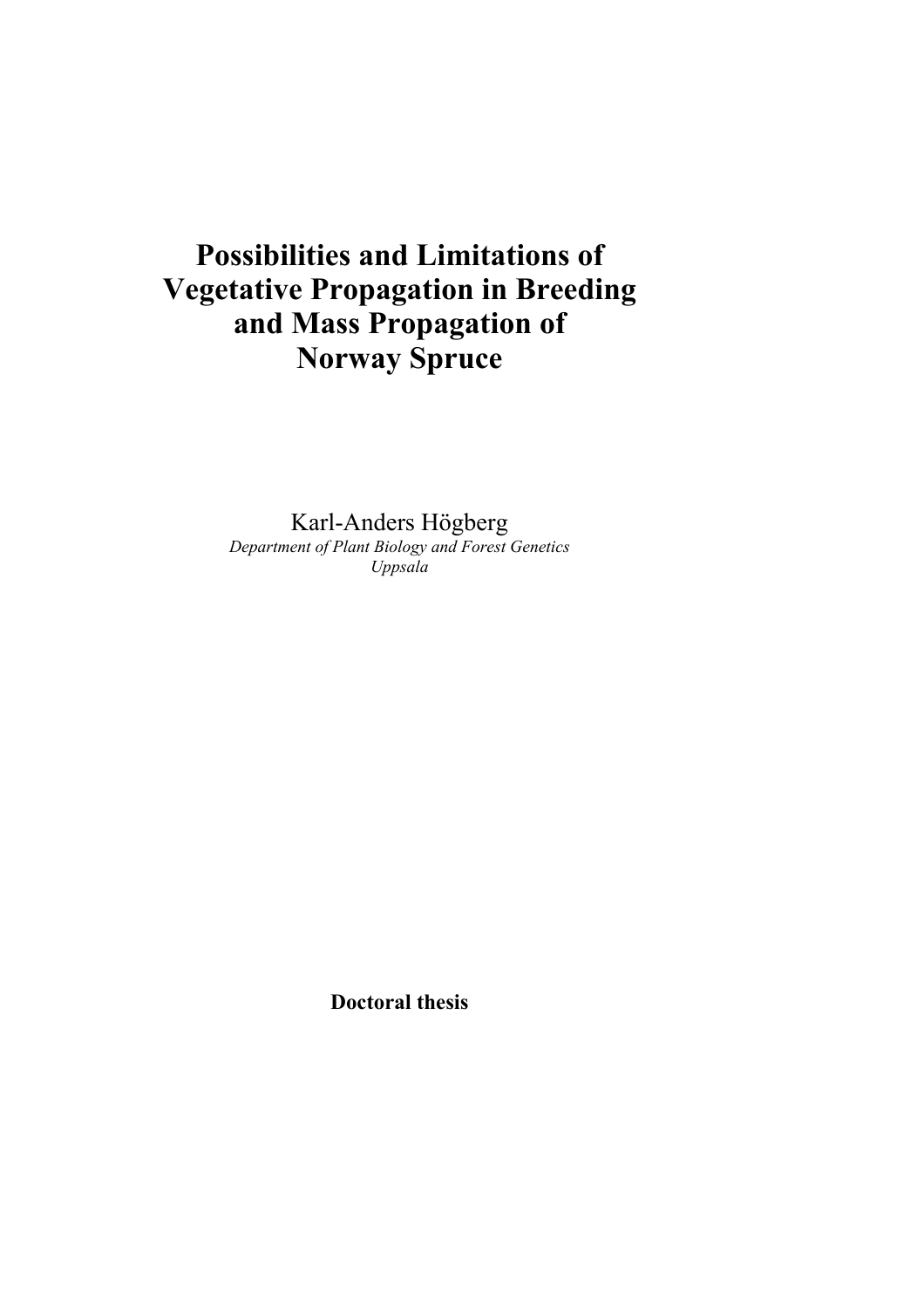# **Swedish University of Agricultural Sciences Uppsala 2003**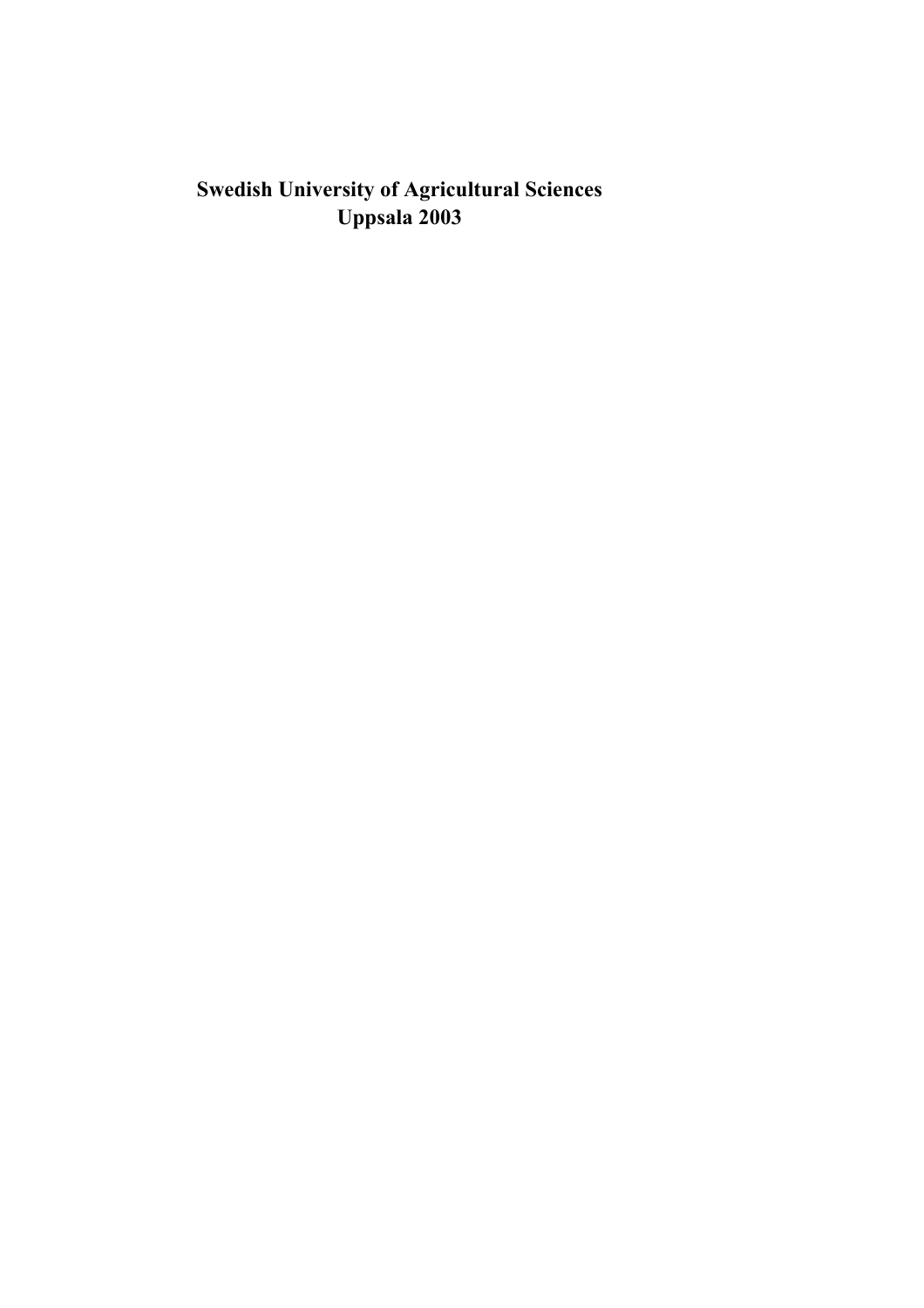# **Acta Universitatis Agriculturae Sueciae**  Silvestria 294

ISSN 1401-6230 ISBN 91-576-6528-1 © 2003 Karl-Anders Högberg, Uppsala Tryck: SLU Service/Repro, Uppsala 2003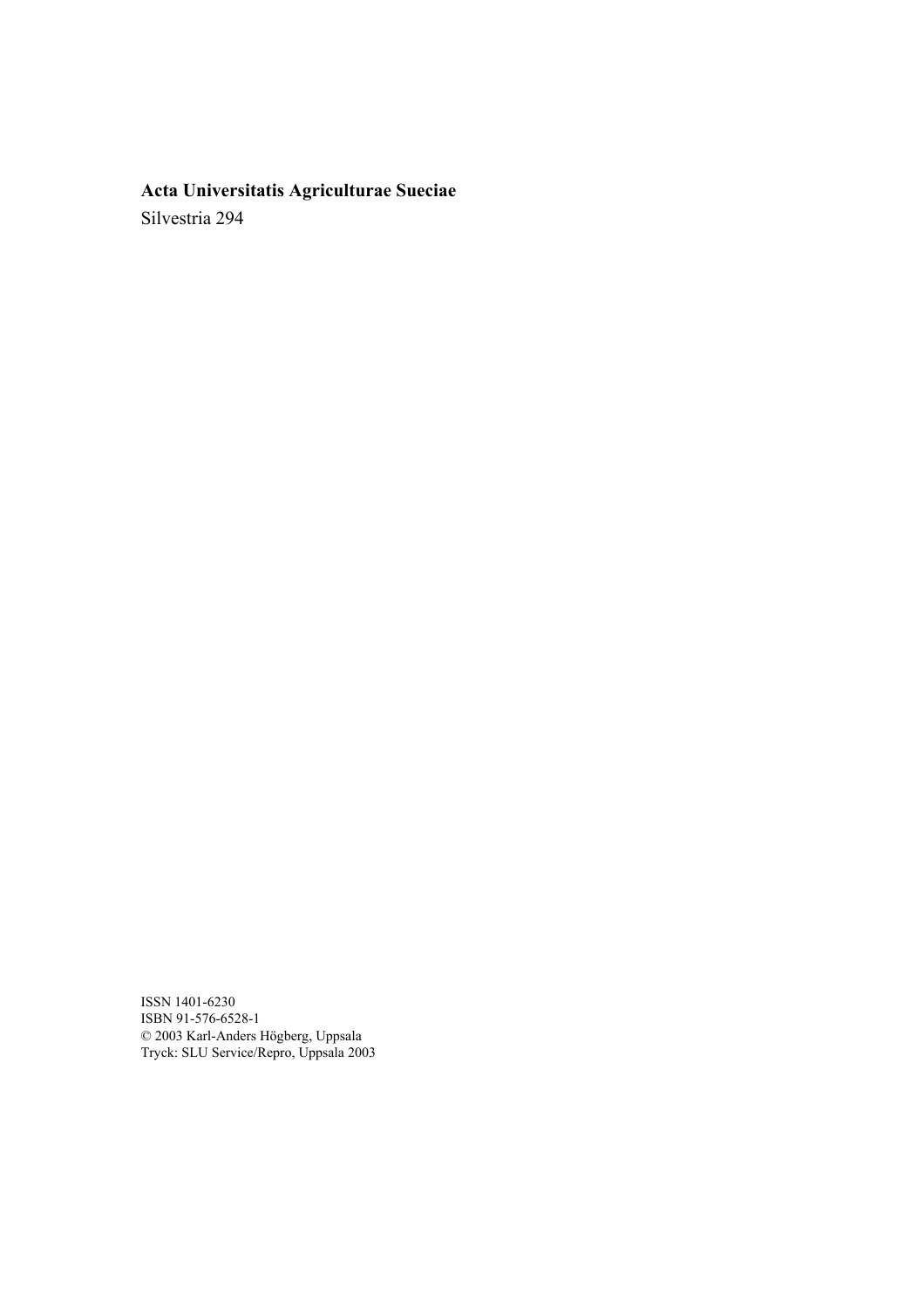### **Abstract**

Högberg, K.-A. 2003. *Possibilities and limitations of vegetative propagation in breeding and mass propagation of Norway spruce*. Doctor's dissertation. ISSN 1401-6230, ISBN 91- 576-6528-1.

The use of vegetative mass propagation in practical forestry with Norway spruce (*Picea abies* (L.) Karst.) is limited at present, although its potential to deliver high genetic gains is obvious. The objective of this thesis was to study possibilities and limitations of vegetative propagation when applied in different parts of a breeding/mass propagation system for Norway spruce.

Two vegetative propagation methods were studied: somatic embryogenesis and cutting propagation. Somatic embryogenesis was accompanied by losses of genotypes during the propagation process. The embryogenic response at proliferation and maturation was under family control, while germination was obtained for all families. Parental effects on proliferation and maturation were found for male parents but not for female. However, no correlations between embryogenic characters and breeding goal traits could be detected on parental level.

Shortening of treatment with abscisic acid (ABA) during somatic embryo development gave pronounced positive effects on height growth of regenerated plants. An improved protocol, including five weeks ABA treatment and root development in liquid medium significantly improved performance of the resulting plants. The number of plants with lateral roots at the time of *ex vitro* transfer increased substantially with this protocol. Lateral roots at *ex vitro* transfer were shown to be a marker for good height growth and clonal uniformity during the next two years.

Selection for height of cutting propagated clones in the nursery resulted in low responses in height after six years in field. The likely reason for this was low correlations between nursery traits and field traits. Genotype x environment interactions in the studied clonal test series varied from close to zero to more than 50% of the clone component. A tendency towards increased interaction components with age was obtained in one of the series. In situations with large genotype x environment interactions, clonal stability over sites should be included in the selection criteria.

*Keywords*: breeding, cutting propagation, early selection, mass propagation, *Picea abies*, somatic embryogenesis

*Author's address*: Karl-Anders Högberg, Skogforsk, Ekebo 2250, SE-268 90 Svalöv, Sweden. *e-mail*: karl-anders.hogberg@skogforsk.se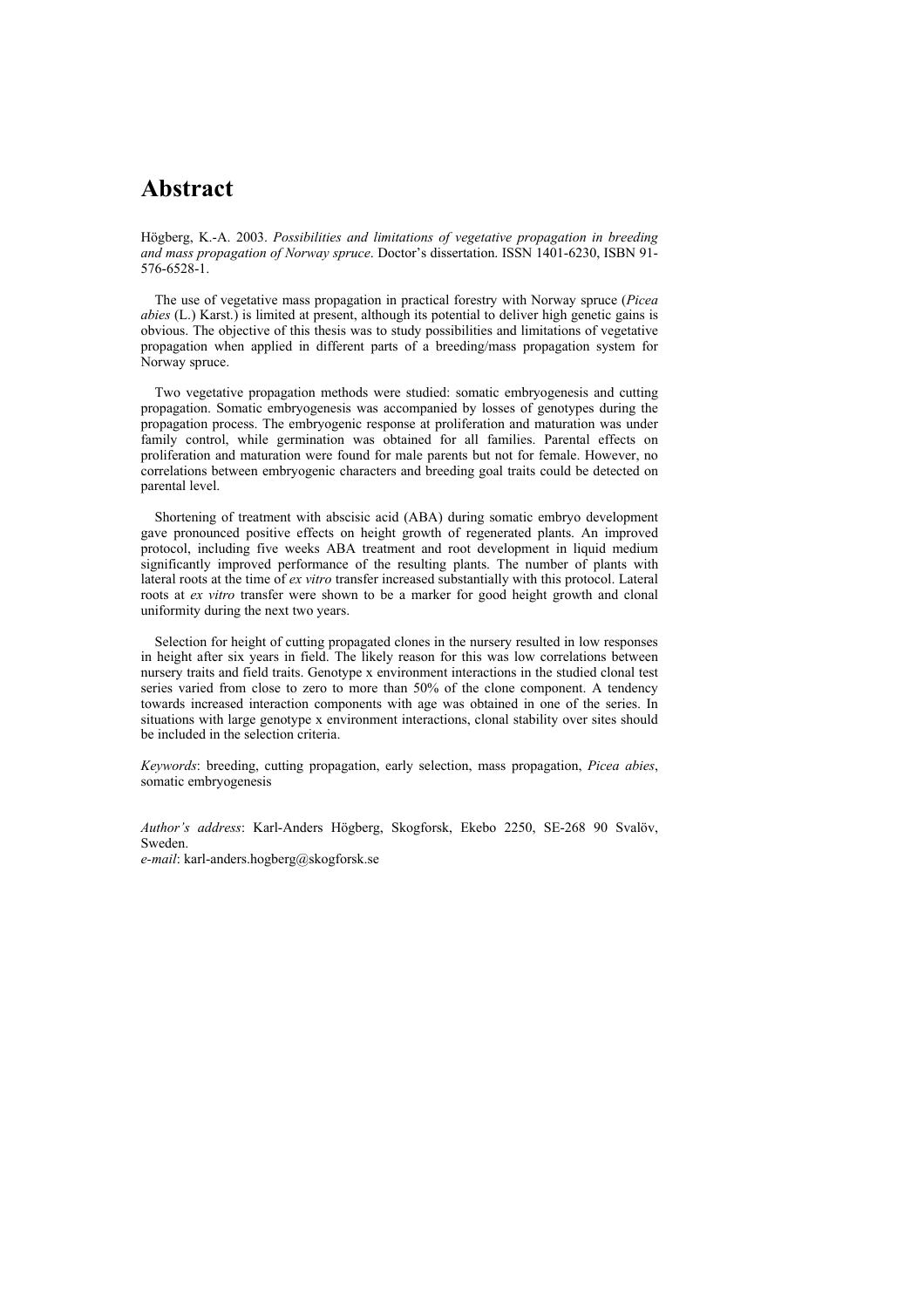I've been waiting here for so long And all this time has passed me by It doesn't seem to matter now

*(Banks/Gabriel/Rutherford/Hackett/Collins)*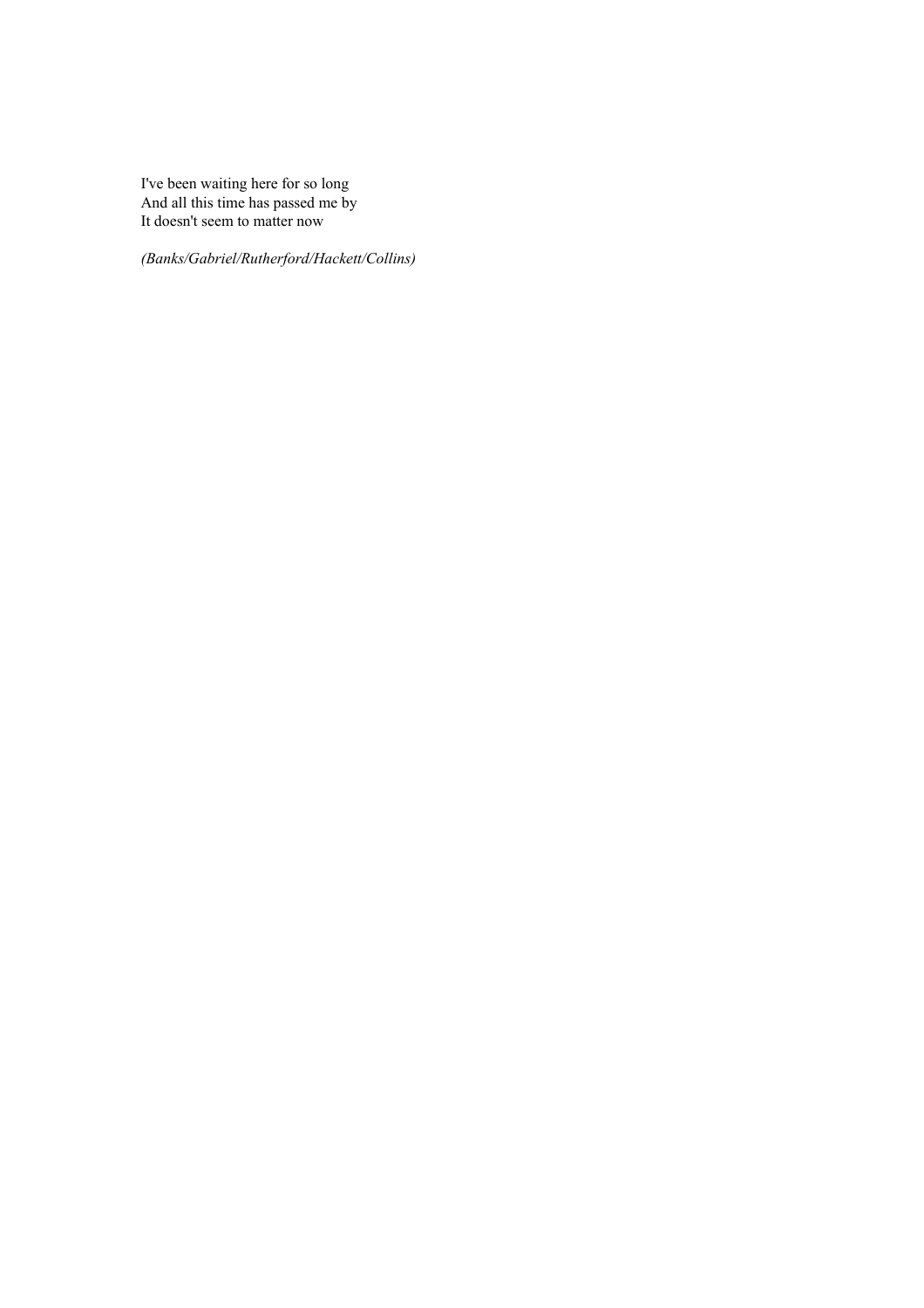# **Contents**

**Introduction, 7**  Background, 7 Vegetative propagation methods, 10 *Layering, 10 Grafting, 10 Cutting propagation, 10 Axillary shoots, 12 Adventitious shoots, 12 Somatic embryogenesis, 13*  Breeding and mass propagation applicability, 15

**Objectives, 18** 

**Materials and Methods, 19** 

**Main results, 21** 

**Discussion, 26**  Application of somatic embryogenesis in the breeding programme, 26 *In vitro* effects on early plant development, 28 Clonal selection and responses in field growth, 29

**Conclusions, 32** 

**References, 33** 

**Personal communications, 38** 

**Acknowledgements, 39**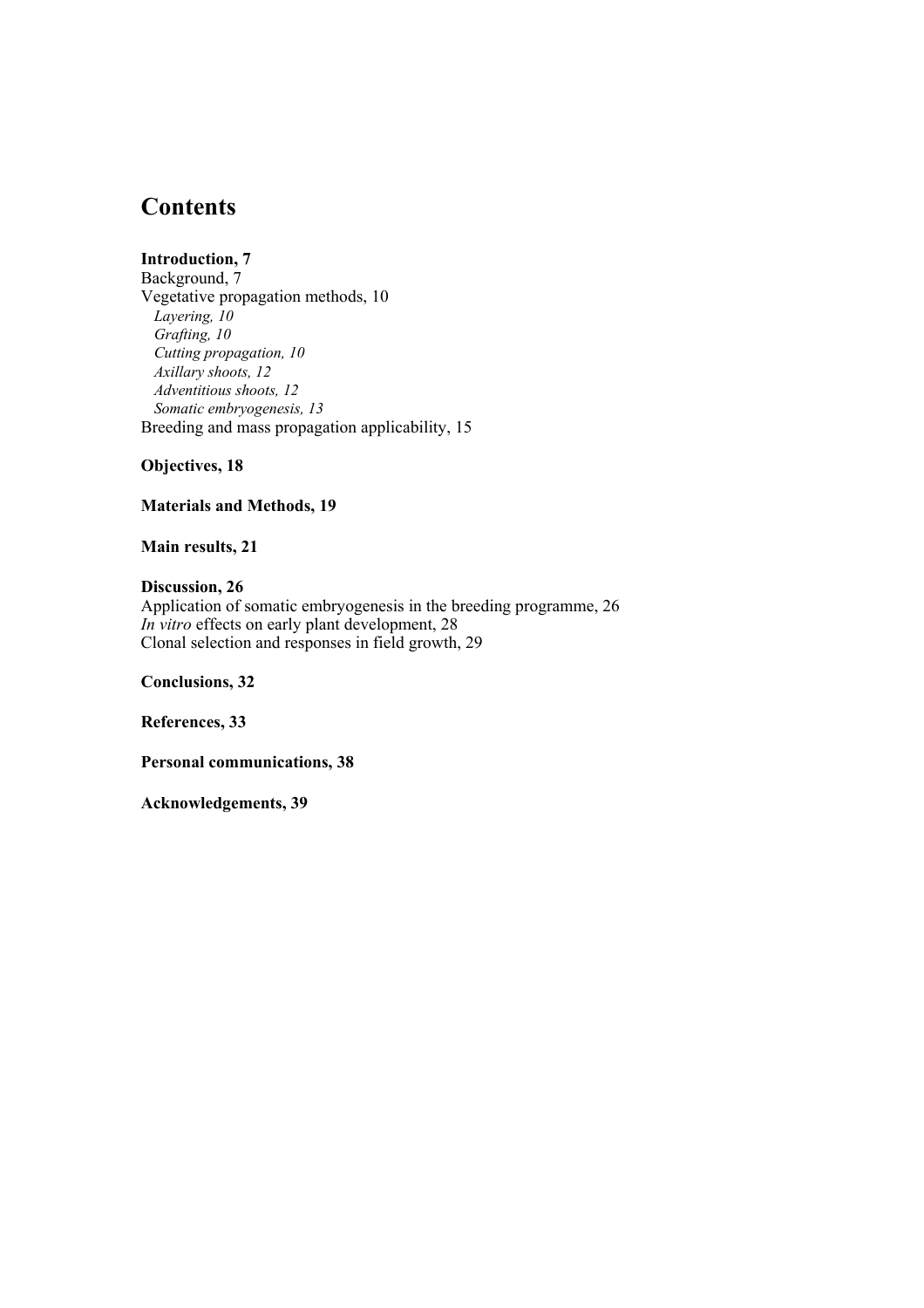# **Appendix**

This thesis is based on the following papers, which are referred to by the corresponding Roman numerals.

- **I**. Högberg, K.-A., Ekberg, I., Norell, L. & von Arnold, S. 1998. Integration of somatic embryogenesis in a tree breeding programme – a case study with *Picea abies*. *Canadian journal of forest research 28*: 1536-1545.
- **II**. Högberg, K.-A., Bozhkov, P. V., Grönroos, R. & von Arnold, S. 2001. Critical factors affecting *ex vitro* performance of somatic embryo plants of *Picea abies*. *Scandinavian journal of forest fesearch 16*: 295-304.
- **III**. Högberg, K.-A., Bozhkov, P. V. & von Arnold, S. 2003. Early selection improves clonal performance and reduces intraclonal variation of Norway spruce plants propagated by somatic embryogenesis. *Tree physiology 23*: 211-216.
- **IV**. Högberg, K.-A. & Karlsson, B. 1998. Nursery selection of *Picea abies* clones and effects in field trials. *Scandinavian journal of forest research 13*: 12-20.
- **V**. Karlsson. B. & Högberg, K.-A. 1998. Genotypic parameters and clone x site interaction in clone tests of Norway spruce (*Picea abies* (L.) Karst.). *Forest genetics 5*: 21-30.

All papers are reproduced with kind permission from the publishers.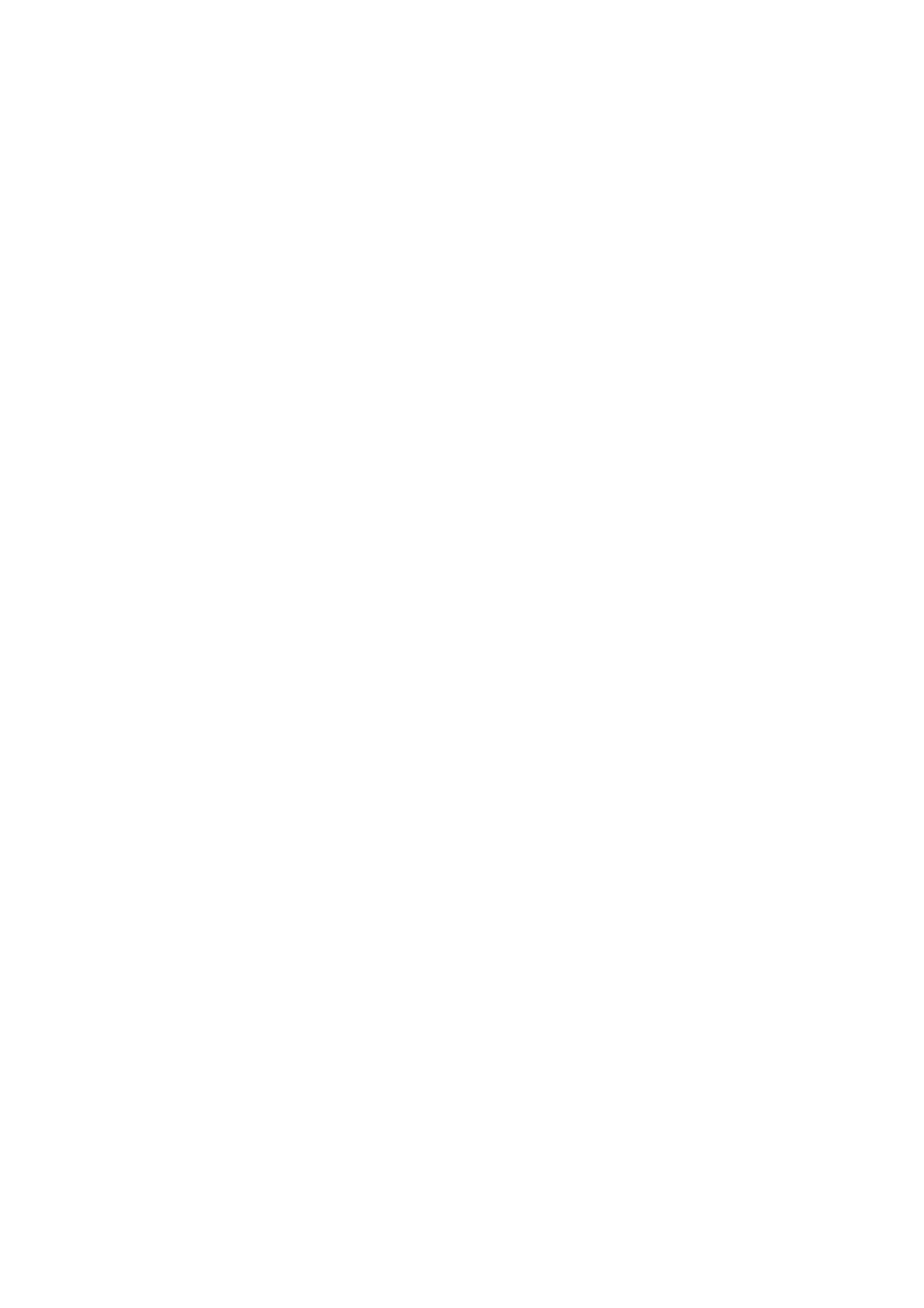### **Introduction**

### **Background**

Norway spruce (*Picea abies* (L.) Karst.) is a boreal conifer of great economic importance in Swedish forestry. The current Swedish breeding programme for Norway spruce has adopted and developed the Multiple Population Breeding System presented by Namkoong *et al*. (1980). In this strategy, the breeding population is grouped into sub-populations and the breeding activities are undertaken within each sub-population. In the Swedish programme (Fig. 1), the sub-populations each include 50 parent genotypes. The genotypes are crossed in a double-pair mating design, where each parent is combined with two other, thus giving rise to 50 families. After an early screening in the nursery, 40 genotypes in each family remain as candidates for the next breeding generation. The candidates are vegetatively propagated and tested as clones in field trials. After the field tests have been completed, one genotype from each family is selected for inclusion in the next breeding generation and the breeding cycle starts again with double-pair mating. For further details regarding the Swedish spruce breeding programme, see Danell (1993) and Karlsson & Rosvall (1993).



*Fig. 1*. The breeding cycle for a breeding sub-population in the Swedish breeding programme for Norway spruce.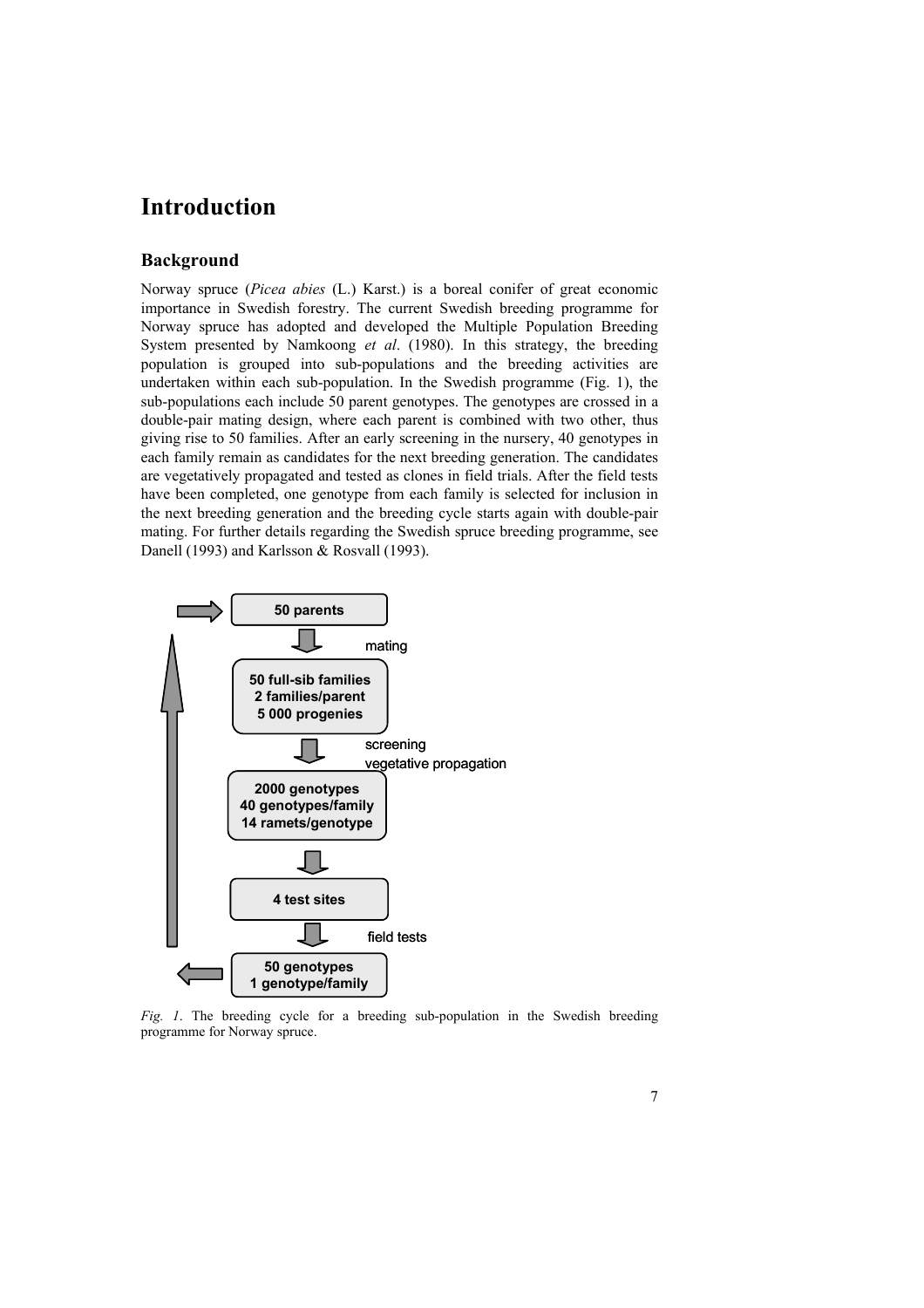In breeding, a common approach for testing candidates for the next generation involves progeny tests. Progenies are created by controlled crossings, and normally the same pollen-mix is used for all candidates. Thus, the candidates must reach the flowering stage, which can take several years in Norway spruce. Vegetative propagation allows the candidates to be directly tested as clones, instead of indirectly, as in progeny tests. Besides saving time, since it does not require trees to reach flowering competence, this strategy also increases the selection intensity, by allowing more candidates to be tested at the same cost. Studies on this subject, with varying breeding parameters, have consistently concluded that clonal candidate testing is efficient (Shaw & Hood 1985, Russell  $\&$ Loo-Dinkins 1993, Rosvall *et al*. 1998).

Vegetative mass propagation can be integrated with the breeding programme at any one of three stages (Fig. 2). After crossing selected parents in the breeding programme, families can be mass propagated without knowing the value of each individual clone and without identifying the individual clones. This mode of using vegetative propagation is called bulk propagation and provides the same genetic gain as if the material was propagated via seeds. Another mass propagation option is to propagate identified and tested clones with valuable properties. Such extended use of superior clones, i.e., clonal forestry, should increase the genetic gain realised in the production forest compared with bulk propagation. However, in order to select superior clones, a period of field test is needed during which the clones must be kept in such a way that they maintain their propagation ability ("storage" in Fig. 2).



 $Fig. 2$ . Illustration of an integrated breeding – vegetative mass propagation system for Norway spruce. BULK indicates propagation without clone identification; CLONAL indicates propagation of identified clones.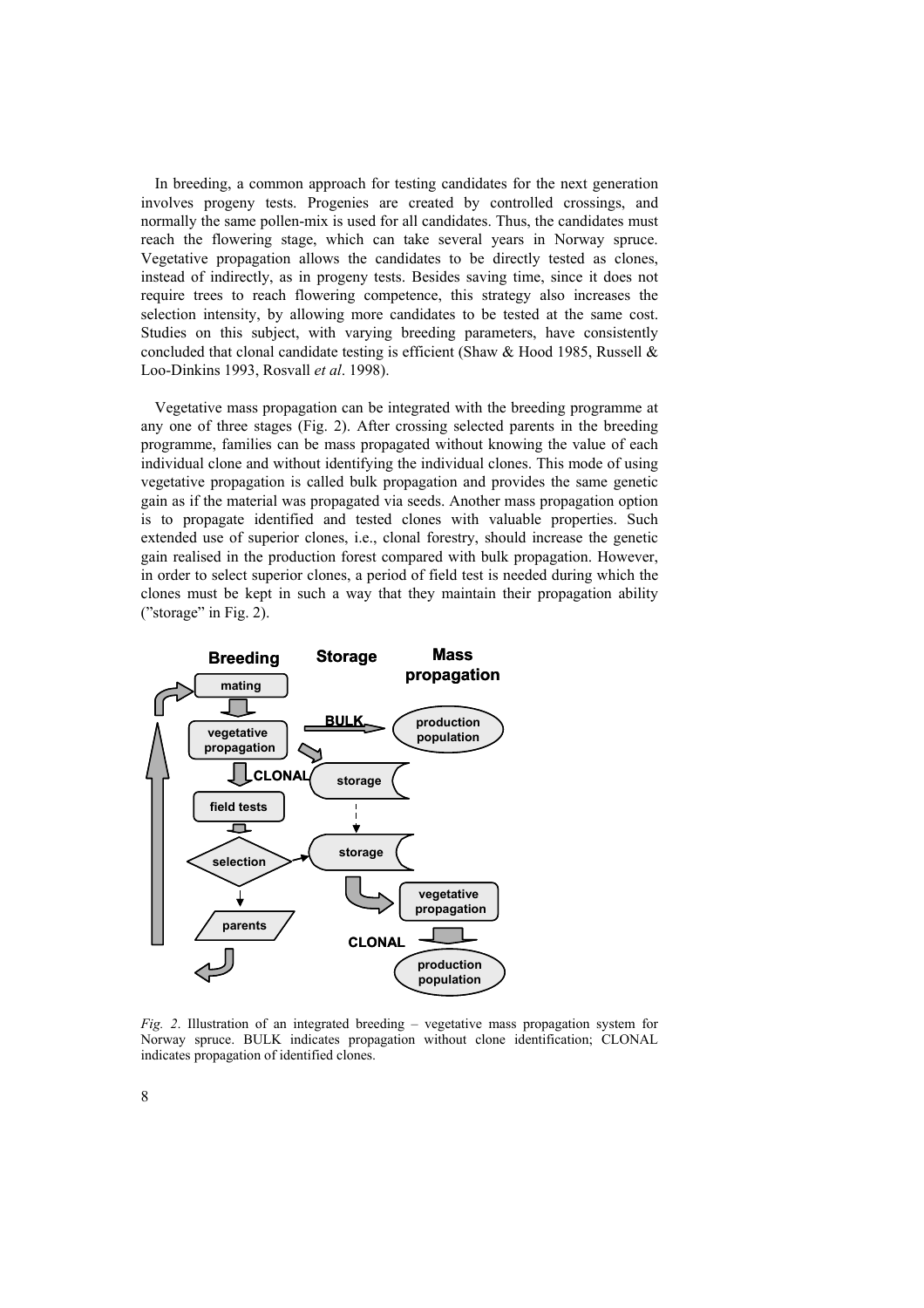Similar models have been presented by Cheliak & Rogers (1990), Sutton *et al*. (1993) and Park *et al*. (1998). Clonal testing for mass propagation can be done on part rather than all of the breeding population. If the base material is restricted to crosses with the very best parents, the genetic gain obtained after field-testing and selection will be higher than if the whole breeding population is represented in the clonal tests.

confounded with genetic effects. The propagation can also influence the variation All propagation methods can introduce effects that are non-genetic, but are within the genetic unit. Non-genetic effects that can be confounded with genetic effects are called C-effects (Lerner 1958). In connection with vegetative propagation, Libby (1976) distinguished two types of C-effects, one caused by differences in donor plant physiology and the other by differences in the environment during propagation. In the case of vegetative propagation it is normally assumed that the clone effect is equal to the genotypic effect. In a model presented by Burdon & Shelbourne (1984) the clone effect was split into a genotype effect and a C-effect. The problem is that C-effects are difficult to determine in practical propagation. In the rather few studies available concerning C-effects on conifers, the effects disappeared a few years after propagation (Foster *et al*. 1984, Cannell *et al*. 1988, Stoehr & Farmer 1988).

Non-additive effects are caused by specific gene combinations in a particular clone. The contributions of non-additive effects to the genotype effect can be The genotype effect consists of two components: additive and non-additive. either positive or negative, depending on the clone. When the clone is used in sexual propagation, recombination takes place and the non-additive effects cannot be exploited. The potential to utilise non-additive effects is one of the attractive features of clonal forestry, since it offers possibilities of capturing additional genetic gain.

propagation. However, vegetative propagation often results in intraclonal variation comparable to the variation within a sexually propagated population. This Uniformity within a clone is often one of the purposes with vegetative indicates that obtaining homogeneous propagation material from a clone is not as straightforward, for several reasons, as it might first appear. For Norway spruce, coefficients of variation in growth characters for cutting-propagated clones were initially larger than for seedlings in a study by Roulund *et al*. (1985). The coefficients of variation then gradually decreased and reached a lower level than for seedlings after eight years.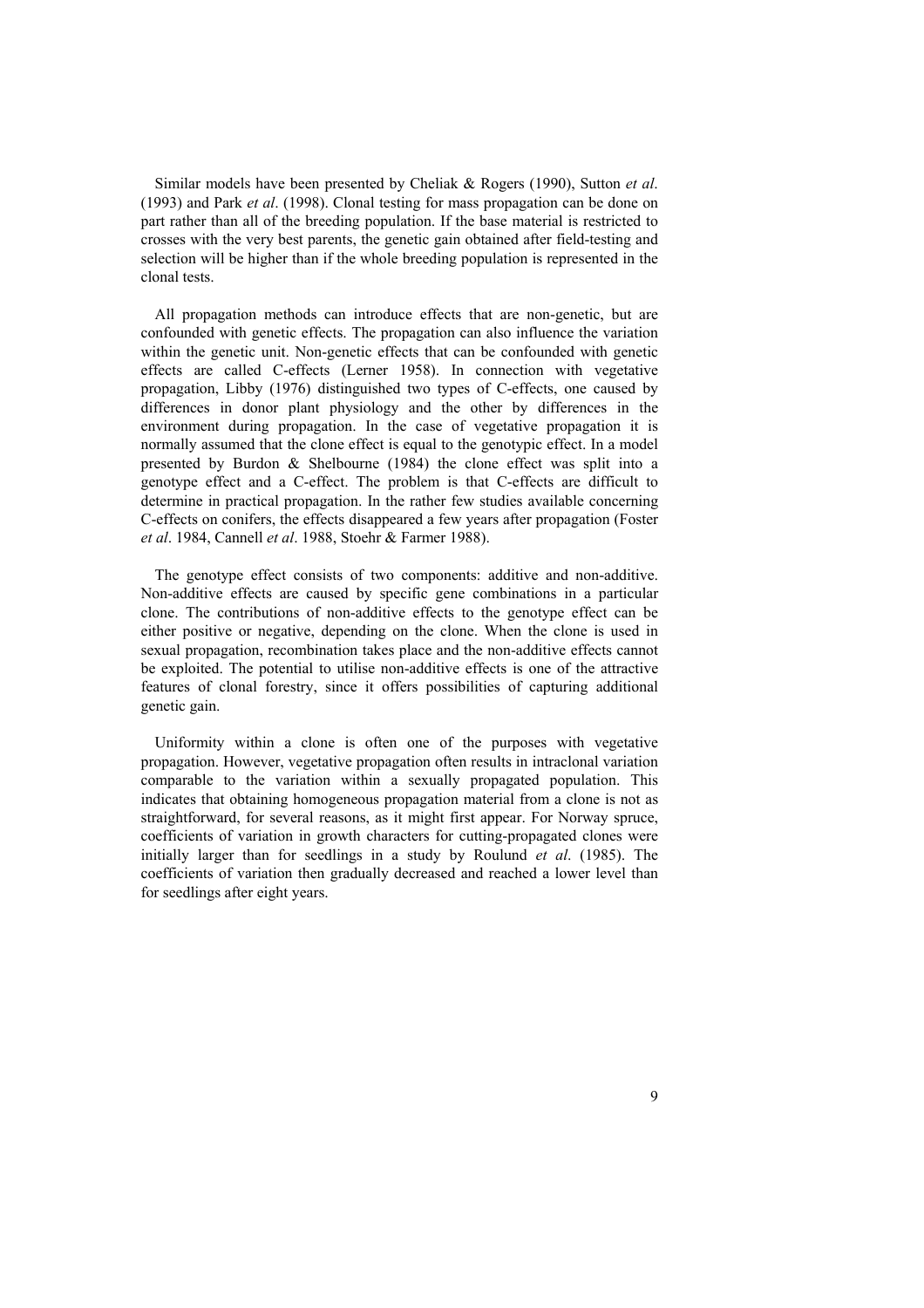### **Vegetative propagation methods**

A number of methods are available for vegetative propagation of trees. Advantages and disadvantages of different propagation methods are summarised in Table 1.

Table 1. *Summary of vegetative propagation techniques and their advantages and disadvantages*

| Method                | Advantages                 | Disadvantages               |
|-----------------------|----------------------------|-----------------------------|
| Layering              | Simple technique.          | Expensive, not applicable   |
|                       |                            | for mass propagation.       |
| Grafting              | Simple technique, avoids   | Expensive, not applicable   |
|                       | rooting problems.          | for mass propagation.       |
| Cuttings              | Cost-effective compared to | Needs<br>rooting.<br>low    |
|                       | other<br>vegetative        | multiplication rate, large  |
|                       | propagation methods, good  | areas needed for donor      |
|                       | plant type.                | plant hedges,<br>ageing     |
|                       |                            | problem complicates         |
|                       |                            | clone testing.              |
| Axillary shoots       | Low risks of post-effects. | Needs rooting, expensive.   |
| Adventitious shoots   | High multiplication rate.  | Needs rooting, risks of     |
|                       |                            | post-effects, expensive.    |
| Somatic embryogenesis | Very high multiplication   | Expensive, risks of post-   |
|                       | rate, cryopreservation can | effects, loss of genotypes  |
|                       | circumvent ageing, good    | selection<br>certain<br>and |
|                       | prospects for<br>automatic | the<br>required<br>during   |
|                       | handling.                  | process.                    |

### *Layering*

Branches covered with litter or soil may form adventitious roots and each branch can develop into a new individual. Norway spruce sometimes displays this phenomenon in certain environments, e.g. at high elevations, which means that clones can be formed naturally. Formation of adventitious roots is also frequently observed in Norway spruce plants after planting in the field (Langerud *et al*. 1988).

#### *Grafting*

To multiply trees selected for seed orchards and breeding archives, scions can be grafted onto young rootstock plants. This method avoids the rooting problem connected to material from old trees, as the root is provided from a young plant. However, grafting is labour-intensive and an unrealistic approach for mass propagation and for testing large numbers of clones. Spontaneous grafting can also occur in nature, when frictional contact causes wounds on two compatible individuals followed by merger of the tissues.

#### *Cutting propagation*

Cutting propagation is a well-known method for vegetative propagation of Norway spruce. The first written description of this technique was given as early as the beginning of the 19th century (Pfifferling 1830, cited in Kleinschmit *et al*. 1973).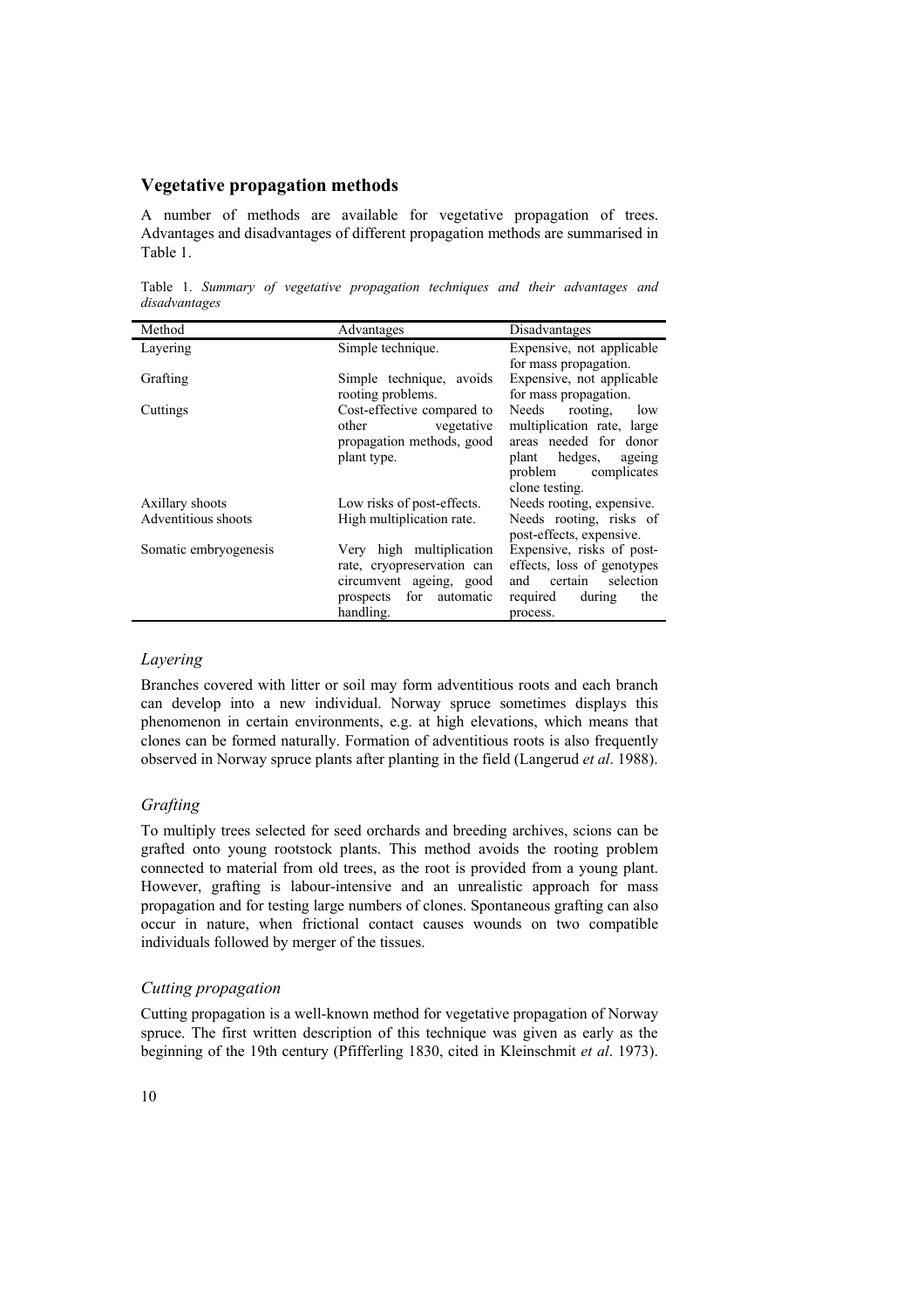Cuttings are usually rooted in a greenhouse with facilities for controlling temperature and air humidity. The rooting substrate is often porous to allow good aeration of the medium during the period when frequent watering is needed at the beginning of the process. The soil is commonly heated to maintain the temperature of the substrate at an optimal level. Hormone treatment is not required if the donor plants are healthy and have not entered a stage where propagation ability has decreased.

The method has an important limitation, in that only young Norway spruce plants can be propagated at high rates in practice. When the plants get older, their rooting ability decreases and rooted cutting plants display plagiotropic growth and asymmetric branching (Kleinschmit *et al*. 1973, Roulund 1975, Dietrichson & Kierulf 1982). The requirement of field tests for identifying superior clones suggests a need for strategies that can maintain their propagation ability until field tests have been completed. One way to maintain the rooting ability is to use serial propagation (Kleinschmit *et al*. 1973), i.e., to take new cuttings from cutting plants in cycles of 3-4 years. However, Dekker-Robertson & Kleinschmit (1991) reported serious symptoms of ageing after 6-7 cycles of serial propagation. Bentzer (1981) described another strategy, so-called hedging, where low hedges are formed by recurrent pruning of the donor plants. How long propagation ability and satisfactory growth habit can be maintained with hedging is unknown, but clones will lose the capacity of cutting propagation over time also with this technique. Ageing symptoms can vary according to the part of the donor plant from which the cutting is taken. A general rule is that cuttings taken from upper positions on the donor plant display more ageing symptoms than cuttings taken further down (Fortanier & Jonkers 1975, Roulund 1975).

Norway spruce plants produced by cutting propagation differ from seedlings in various respects. For instance, their stem base diameter is larger at a given age and needles appear along the base of their stems. Higher survival and better growth have been reported for cutting-propagated plants compared with seedlings of the same size and genetic origin, up to about 10 years of age (Gemmel *et al*. 1991). It has been suggested that greater resistance to pine weevil (*Hylobius abietis*) contributes to this superiority, and cutting-propagated plants have been shown to be attacked less often, and damaged less extensively, by pine weevil (Hannerz *et al*. 2002).

Clonal forestry with Norway spruce based on cutting propagation has been tried in projects in Sweden, but has not been successful, regardless of the method used to maintain rooting ability (Högberg *et al*. 1995). Sonesson (2003) presented an overview of the present situation in the latest Swedish clonal forestry project, and concluded that the main reasons for the lack of success with clonal forestry were low rooting percentages and high degrees of plagiotropic growth. Both factors reduce the number of plants produced, as a percentage of cuttings initially taken and thus raise production costs. Hedging costs further contribute to high prices. Producing a cutting plant of a tested clone was estimated to be 100% more expensive than producing a seedling, and the cost for a bulk propagated cutting plant, with cuttings taken from a juvenile donor plant, was estimated to be 60%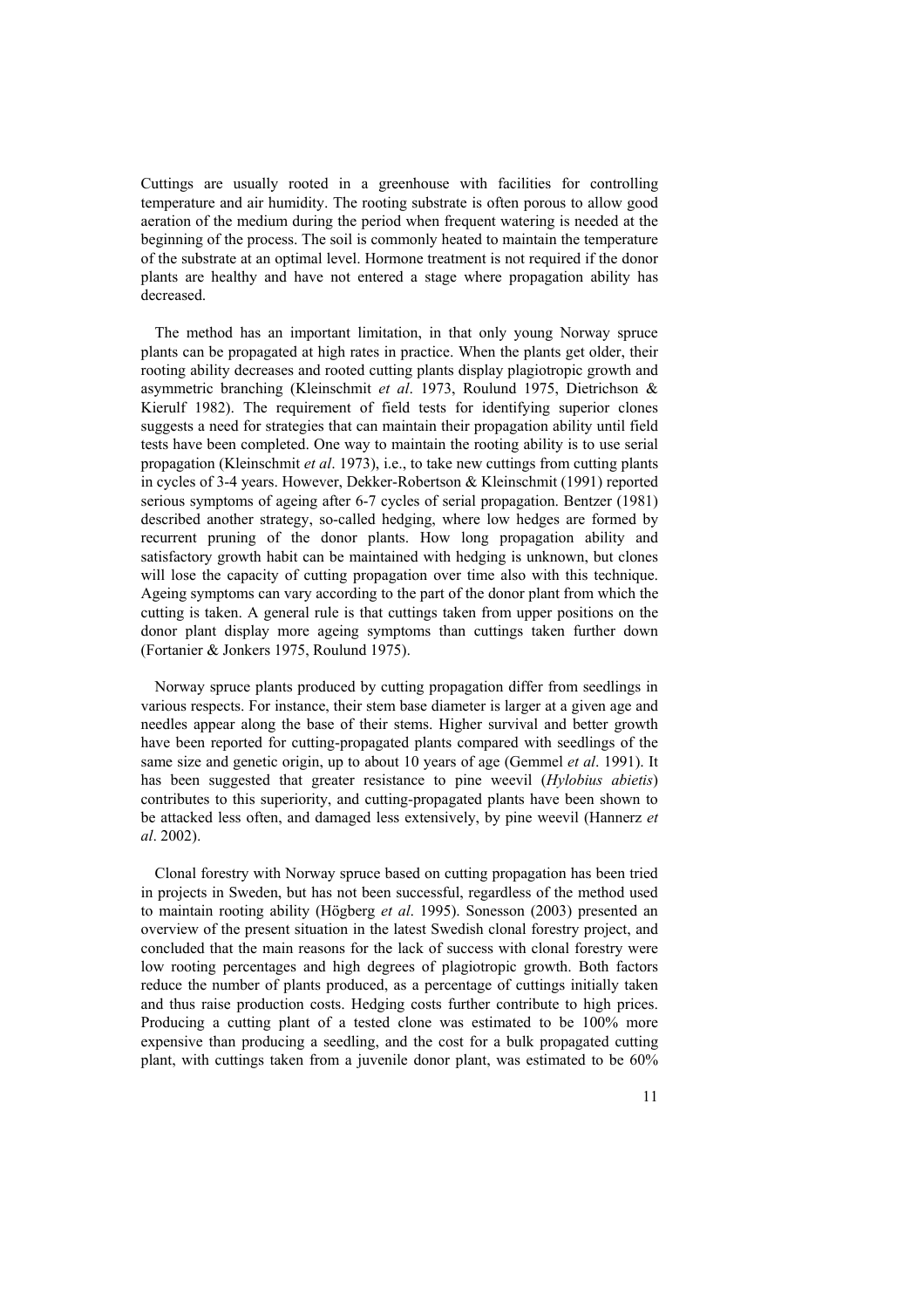higher than for a seedling. At present, bulk propagated cuttings are only produced commercially in Sweden in small numbers.

Significant bulk propagation programmes based on cuttings have been initiated for *Picea mariana* and *Picea glauca* production in eastern Canada (Tousignant 1995, Adams, pers. comm.), and for *Picea sitchensis* production both in Great Britain (Lee 2003) and Ireland (Harrington 2003). A feature shared by all of these programmes is that seedlings from selected families in the breeding population are used as donor plants.

#### *Axillary shoots*

Propagation via axillary shoots is an *in vitro* micropropagation method in which existing meristems are used as explants. The meristems are formed and develop shoots spontaneously. In some cases they are stimulated to develop by treatment with appropriate growth regulators. Further shoot multiplication can often be obtained by using shoot tips and nodal segments in subcultures. Shoots thus produced are subsequently rooted. This method is mostly used for broadleaved species belonging to genera such as *Betula* and *Populus* (Bajaj 1986, Jokinen & Törmälä 1991, Welander 1993, Chun 1993). Axillary shoot micropropagation has also been reported for many conifers (Bajaj 1986, Abdullah *et al*. 1989, Baxter *et al*. 1989). However, practical applications with conifers are hampered by low multiplication rates, difficulties in rooting, and high production costs due to the multiple manual operations required during propagation.

#### *Adventitious shoots*

This method use meristems formed *de novo* from various explant sources, e.g., embryos, stems, leaves and needles. It is closely related to the previous method and in some circumstances both axillary and adventitious shoots can be formed from the same explant. The meristems are stimulated to develop by cytokinin treatment and the elongated shoots are rooted, normally after treatment with auxin. Shoot tips and nodal segments from the elongated shoots can be used for subsequent multiplication with axillary shoot propagation. Adventitious shoot propagation has been reported for many conifers (Bajaj 1986, Lu *et al*. 1991, Kolevska-Pletikapić & Buturović-Derić 1995, Drake *et al*. 1997). In New Zealand, a practical application has been developed with *Pinus radiata* (Aitken-Christie *et al*. 1988, Gleed *et al*. 1995), in which micropropagated plants either go directly to the forest or are used as donor plants for cutting propagation (Menzies *et al*. 2001). For Norway spruce, no application of the method has been developed, even though the possibility of propagating the species by adventitious shoots has been shown (von Arnold 1982, Bornman 1983). The reasons for the reluctance to exploit the method in practice are essentially the same as for axillary shoot propagation, even though it generally gives higher multiplication rates.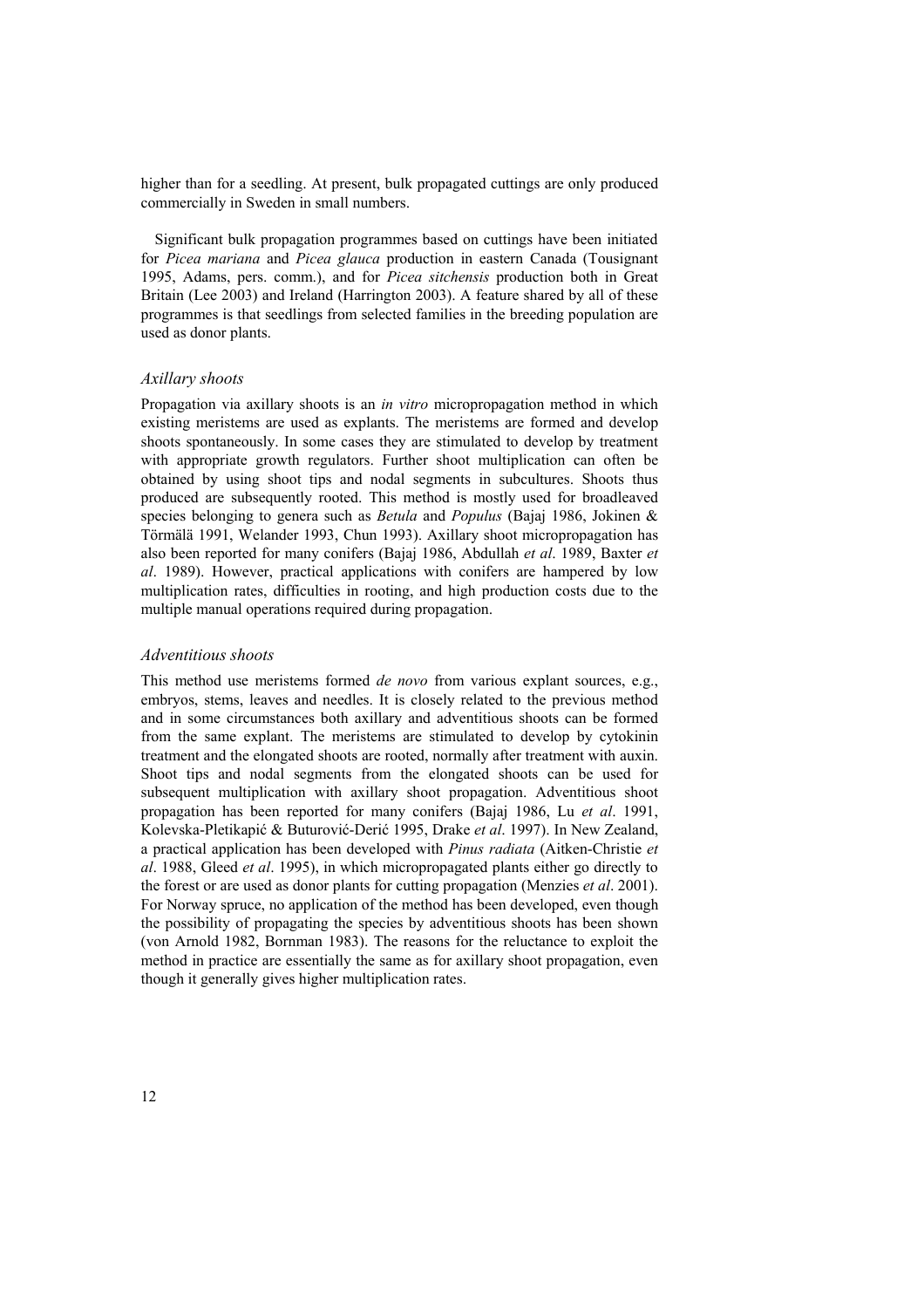#### *Somatic embryogenesis*

Vegetative propagation by somatic embryogenesis has been reported for virtually all economically important tree species. The first reports of successful plant regeneration via somatic embryogenesis for a conifer were published almost two decades ago. The species involved was Norway spruce, and this milestone was achieved simultaneously and independently in two laboratories (Hakman & von Arnold 1985, Chalupa 1985). In somatic embryogenesis with Norway spruce, embryogenic tissue is usually initiated from a zygotic embryo by transferring it to a culture medium containing cytokinin, auxin and nutrients. By renewing the medium at regular intervals, the embryogenic tissue can be stimulated to grow stably. This phase is called proliferation and can be performed using either callus cultures on gelled medium or cell suspension cultures in liquid medium. When enough tissue has been produced, somatic embryos are stimulated to develop by withdrawing the cytokinin and auxin, then adding abscisic acid (ABA). The mature somatic embryos pass through a partial desiccation treatment, in which their water content is decreased in a controlled manner, and they are then germinated on medium free of growth regulators. After germination, embryos are transferred to vessels that allow the root to develop in liquid, while the epicotyl is in the air. After further development in these vessels, somatic embryo plants are acclimatised to *ex vitro* conditions and subsequently cultivated in accordance with standard nursery practices. Embryogenic cultures in the multiplication phase can be cryopreserved in liquid nitrogen, thus providing an efficient way of maintaining the propagation ability of the clones included in field tests.

Some noteworthy details of the protocol are as follows. It has been shown that the initiation rate varies with the age of the explant tissue. Initiation of an embryogenic culture using explants from a 14-month old Norway spruce seedling has been reported (Ruaud *et al*. 1992). There is also a report of successful reinitiation of an embryogenic cell line from a 3-year-old somatic embryo plant (Harvengt *et al*. 2001). Initiation of explants taken from plants seems, however, to be rare. The best results have been attained when zygotic embryos from immature seeds were used. Using embryos from stored seeds or seedlings would be advantageous from a practical point of view, but the response is then lower (von Arnold *et al*. 1995).

Cryopreservation of embryogenic tissue has proven to be surprisingly robust. High regrowth rates after thawing were obtained in experiments with Norway spruce by Nörgaard *et al*. (1993), in accordance with results for interior spruce (*Picea glauca x engelmanni* complex; Cyr *et al*. 1994) and *Picea glauca* (Park *et al*. 1994).

The maturation of somatic embryos was early identified as a key step in somatic embryogenesis, and one in which losses can be very high. For instance, Attree *et al*. (1990) reported maturation frequencies as low as 6-8% in embryogenic tissue of two *Picea mariana* cell lines and one *Picea glauca* cell line. Clearly, as shown in a recent review by Dunstan *et al*. (1998), ABA plays an important role in the process (and also in subsequent germination). Another factor that may be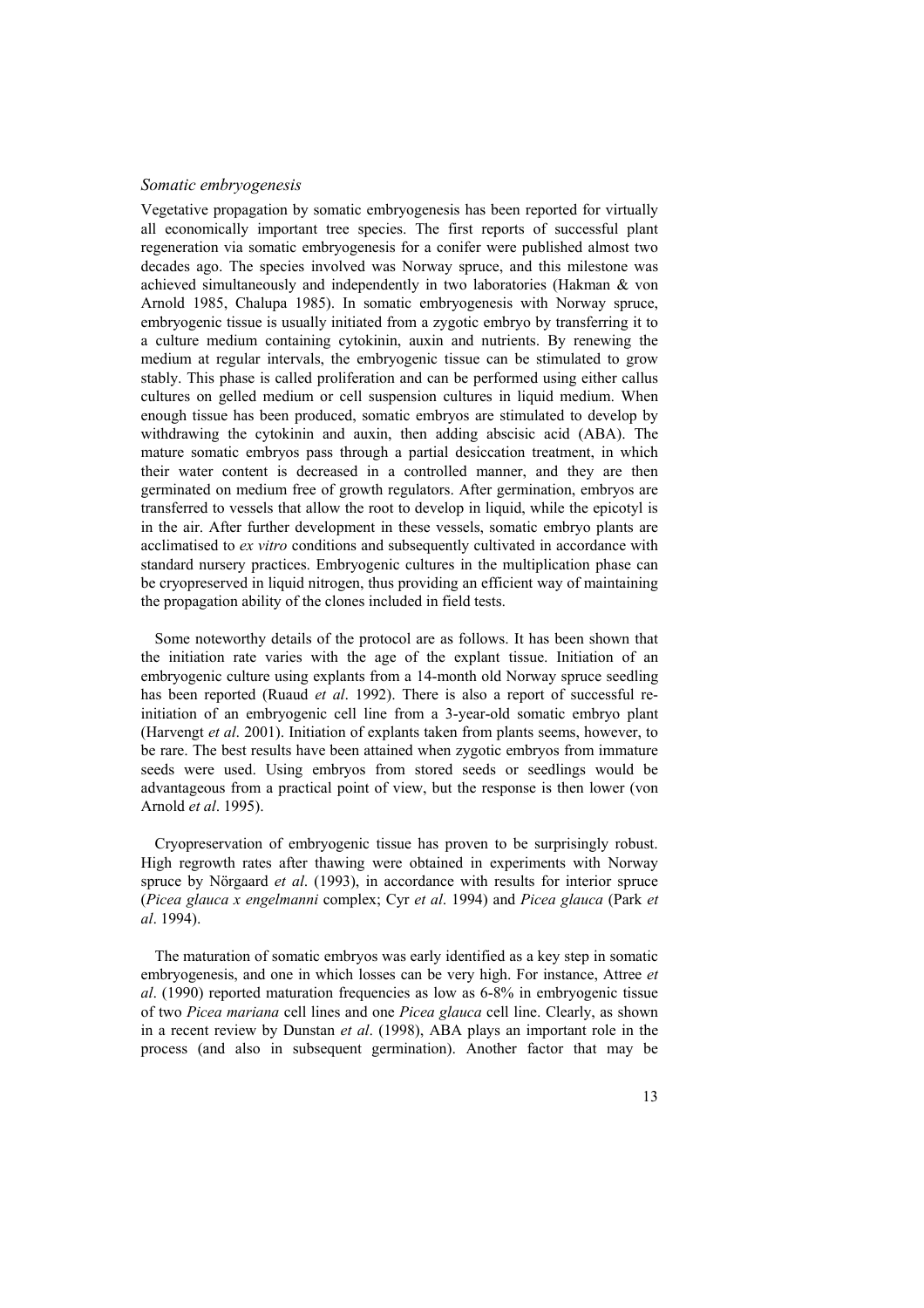important is the osmotic potential, since Bozhkov  $\&$  von Arnold (1998) showed that inclusion of the osmotically active compound polyethylene glycol (PEG) increased yields of mature somatic embryos, but adversely affected their further development. The complexity of the processes involved, including ABA metabolism, together with interactions between endogenous ABA and exogenously applied ABA, indicates the problems associated with developing a generally efficient standard protocol.

Since somatic embryogenesis includes rather strong treatments with plant growth regulators and osmotic agents, as well as cryopreservation, there is a recognised risk that genetic changes may occur during the process. However, the probability appears to be low. For instance, in a study of embryogenic cultures of Norway spruce, Mo *et al*. (1989) concluded that they were stable over time with regard to nuclear DNA content and morphology of regenerated plants. Heinze & Schmidt (1995) found no somaclonal variation in a RAPD analysis of Norway spruce clones derived from somatic embryos. Isabel *et al*. (1996) found somaclonal variation in very low frequencies in *Picea glauca* (in four plants out of 2270) and suggested that it was due to some kind of genetic instability. More recent studies on *Picea glauca* and *Picea mariana* confirm that somatic embryogenesis can induce somaclonal variation in low frequencies  $(1-1.6\%$ ; Tremblay *et al*. 1999). Two important sources of genetic instability were detected, clone and time in culture. Park *et al*. (1998) compared clonal performance of plants regenerated after two different lengths of storage in liquid nitrogen and found strong clonal correlations between the two plant groups. Thus, somatic embryogenesis appears to be a stable method from genetic point of view, generating very low frequencies of somaclonal variation.

The performance of interior spruce (*Picea glauca x engelmanni* complex) plants, regenerated from somatic embryos, during development in the nursery and on a reforestation site was reported by Grossnickle & Major (1994a, b) and Grossnickle *et al*. (1994). No differences between somatic embryo plants and seedlings were found in most measured characters, morphological or physiological. However, height growth rate was on average slower during the first growth period in the nursery for somatic embryo plants. Height increment after the first two years on a reforestation site was similar, but significant differences between somatic embryo plants and seedlings still remained. Nsangou & Greenwood (1998) did not find any differences between somatic embryo plants and seedlings of *Picea rubens*. Lamhamedi *et al*. (2000) found, within *Picea glauca* families, more variation in some morphological characters among clones, produced via somatic embryogenesis, than among seedlings. At the same time, family means calculated using data from clones did not differ from family means based on seedling data.

The obvious advantages associated with somatic embryogenesis, i.e. rapid multiplication and the possibility of long-term maintenance of propagation ability in storage, have aroused great interest and stimulated worldwide research efforts. Clonal test programmes with *Picea glauca* and Norway spruce are in progress in eastern Canada (Adams, pers. comm.), while programmes for large-scale propagation by somatic embryogenesis are being developed in both Canada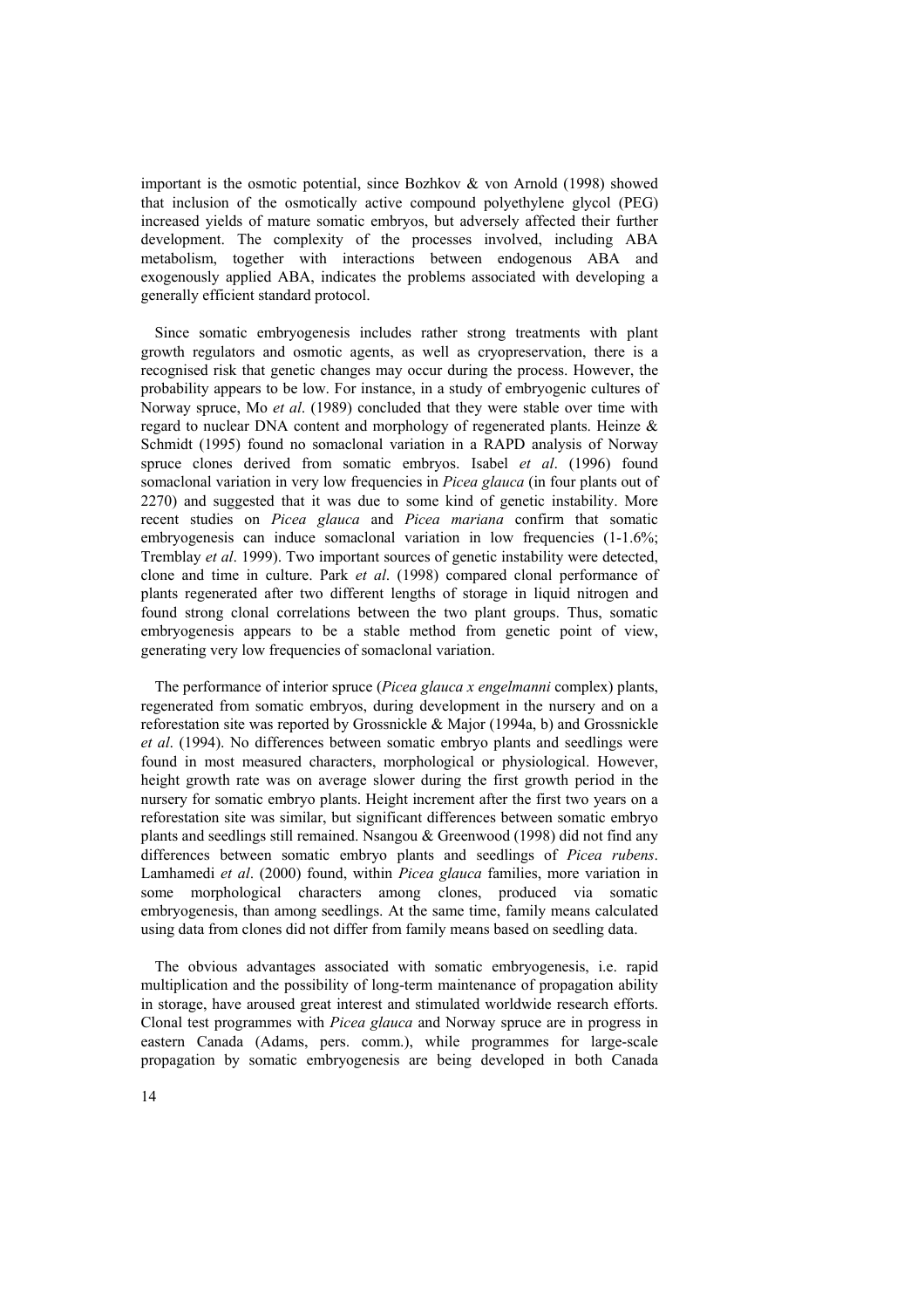(Sutton 2002) and the USA (Timmis 1998). However, automatic handling of somatic embryos has not yet been reported in commercial application. Two strategies can be distinguished at the crucial germination stage (comparable to sowing of seeds): to encapsulate the embryo in an artificial seed-shell or to develop systems for handling naked embryos. For high value applications, semiautomated solutions may have a place, even if the protocol could be further optimised. Whatever techniques are eventually developed, it will be essential to reduce the cost of somatic embryo plants to a level close to that of seedlings (Cervelli & Senaratna 1995).

### **Breeding and mass propagation applicability**

Today, cutting propagation and somatic embryogenesis appear to be the most likely options to be used for vegetative propagation in breeding and mass propagation of many conifers, including Norway spruce. Three different ways of utilising vegetative propagation can be distinguished (Fig. 2): candidate testing in the breeding programme, bulk propagation of selected families and propagation of tested, high-value clones.

With its robustness and the widespread acceptance as a propagation technique, cutting propagation is a useful tool, and it has been practiced for a decade in the Swedish breeding programme. Since it involves young plants, the cutting propagation is not subject to adverse ageing effects in this case. The rapid multiplication rates and corresponding savings of time offered by somatic embryogenesis make it a tempting option, but to date the costs of producing somatic embryo plants is too high. To replace cutting propagation in the sprucebreeding programme, the costs of producing somatic embryo plants need to be lower than the costs for cuttings, which will require a high degree of automation of the production techniques. The present standard protocol includes many laborious steps, especially in the handling of single somatic embryos, and plants during the germination and early growth stages. Examples of labour-intensive operations include picking embryos for partial desiccation and for germination, the transfer of germinated plants from germination medium to vessels with liquid medium and the transfer of plants to *ex vitro* conditions. Automation of these steps would bring the production cost down substantially.

Like propagation of next-generation candidates in the breeding programme, bulk propagation of high-value families by cuttings avoids the ageing problem. The choice of method will therefore essentially be made on the same basis as discussed in the previous paragraph.

The difficulties raised by the reduction of rooting ability with time make cutting propagation less attractive for mass propagation of tested clones. In this respect, somatic embryogenesis has obvious advantages, since it offers the cryopreservation option and high multiplication rates. The main obstacle for application of somatic embryogenesis is the production cost. With the information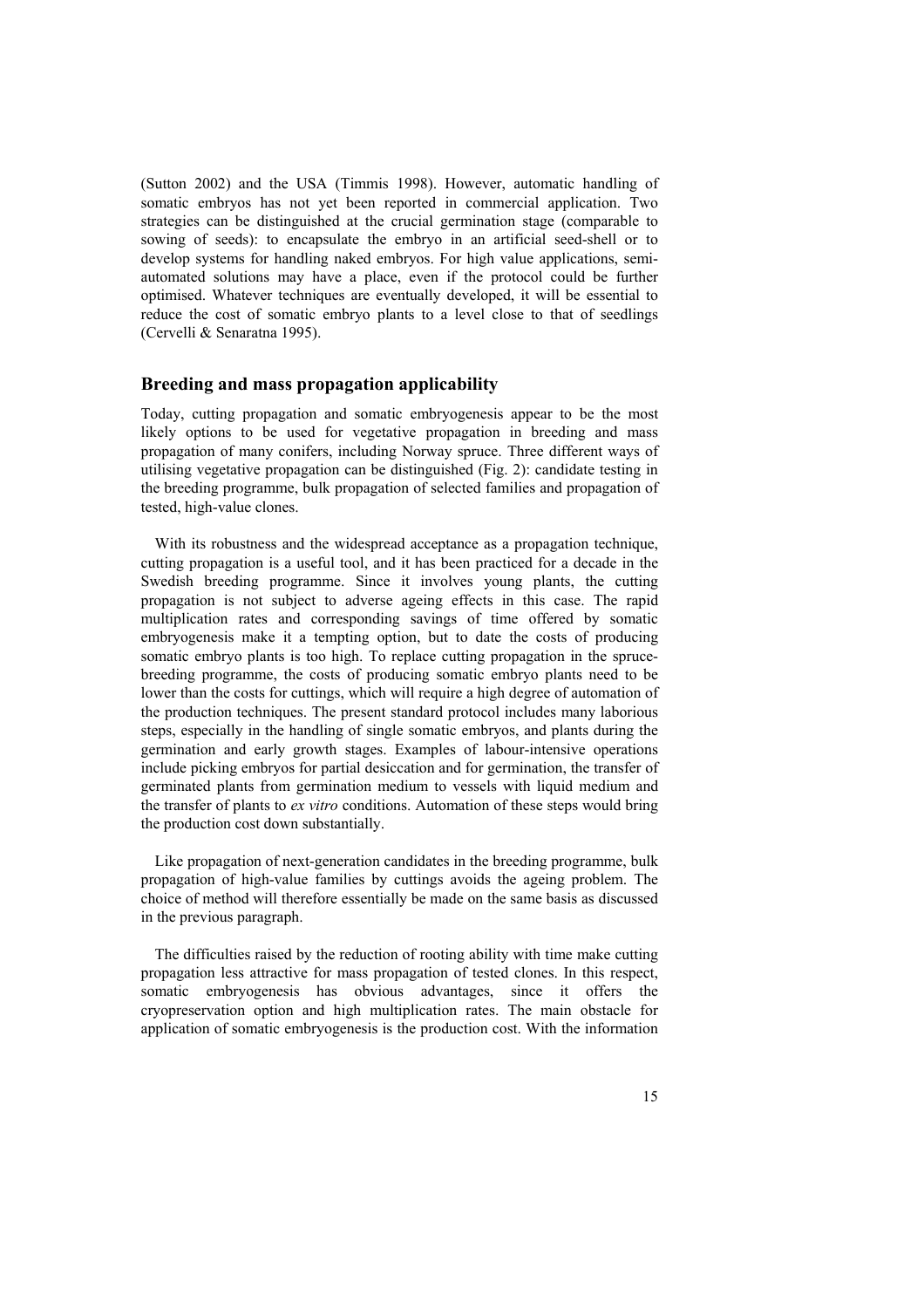currently available on this subject, it is difficult to predict when a cost-effective system will be developed.

In vegetative propagation, unintentional losses or intentional selections of genotypes occur at several points during the breeding process and associated mass propagation. One could argue that losses of genotypes also occur in sexual propagation, e.g., when some seeds fail to reach a mature stage or are damaged. Such losses are assumed to be random, but there may be differences among genotypes. If, in an extreme case, no flowering occurs for a particular genotype, the genotype is lost and the breeding population decreases in number.

In the Norway spruce breeding programme, losses of genotypes occur when candidates are vegetatively propagated, and if no candidates can be obtained from some parents, the propagation is also a selection process, which can have significant genetic influence as it decreases the number of members in the breeding population. This decrease can be neutralised by including additional genotypes in the population, but such measures will decrease the genetic gain, as lower-ranked genotypes will be added. If low propagation rates occur within families, more progenies of these families must be included. This will increase costs, but will not affect genetic gain as long as propagation ability and breeding goal traits are uncorrelated. If there is a negative genetic relationship between propagation ability and goal traits, the propagation will reduce the genetic gain.

The propagation method can introduce effects of varying nature that influence the accuracy and precision of clone performance estimates, making clonal selections less reliable, as explained earlier. If there are enough individuals representing a clone, an early within-clone selection may improve the precision. Effects that reduce the accuracy of clonal estimates are more difficult to address, but important to detect if possible.

Early selection among candidates is applied in the Swedish spruce-breeding programme. Normally, this is applied to seedlings, but it can also be applied on clonal level when vegetatively propagated plants are still in the nursery. For practical reasons, the selection intensity at this stage cannot be very strong and the selection efficiency depends mainly on the correlations between early and later traits.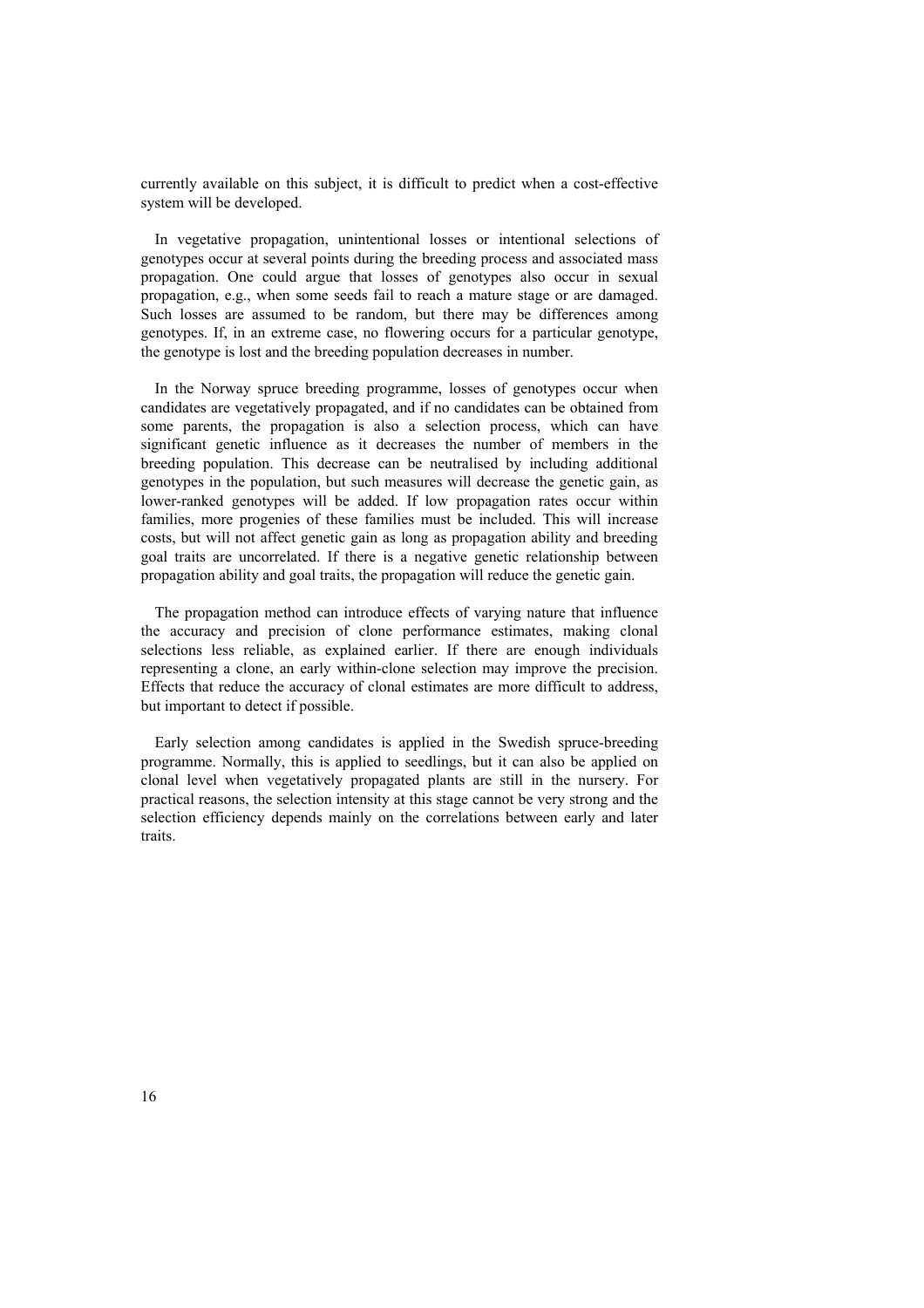Theoretically, effects in a mature trait after early clonal selection in a juvenile trait can be described by the formula for correlated response (modified from Falconer & Mackay 1996):

 $CR_{m|j} = i \, r_{Tlj} \, r_{Gm|j} \, \sigma_{Gm}$  (1) where:

 $CR_{m|j}$  =correlated response in trait m (mature) when selecting for trait j (juvenile)  $i =$  standardised selection intensity  $r_{TI}$  = correlation between the true and estimated genotypic value for trait j  $r_{Gm|j}$  = genotypic correlation between traits m and j  $\sigma_{Gm}$  = genotypic standard deviation of trait m

The selection intensity is independent of genetic relations and is decided by the breeder/selector in each situation. From the formula it can be concluded that the genetic relations determining the response to selection are expressed by the factors *rTIj, r<sub>Gm|j</sub>* and  $\sigma_{Gm}$ . The factor r<sub>*TIj*</sub> expresses the precision of the genotypic value estimates for the juvenile trait. The genotypic correlation, *rGm|j*, describes the degree and direction of the relationship between the juvenile and mature trait, while  $\sigma_{Gm}$  is a measure of the genotypic variation in the mature trait.

Clonal field tests require vegetative propagation, and the selection of superior clones is an important step in the process. The genetic gain that can be captured following clonal tests depends on genetic parameters, the selection intensity applied and the clonal variation. Field trial quality has a major impact on the accuracy of genetic parameter estimates. Low trial quality often results in low heritability estimates, thus reducing the effect of clonal selection. Results from several clonal tests of Norway spruce have been presented over the years. Published estimates of broad-sense heritabilities for height after five to 10 years in the field range from 0.16-0.25, accompanied by genotypic coefficients of variation ranging between 0.08 and 0.22 (Bentzer *et al*. 1988, Bentzer *et al*. 1989, Shaw *et al*. 1988, Högberg & Danell 1989, Karlsson *et al*. 1998). Rosvall *et al*. (2001) compiled information of tree height from a number of clonal tests, and found a mean broad-sense heritability of 0.18 and a mean genotypic coefficient of variation of 0.12.

Another important component to consider for capturing genetic gain is the genotype x environment (GxE) interaction. If this component is large, it is advisable to study the tested population carefully and, if sufficient information is available, to direct clones to appropriate, specific target zones. Shelbourne (1972) suggested that testing and selection become problematic when the GxE interaction effect is 50% or more of the clone variance component. For Norway spruce, most reports of GxE interaction for height growth in clonal trials suggest that they are lower than 50% of the clone variance component (St. Clair & Kleinschmit 1986, Bentzer *et al*. 1988, Kleinschmit & Svolba 1991, Isik *et al*. 1995). However, if frost-prone sites are included in a field test series, differences between clones in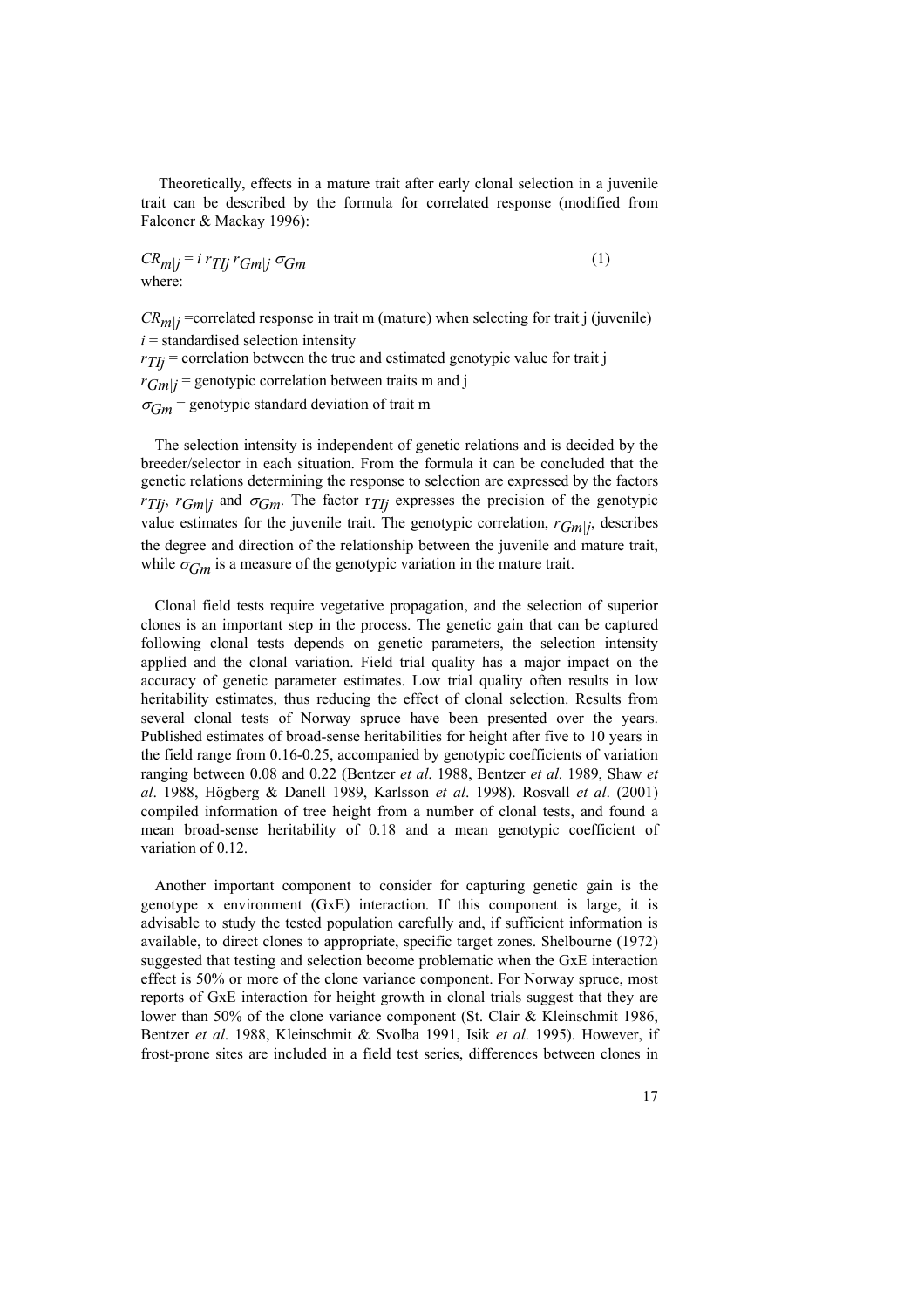the timing of bud flush, with corresponding differences in frost damage, can cause substantial GxE interactions. For example, in Karlsson *et al*. (2001), ratios between GxE interaction components and clone components for height growth approached values close to 100%. Considering GxE interactions when selecting clones is not straightforward, and it is only effective if the factors underlying the interaction can be accurately identified. If such factors cannot be identified, clones that show the most stable performance over sites tend to be selected. One reason why GxE interactions are more often seen as a selection problem, rather than offering possibilities to match clones to site, is that site information is usually insufficient and cannot provide a sound basis for such decisions.

# **Objectives**

The overall objectives of the work on which this thesis is based were to study possibilities and limitations of vegetative propagation when applied in different parts of a breeding/mass propagation system for Norway spruce.

The specific objectives of this research were:

To identify ways to integrate somatic embryogenesis in the Swedish breeding programme for Norway spruce, and the expected effects (**I**).

To identify critical factors during *in vitro* stages and acclimatization in somatic embryogenesis that influence early plant development (**II**).

To estimate the effects of selection at *ex vitro* transfer on clone performance and intraclonal variation of somatic embryo plants (**III**).

To estimate the gains in field growth achieved by clonal selection in the nursery after the first cycle of cutting propagation (**IV**).

To estimate genotypic parameters and genotype x environment interactions when selecting clones after field tests established with cuttings (**V**).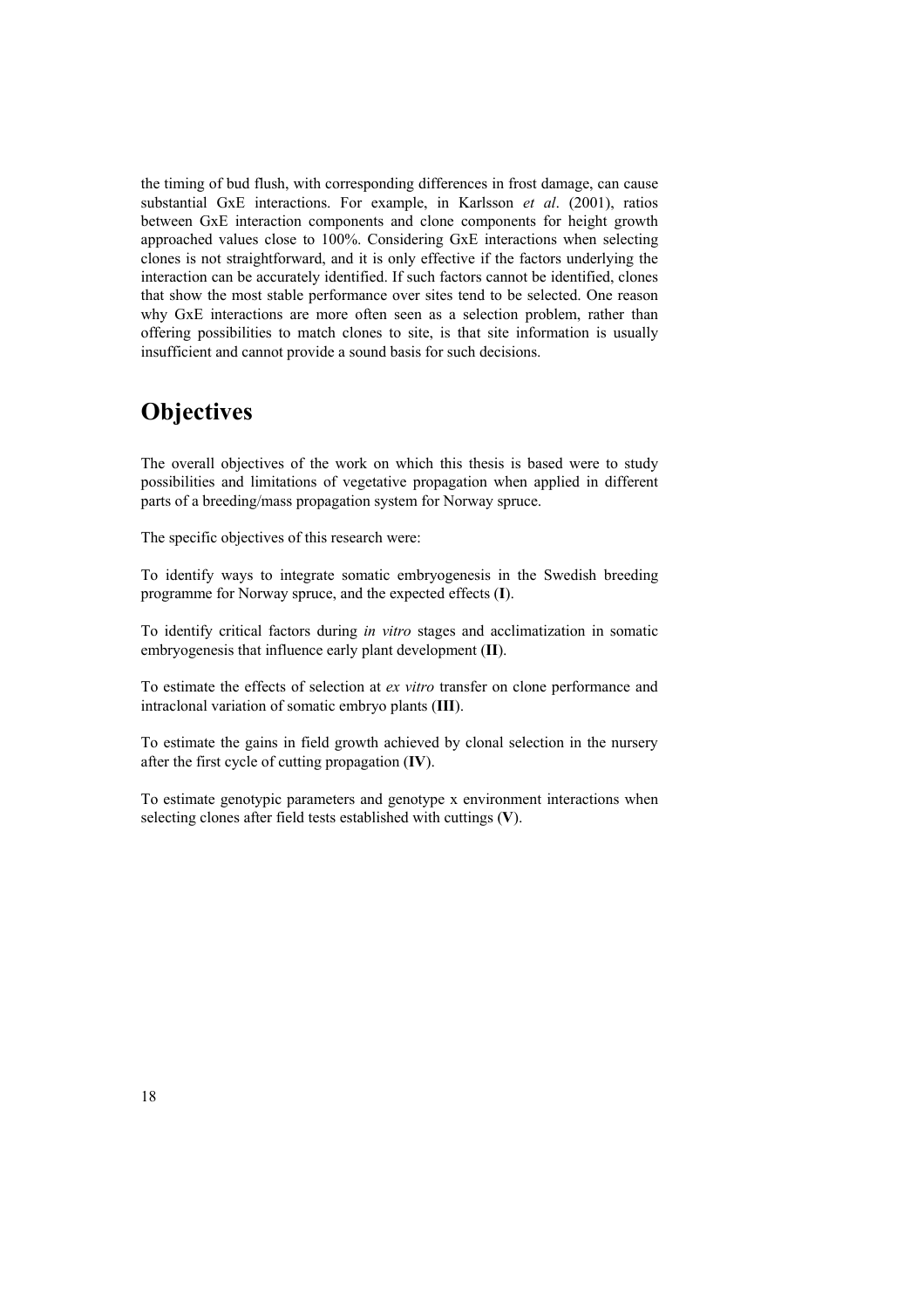### **Materials and Methods**

In the studies of different aspects of somatic embryogenesis (**I, II** and **III**), material from a controlled crossing carried out in 1995 was used. All parents involved were members of a Norway spruce sub-population in the Swedish breeding programme. Altogether 25 full-sib families deriving from 23 parents were collected for initiation of embryogenic cultures.

Unfavourable weather conditions during crossing and embryo development reduced the material entering somatic embryogenesis to 18 families (**I**). After this reduction in the number of families, the mating design included four disconnected groups. The zygotic embryos were subjected to initiation followed by proliferation, cryopreservation, thawing, renewed proliferation, maturation, and, finally, plant regeneration. The numbers of responding cell lines at different stages of somatic embryogenesis were counted. For plant regeneration, numbers of individuals within cell lines were also counted. The data were analysed with respect to differences between parents and families using  $\chi^2$ -tests. Parental effects on proliferation frequency and maturation frequency were estimated within each disconnected group and gender. Frequencies were transformed to approximate normal distribution prior to analysis. Obtained parental values for the events in the propagation were used for ranking within each group and gender, then rank correlations between embryogenic values and breeding values from field trials were calculated. Observed significance levels were calculated groupwise, and then combined for all groups by calculating the product of the derived levels. The significance level of the combined test was found by enumerating all possible combinations of rank correlations.

Data analysed in Paper **II** were collected during the first growth period, either in the growth chamber or nursery, and related to treatments during maturation and acclimatization. The material was derived from three full-sib families and included, in all, 21 genotypes. Four sets of experiments were performed. The first experiment was designed to study effects of abscisic acid (ABA) treatment for five or seven weeks during maturation. The effects of early treatment with short photoperiods to induce inwintering of recently acclimatised somatic embryo plants were studied in the second experiment. The third experiment focused on the effects of polyethylene glycol (PEG) treatment during maturation and the length of first growth period under continuous light treatment (CLT). The fourth experiment monitored the effects of an improved protocol, including a one-week maturation pre-treatment in hormone-free medium, and plant development with roots in liquid medium in later stages of germination. Seedling controls, sown at the time of *ex vitro* transfer of somatic embryo plants, were included in the first and second experiment. The results were assessed by analysis of variance, using models with fixed main effects, but no interactions, as independent variables.

In the experiments reported in Paper **III**, height was measured after the first two growth periods in the nursery on somatic embryo plants belonging to 13 clones from three full-sib families. Plant regeneration was based on the improved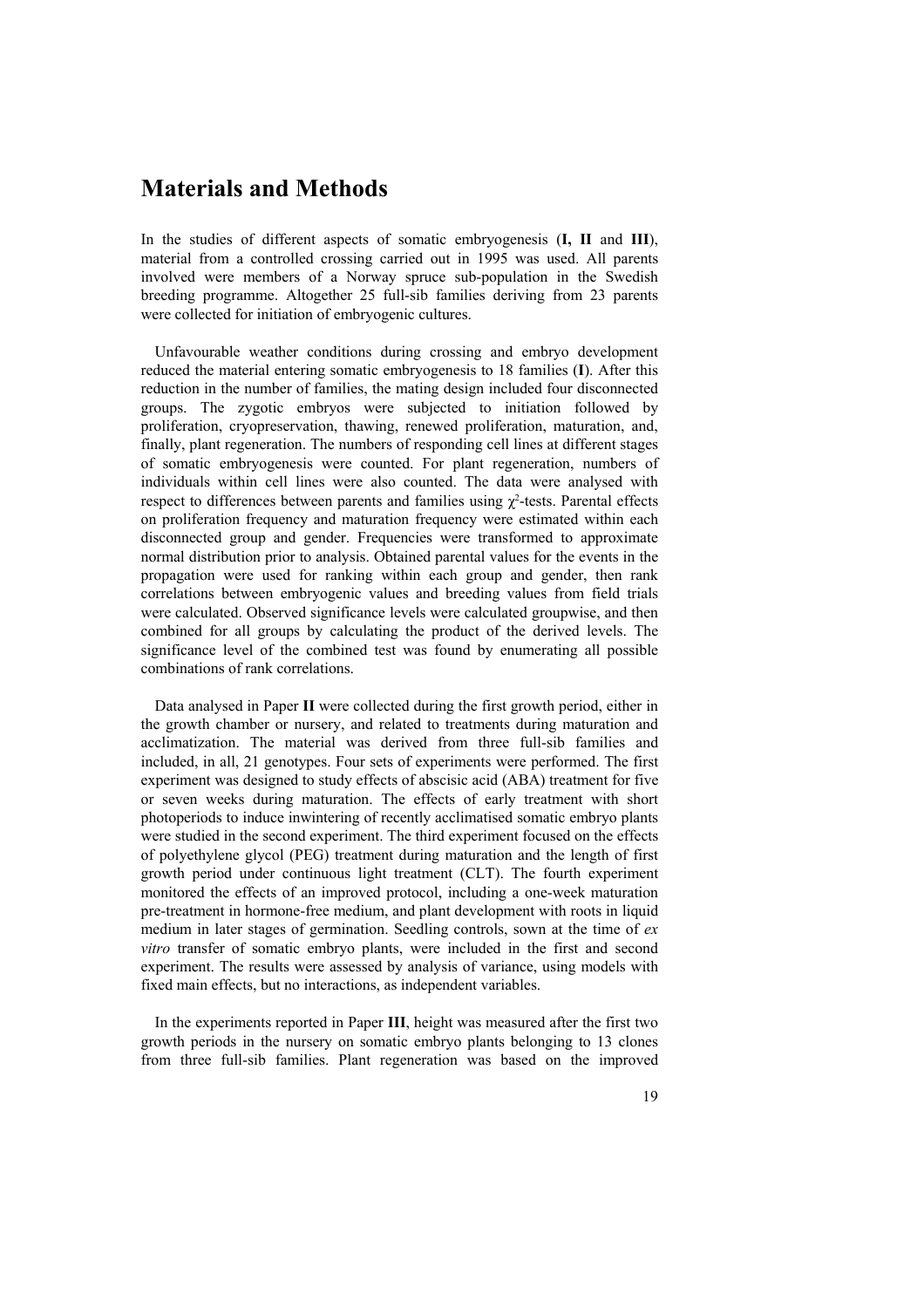protocol described in Paper **II** (fourth experiment). Plant materials were generated in two consecutive years. Plants regenerated in the first year were transplanted into larger containers in the beginning of year 2, while plants regenerated in the second year remained in the same container throughout the experimental period. The plants were kept in the nursery during the whole of this time. At *ex vitro* transfer, data were collected on epicotyl length, main root length and the presence of lateral roots. Clonal means, standard errors and coefficients of variation for these variables were calculated. Significant differences for plant height were determined by calculating 95% confidence intervals. Effects of selection that were already apparent at the time of *ex vitro* transfer were studied in four clones represented by a large number of plants. Plants within each clone were grouped in successively stronger selections for epicotyl length (2-mm classes) and main root length (5-mm classes). Finally, the plants were divided into two groups according to the presence or absence of lateral roots. Differences between groups, reflecting different selection strengths, within clones were determined by calculating 95% confidence intervals.

In the study described in Paper **IV**, 794 four-year-old seedlings from 96 full-sib families were selected and cutting-propagated. This primary selection was based on plant height. Timing of bud flush was classified in spring two years later using the obtained cutting-propagated clones. In autumn of the same year, five additional characters were assessed on the clones. Three years after rooting, the clones were divided into two groups, one with clones intended for a harsh climate and one with clones intended for a mild climate. Based on this division, the clones were planted in four field trials, two in each seed zone. In one of the field trials in the mild seed zone, the clones selected for the harsh zone were also planted. Each trial was designed as a randomised block experiment with single-tree plots and seven replications. Plant heights were measured immediately after planting and after six years in the field. On the latter occasion, three quality characters were classified. Genetic parameters were estimated by calculating variances for clones and residuals. Best linear unbiased predictors (BLUPs) of clone values were calculated using software developed by Danell (1988). BLUPs over trials were calculated by rescaling the genetic variance to a standardised variance. Pearson's productmoment correlations between nursery characters and BLUPs for field characters were estimated. Clone x site interactions were estimated by analysis of variance, using an expanded model including the site variable as a main effect. Selection was based on clonal rankings at the time of planting. Selection responses were estimated by zonewise regression of BLUPs after six years in the field against selection intensities.

In the investigation reported in Paper **V**, 311 cutting-propagated clones were planted at five field sites, with nine replications/clone and site. The clones were in the second cycle of vegetative propagation. Bud flush was scored in the spring of the sixth year in the field, while height was measured and frost damage scored in the autumn of the same year. Several characters were measured or scored after 11 years in the field. Clonal BLUPs for each site were calculated. Correlations between trials were estimated as Pearson product-moment correlations between BLUPs of the same traits in different trials. The sitewise model was expanded by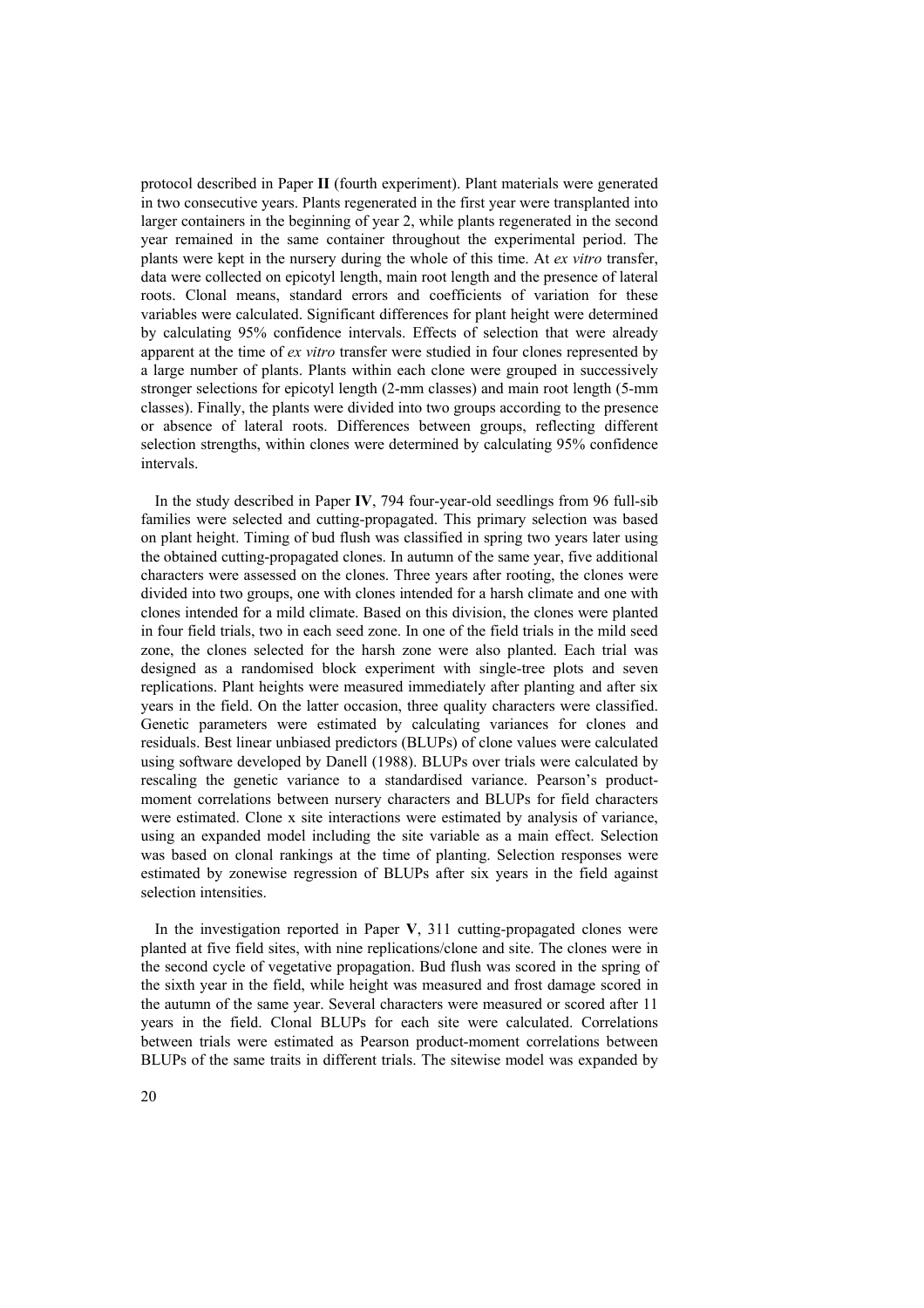including site and clone x site interaction effects, and used in analysis of variance and estimation of variance components for the complete experimental series.

# **Main results**

Results are summarised in Table 2, along a time axis to indicate when different effects appear or selections are made.

Table 2. *Summary of results from Papers I-V. The time column indicates approximately when different activities/measures occur, counting from fertilization and formation of zygotic embryos. SE = somatic embryogenesis, CP = cutting propagation*

| 4 months<br>SE-Establishment of<br>$\sim$ 50% reduction in number of cell lines.<br>I<br>cell lines<br>Mainly method, but also family and genotype<br>effects.<br>6 months<br>$\sim$ 50% reduction in number of cell lines due to<br>I<br>SE-Cryopreservation<br>exclusion of slow-growing cell lines. No<br>reduction of selected fast-growing lines.<br>8 months<br>$\sim$ 50% reduction in number of cell lines.<br><b>SE-Maturation</b><br>I |
|--------------------------------------------------------------------------------------------------------------------------------------------------------------------------------------------------------------------------------------------------------------------------------------------------------------------------------------------------------------------------------------------------------------------------------------------------|
|                                                                                                                                                                                                                                                                                                                                                                                                                                                  |
|                                                                                                                                                                                                                                                                                                                                                                                                                                                  |
|                                                                                                                                                                                                                                                                                                                                                                                                                                                  |
|                                                                                                                                                                                                                                                                                                                                                                                                                                                  |
|                                                                                                                                                                                                                                                                                                                                                                                                                                                  |
|                                                                                                                                                                                                                                                                                                                                                                                                                                                  |
|                                                                                                                                                                                                                                                                                                                                                                                                                                                  |
| Method, family and genotype effects.                                                                                                                                                                                                                                                                                                                                                                                                             |
| No reduction of cell lines, no family effects<br>10 months<br>SE-Plant regeneration<br>I                                                                                                                                                                                                                                                                                                                                                         |
| on survival, but genotypic differences in                                                                                                                                                                                                                                                                                                                                                                                                        |
| numbers of regenerated plants. No                                                                                                                                                                                                                                                                                                                                                                                                                |
| correlations between embryogenic capacity                                                                                                                                                                                                                                                                                                                                                                                                        |
| and breeding values.                                                                                                                                                                                                                                                                                                                                                                                                                             |
| SE-Propagation<br>Negative effects on plant growth of long<br>Н, Ш<br>2-3 years                                                                                                                                                                                                                                                                                                                                                                  |
| effects<br>ABA treatment during maturation and long<br>and<br>plant                                                                                                                                                                                                                                                                                                                                                                              |
| first growth period with continuous light.<br>growth                                                                                                                                                                                                                                                                                                                                                                                             |
| Clones had lower height means than                                                                                                                                                                                                                                                                                                                                                                                                               |
| seedlings and larger intraclonal variation.                                                                                                                                                                                                                                                                                                                                                                                                      |
| Long epicotyl and presence of lateral roots at                                                                                                                                                                                                                                                                                                                                                                                                   |
| ex vitro transfer indicated good clone                                                                                                                                                                                                                                                                                                                                                                                                           |
| performance and uniformity. Somatic embryo                                                                                                                                                                                                                                                                                                                                                                                                       |
| plants with the same height as seedlings in                                                                                                                                                                                                                                                                                                                                                                                                      |
| year 1 grew equally well during year 2.                                                                                                                                                                                                                                                                                                                                                                                                          |
| CP-Nursery selection<br>Approximately 3% gain in height after 6<br>IV<br>6 years                                                                                                                                                                                                                                                                                                                                                                 |
| years in field after a 20% selection in the                                                                                                                                                                                                                                                                                                                                                                                                      |
| nursery. Negligible effects of nursery                                                                                                                                                                                                                                                                                                                                                                                                           |
| selection on other characters, except branch<br>angle. Stratified selection did not improve the                                                                                                                                                                                                                                                                                                                                                  |
| gain.                                                                                                                                                                                                                                                                                                                                                                                                                                            |
| CP-Clonal<br>Significant clone x site interaction for many<br>V<br>12 years                                                                                                                                                                                                                                                                                                                                                                      |
| performance in field<br>traits, and increasing trends with age for                                                                                                                                                                                                                                                                                                                                                                               |
| growth traits. Medium heritabilities for<br>tests                                                                                                                                                                                                                                                                                                                                                                                                |
| growth traits.                                                                                                                                                                                                                                                                                                                                                                                                                                   |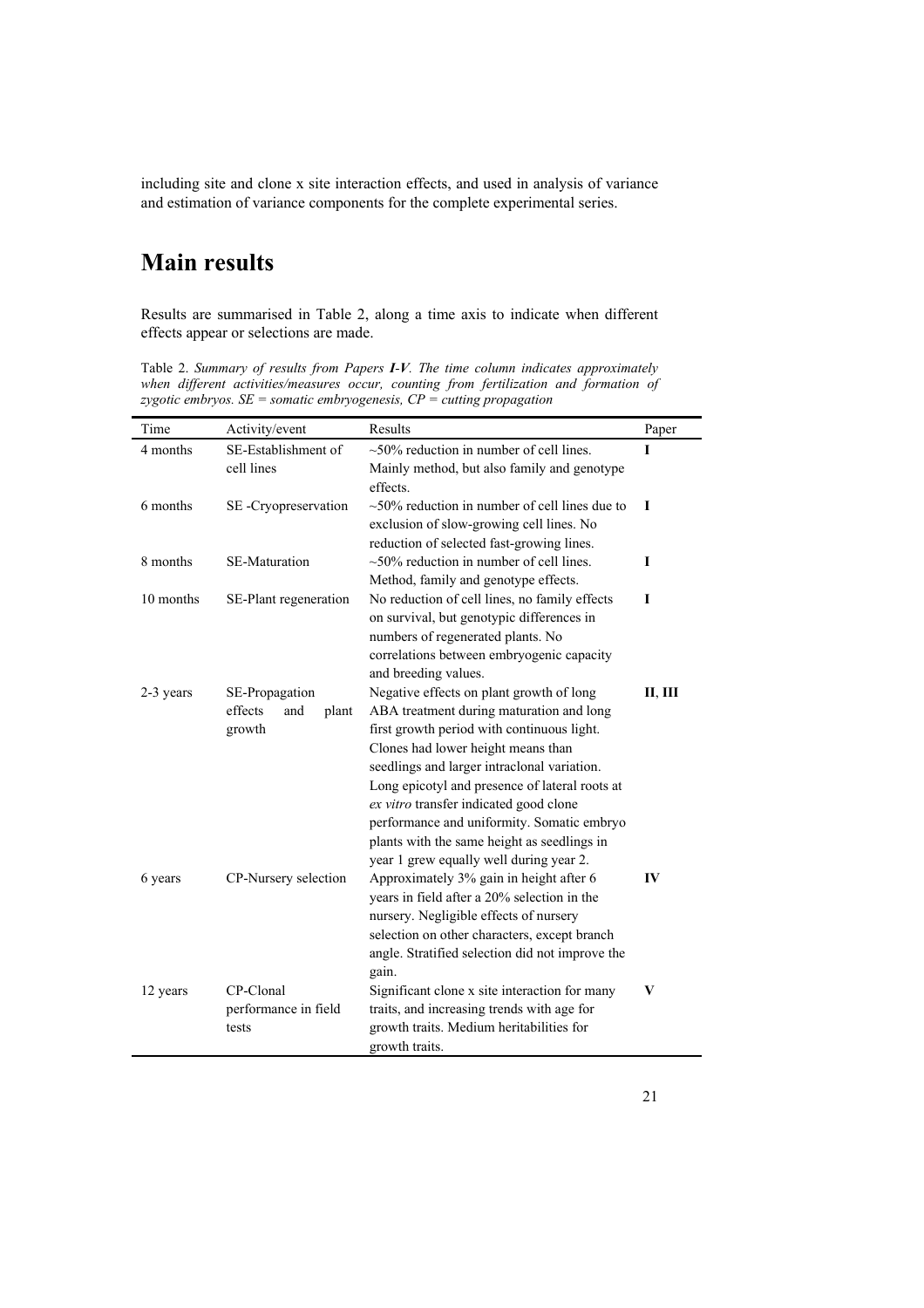All tested families in Paper **I**, representing all tested parents, gave rise to embryogenic cell lines, except one that was lost due to infection. Significant differences in embryogenic responses were present among families, among groups and among male parents within groups, but not among female parents within groups. All cell lines survived cryopreservation, except one, with fast tissue growth as the selection criterion. Mature somatic embryos were obtained from 12 out of 15 families, representing 15 out of 20 parents. Significant differences in maturation response were detected among families and male parents within groups, but not among groups or female parents within groups. Plants with elongating epicotyls were regenerated for all cell lines entering germination. Variations among genotypes within families were large. No significant rank correlations between embryogenic characters and field performance were found, except in one case. The proportion of genotypes that could successfully generate plants was approximately 12% (Fig. 3). Data from experiments with an improved protocol showed that this number could be increased to about one third (Fig. 3).



*Fig. 3*. Loss of genotypes during somatic embryogenesis (**I**). The shaded areas correspond to the proportions of genotypes remaining after each respective step. The barred area indicates the expected remaining proportion of genotypes for an improved protocol. N.B. Only the final outcome of the improved protocol is marked in the figure, summarising improvements in each step.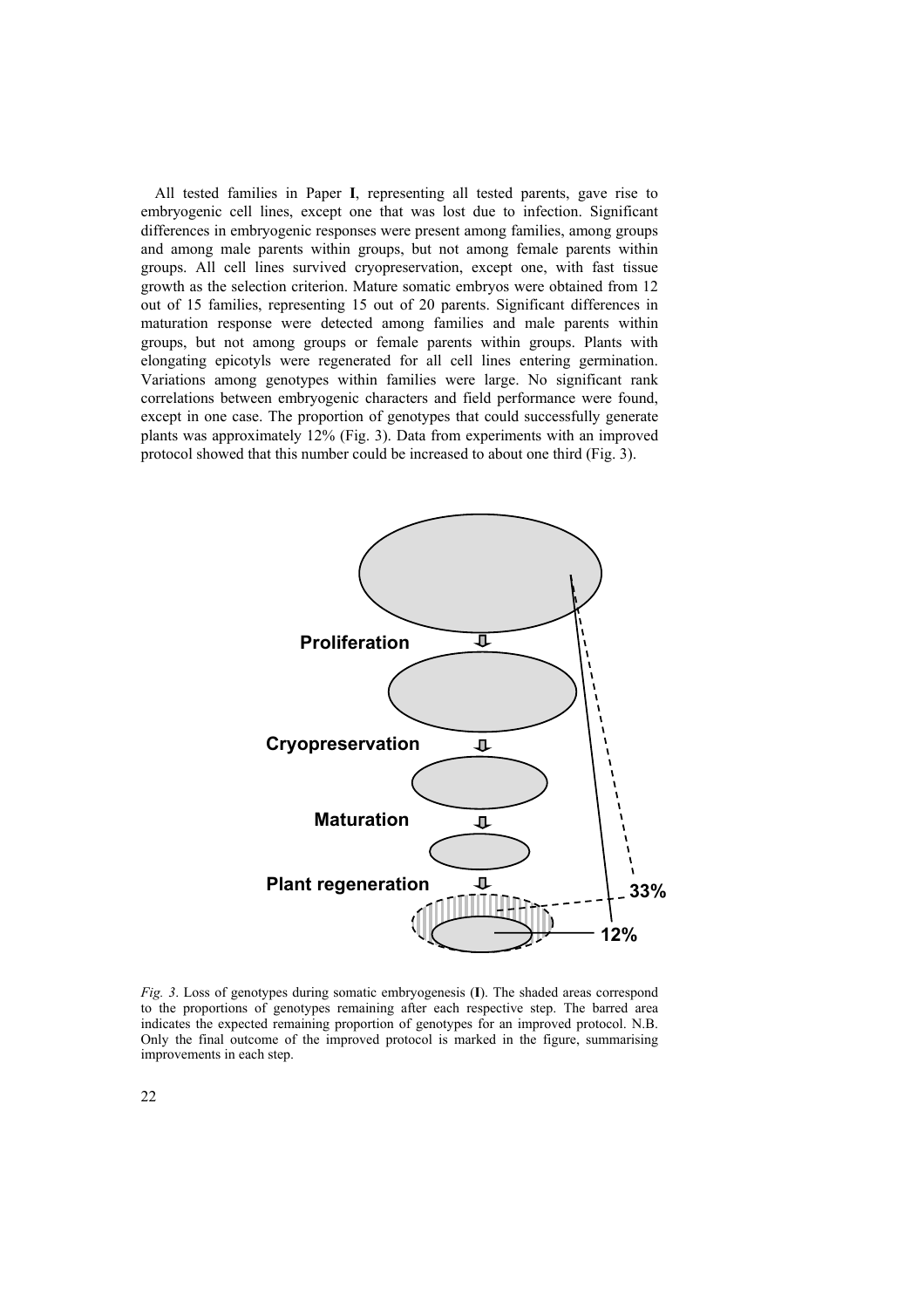The data presented in Paper **II** show that two factors involved in somatic embryogenesis had a clear impact on early plant height development: the duration of abscisic acid (ABA) treatment during embryo development and the length of continuous light treatment (CLT) during the first growth period. Shortening the ABA treatment from seven to five weeks increased plant height after the second growth period by approximately 60%. No differences between the two durations of ABA treatment were found in terms of survival. Eleven months of CLT resulted in slight, but significant, reductions in plant height after two growth periods compared with nine months of CLT. The negative influence of long CLT was strongly significant for height increment during the second growth period. Immediate inwintering after acclimatization improved survival of somatic embryo plants but was followed by poor growth during the next growth period. A third factor, polyethylene glycol (PEG) treatment during embryo development, affected neither plant height nor survival in the following two growth periods. A protocol including a pre-treatment of cultures in growth regulator-free medium for a week before ABA treatment for five weeks, and root development in liquid medium during later stages of germination (Fig. 4), had a pronounced positive effect on survival and plant height at the end of the first growth period. The improved protocol gave a much higher frequency of plants with lateral roots at the time of *ex vitro* transfer. The presence of lateral roots was strongly, positively correlated with survival and height after the first growth period, while no effects of main root length were detected.



*Fig. 4*. Early plant development in a vessel that allows root growth in liquid medium improved the standard protocol. Presence of lateral roots at this stage is beneficial for further growth. (Photo: Christine Devillard, Skogforsk).

Survival within somatic embryo clones ranged from 83% to 100% after two growth periods in the nursery (**III**). In comparison, the survival of seedling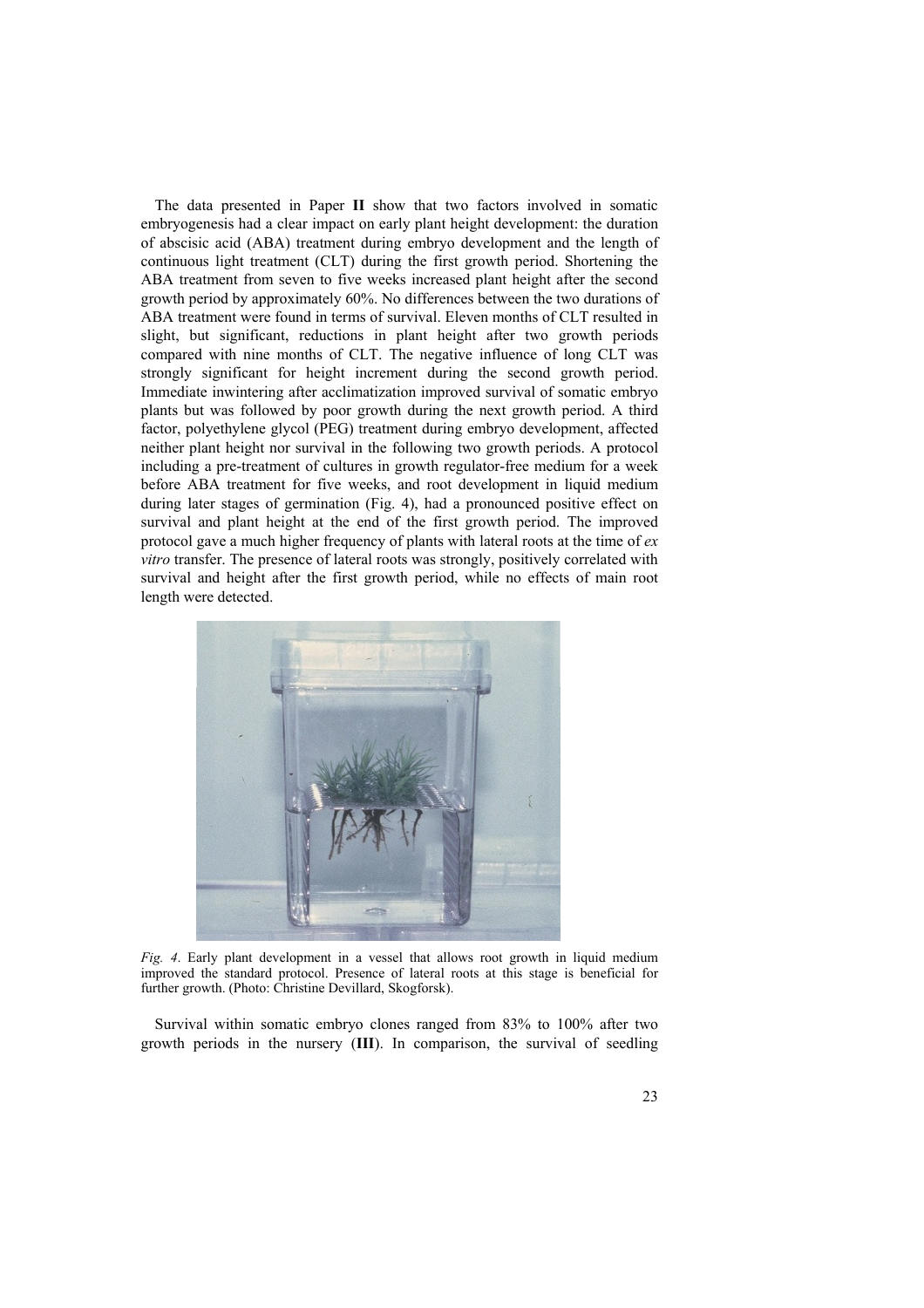controls ranged from 99 to 100%. Height after one and two growth periods was, with a few exceptions, lower for somatic clones. The relationship between heights attained after the first and second growth periods was similar for seedlings and clones within their common range of height values. The coefficients of variation within seedling families were consistently smaller than within clones, due to a large proportion of small plants in the latter category. Early selection for presence of lateral roots at *ex vitro* transfer improved the clonal height means considerably (Fig. 5). If epicotyl length was also included as a selection criterion, the effect was further improved. Intra-clonal variation was reduced with increased selection strength and reached levels comparable to intra-family variation of seedling controls when the presence of lateral roots and epicotyls exceeding 8 mm were applied as selection criteria. This procedure imposed selection strengths within clones of 13-37%. Selection for main root length had minor effects on clonal mean heights and intra-clonal variation.



. Effects of absence and presence of lateral roots at the time of *ex vitro* transfer on *Fig. 5* later growth in the nursery. A = somatic embryo plants without lateral roots at *ex vitro* transfer, B = somatic embryo plants with lateral roots at *ex vitro* transfer, C = seedlings.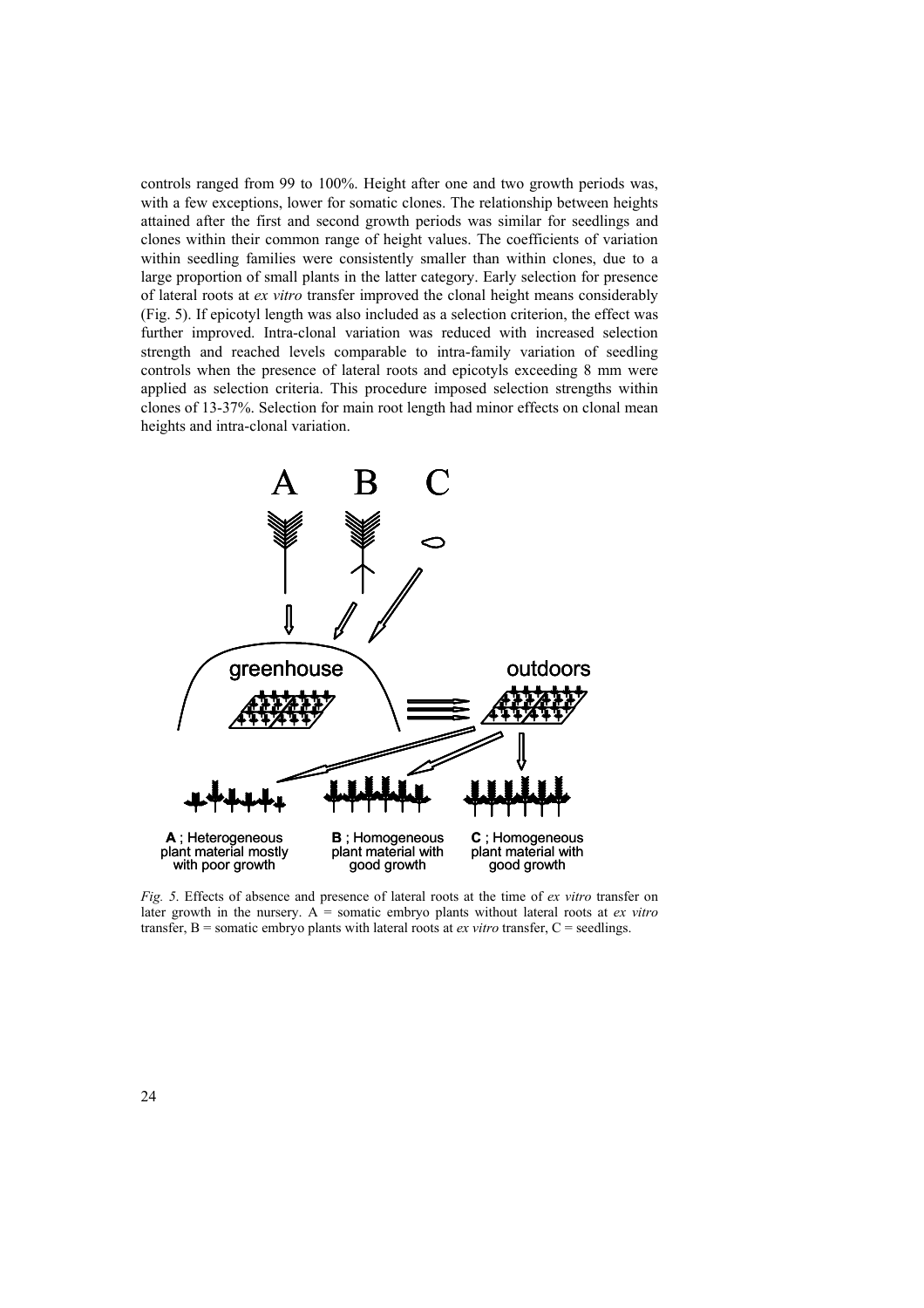Clonal means, broad-sense heritabilities and genotypic coefficients of variation for field characters were homogeneous over trials in the study described in Paper **IV**. Heritabilities for height, crookedness and branch index typically reached values of around 0.20, while heritabilities exceeding 0.40 were found for branch angle. Genotype x site interaction accounted for small proportions of the random variance in height after six years in the field. Correlations between nursery characters and field characters were generally weak. Regressions of field height on nursery height, in successively smaller groups following the clonal ranking in the nursery, had consistently high correlation coefficients. Direct selection of the top 20% clones with respect to height at planting resulted in gains in field height of about 3%. Selection gains were not improved by stratified selection based either on differences in plant height between nursery beds or differences in growth rhythm.

In Paper **V**, high broad-sense heritabilities were obtained for bud break and branch angle. Other branch traits displayed heritabilities of 0.20 or less. For growth traits, heritabilities of around 0.20 were derived, except in one trial where it exceeded 0.30. Correlations between trials were slightly less than 0.50 for growth traits, but more variable for quality traits (Table 3). The lowest growth trait correlations between trials were found between the two most divergent sites in terms of recorded frost damage. Comparatively large clone x site interaction components were found for growth traits, while they were smaller for most quality traits. For height after 11 years in the field, the clone x site component was equivalent to 54% of the clone component. The corresponding value for height increment in the last five years was 77%. Branch symmetry and vertical branches had clone x site components as high as  $150\%$  of the clone component. In contrast, time for bud break was very stable over sites with a component ratio of 10%.

| Trait           | Mean correlation coefficient |
|-----------------|------------------------------|
| H6              | 0.47                         |
| H <sub>11</sub> | 0.46                         |
| <b>INC</b>      | 0.40                         |
| <b>CRO</b>      | 0.49                         |
| <b>BRA</b>      | 0.67                         |
| VER             | 0.12                         |

Table 3. *Mean correlations between trials for height after six years in the field (H6), height after 11 years in the field (H11), height increment in years 7-11 (INC), stem crookedness (CRO), branch angle (BRA) and number of whorls with vertical branches (VER)*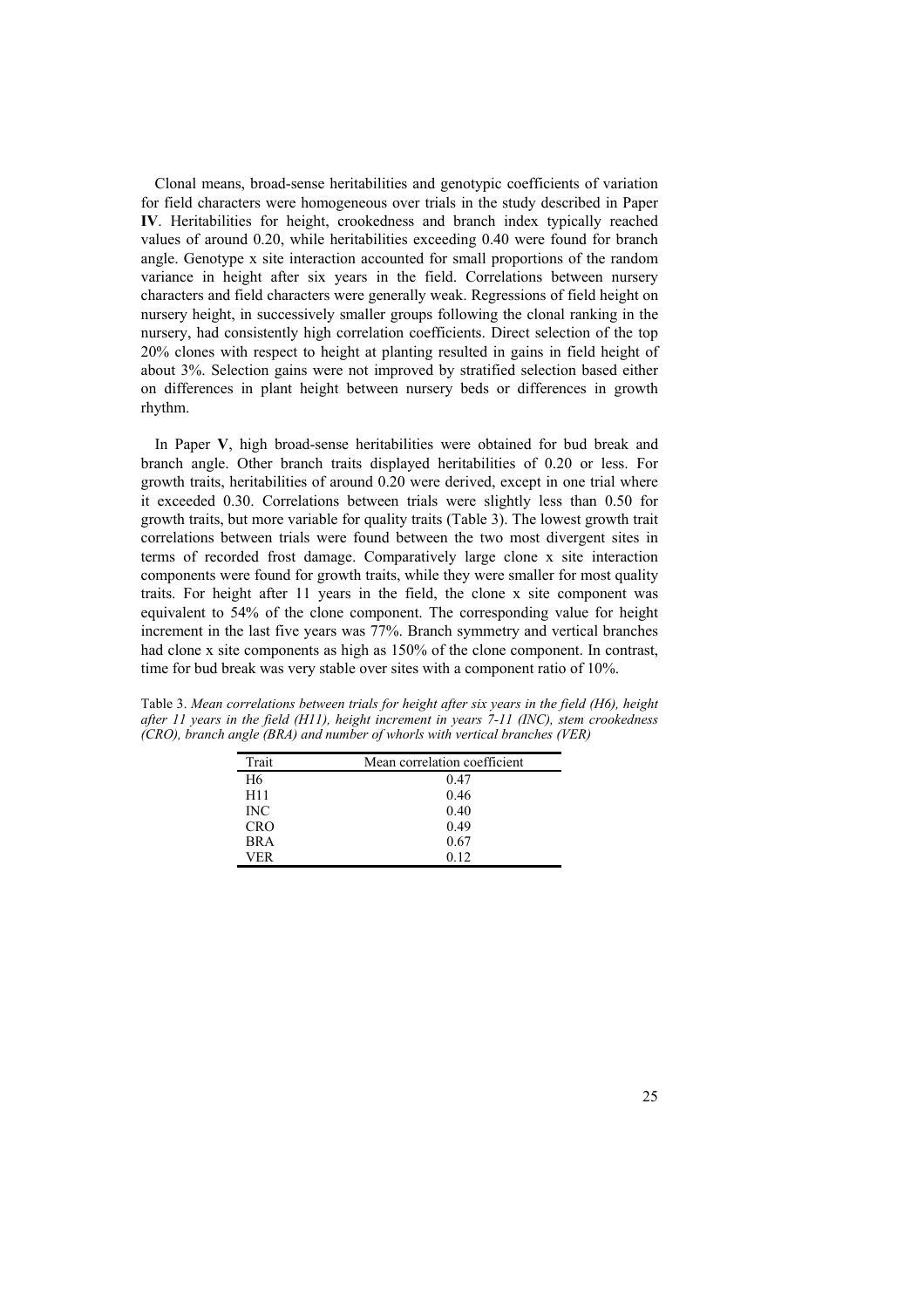### **Discussion**

### **Application of somatic embryogenesis in the breeding programme**

Propagation via somatic embryogenesis is under genetic control. A clear influence of parents and family was found in the study described in Paper **I**. This finding corresponds well with the results of Park *et al*. (1993, 1994) in experiments with *Picea glauca*. In spite of the clear family influence on the propagation capacity, it is likely to cause very limited loss of families, if any, provided that a large enough quantity of zygotic embryos from each family can enter the initiation step. Norway spruce is notorious for its 0irregular flowering, and this feature could complicate any attempts to propagate the species by somatic embryogenesis for breeding purposes. It can be difficult to fulfil requirements for large numbers of zygotic embryos with mothers that seldom flower. Thus, it is not straightforward to integrate somatic embryogenesis in a breeding programme with respect to family representation, even though there will probably be few losses. The rapid multiplication of tissue and thus rapid production of cloned candidates can reduce the breeding cycle time by 2-3 years compared to cutting propagation. The significant family effects on embryogenic capacity would, in practice, give different numbers of candidates within each family. Alternatively, to ensure that enough candidates successfully pass through the propagation stage, it would be necessary to include more zygotic embryos at initiation. Assuming no *a priori* knowledge of embryogenic capacity of the families, this implies that a large number of zygotic embryos would be needed from all families.

For a number of reasons, some genotypes are inevitably lost during propagation. The degree of reduction depends on the methods used. Losses of genotypes at cutting propagation of young Norway spruce donor plants are not generally reported in the literature, presumably because such losses have been very small and considered negligible.

For somatic embryogenesis, a substantial loss of genotypes occurs at different stages during propagation. As indicated in Paper **I**, the current standard protocol leads to losses of ca. 90% of the genotypes (Fig. 3). A standard protocol is a dynamic procedure that will be modified as knowledge about the processes involved increases, so the reduction reported in Paper **I** should be seen as a maximum level. Preliminary data from other experiments suggested improvements to the standard protocol that would enable successful propagation of at least one third of the genotypes (Fig. 3). It should also be possible to include more than one protocol, a measure that would allow even more genotypes to be propagated. However, this would require a screening of the genotypes to identify the optimal protocols for each of them. This strategy requires more work and may cause loss of time. Propagation systems that include more than one protocol were recently presented by Becwar *et al*. (2003).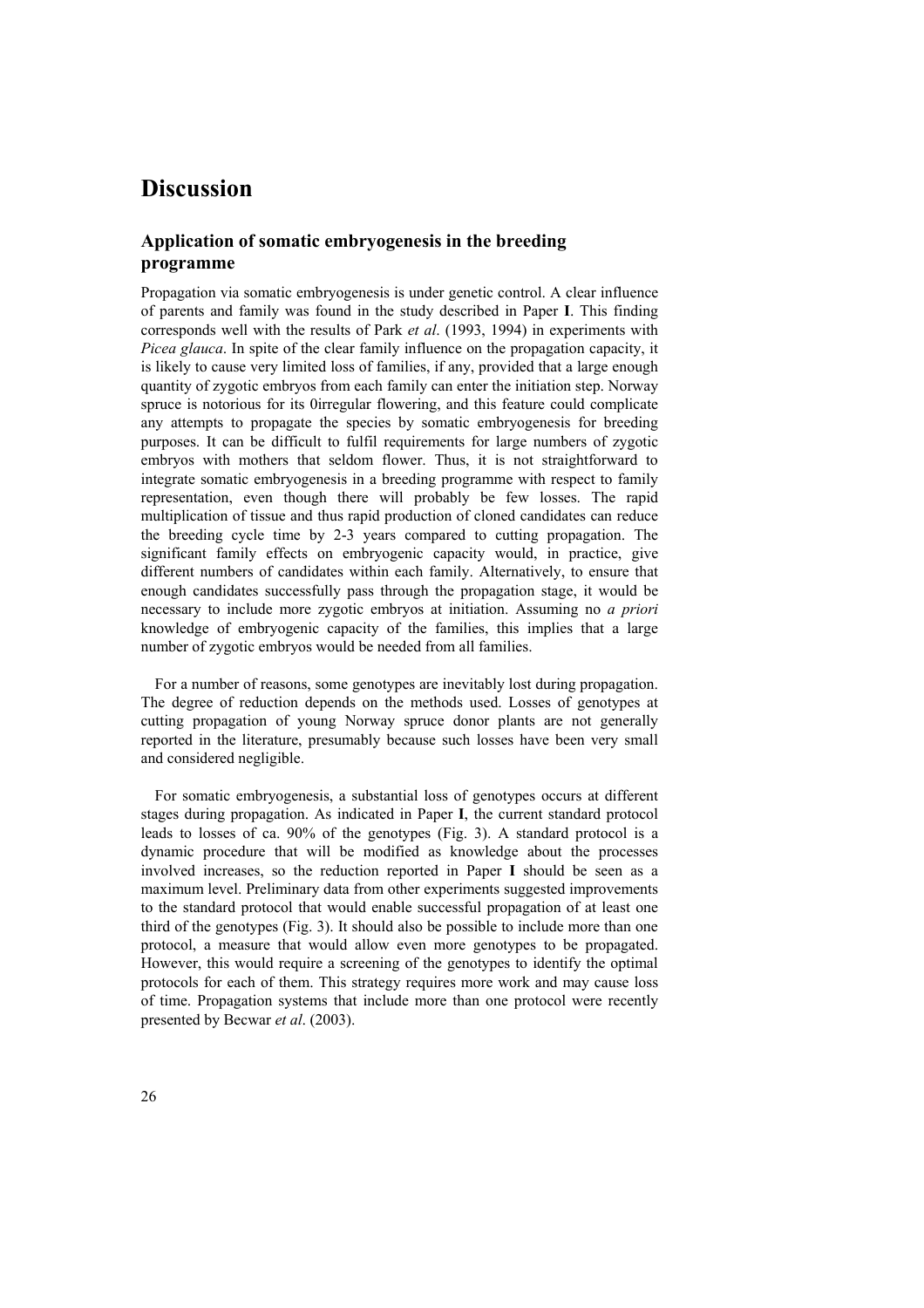The recovery rate after cryopreservation was almost 100%, which is encouraging. However, only fast-growing cultures were subjected to cryopreservation, and selection for this criterion would further reduce the number of genotypes. Adjustment of protocol to suit each genotype would increase the numbers of fast-growing cultures, but would also necessitate an early screening of genotypes for different protocols.

Easily propagated genotypes with high multiplication rates will be economically attractive and probably tend to be selected. This will increase the percentage reduction in genotypes, and the loss in plant production for clonal field trials is likely to be in the region of 75%, even if the improved protocol we development is applied (Fig. 3).

An important possibility to consider is that such strong genetic selection on embryogenic capacity could be correlated with unfavourable responses in other traits. However, the data presented in Paper **I** gave no indication that propagation capacity in different stages of somatic embryogenesis is correlated with important traits in breeding. The material was small, so the finding cannot be taken as a definitive demonstration that there is no risk of adverse correlations, although it is supported by results of Passerieux *et al*. (1999). Using RAPD markers, they found that an 80% reduction in the number of genotypes, when applying somatic embryogenesis to a Norway spruce seed lot, did not present a risk of reduced genetic diversity within the resulting clonal population. Furthermore, Ekberg *et al*. (1993) found no correlations between embryogenic capacity and phenological traits in two populations of Norway spruce. Haines & Woolaston (1991) found that the genetic gain will be substantially reduced only in the following situations: (i) when the proportion of genotypes that can be propagated is very low, (ii) when the proportion that is retained is high and the proportion that can be propagated is low and (iii) when strong adverse correlations between propagation capacity and breeding traits are combined with a high retained proportion and/or low propagation rate. Mass propagation of selected clones after field tests implies a low retained proportion. Furthermore, it should be possible to propagate tested clones without losses as they already have passed the sieve in the clonal test propagation. All stages including cryopreservation have then been successfully tried and mass propagation should be safe for tested clones. Genetic gains in the production population would thus be expected to be unaffected by loss of genotypes. However, very low propagation rates  $(\leq 0.10)$  introduce a risk for reduced genetic gains.

Bulk propagation can tolerate a more skewed distribution of clones among families, and of plants among clones. However, this can affect the genetic gain, depending on correlations between propagation traits and breeding goal traits. There is a high probability that a skewed distribution will also reduce the genetic diversity of the produced plant population.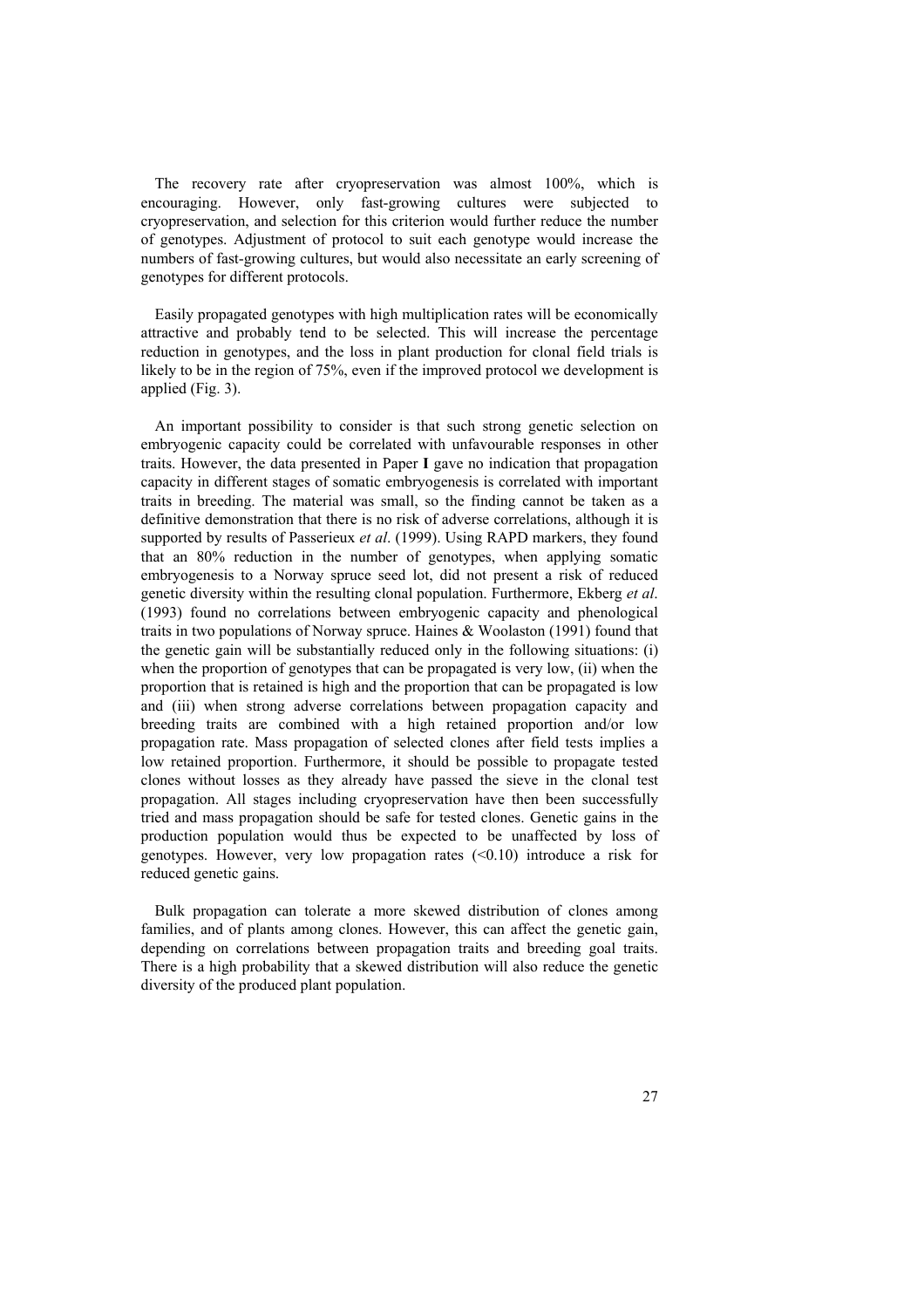### *In vitro* **effects on early plant development**

Development of somatic embryos is a very important process in propagation via somatic embryogenesis. The negative effect of prolonging abscisic acid (ABA) treatment on subsequent plant growth (**II**) illustrates the importance of the embryo development step. If this effect differs among genotypes, a C-effect will be generated. How long this effect is likely to persist is unknown.

Extension of the first growth period under continuous light was advantageous in that it increased plant size during this time, but it had negative effects on growth in the next two growth periods. This negative effect was not very pronounced (**II**), but significant. It should be pointed out that factors other than the continuous light might have caused these effects. For example, confinement of a growing amount of roots in the container might have imposed stress on the plants. However, it is important to reach a satisfactory plant size as rapidly as possible. A technique for accelerating early plant development was developed, including a two-step germination procedure, in which the germinating plantlets were initially grown on solidified medium and then transferred to liquid medium (see Fig. 4). This modification enhances the root development that seems to be of great importance to subsequent plant growth. This procedure allows earlier acclimatization in a less protected environment, e.g., a greenhouse.

Data in Paper **II** and Paper **III** (even more so) indicate that early formation of lateral roots provides a marker for fast plant growth. Selection for this character significantly improved plant growth during the first two years in the nursery. Another factor that influenced growth positively (albeit less strongly then the lateral root factor) was epicotyl length at *ex vitro* transfer, while main root length at the same point was not significant in this respect.

As well as improving clonal means for first and second year height, selection for the characters mentioned above reduced intraclonal variation in height. With a strong selection at *ex vitro* transfer, somatic embryo plants and seedlings performed equally well. Lateral root formation and rapid shoot development *in vitro* proved to be signs of high embryo quality and can be suggested as early quality criteria when evaluating different treatments that control embryo development. Even with improved procedures, some variation between embryos within cell lines will remain, and low-quality embryos with poor potential will be formed. Such low-quality embryos or plantlets should be culled as soon as possible, preferably even prior to desiccation. Sorting of embryos by computerised one-by-one vision analysis has been tried for agricultural crops (Harrell *et al*. 1993, Hämäläinen *et al*. 1993), but both speed and accuracy were too low for practical application. Another way to remove inferior individuals would be to cull plantlets or plants at a later stage. This would require one-by-one-handling, either mechanically or manually, of low-quality embryos and plantlets, and add to the plant production cost.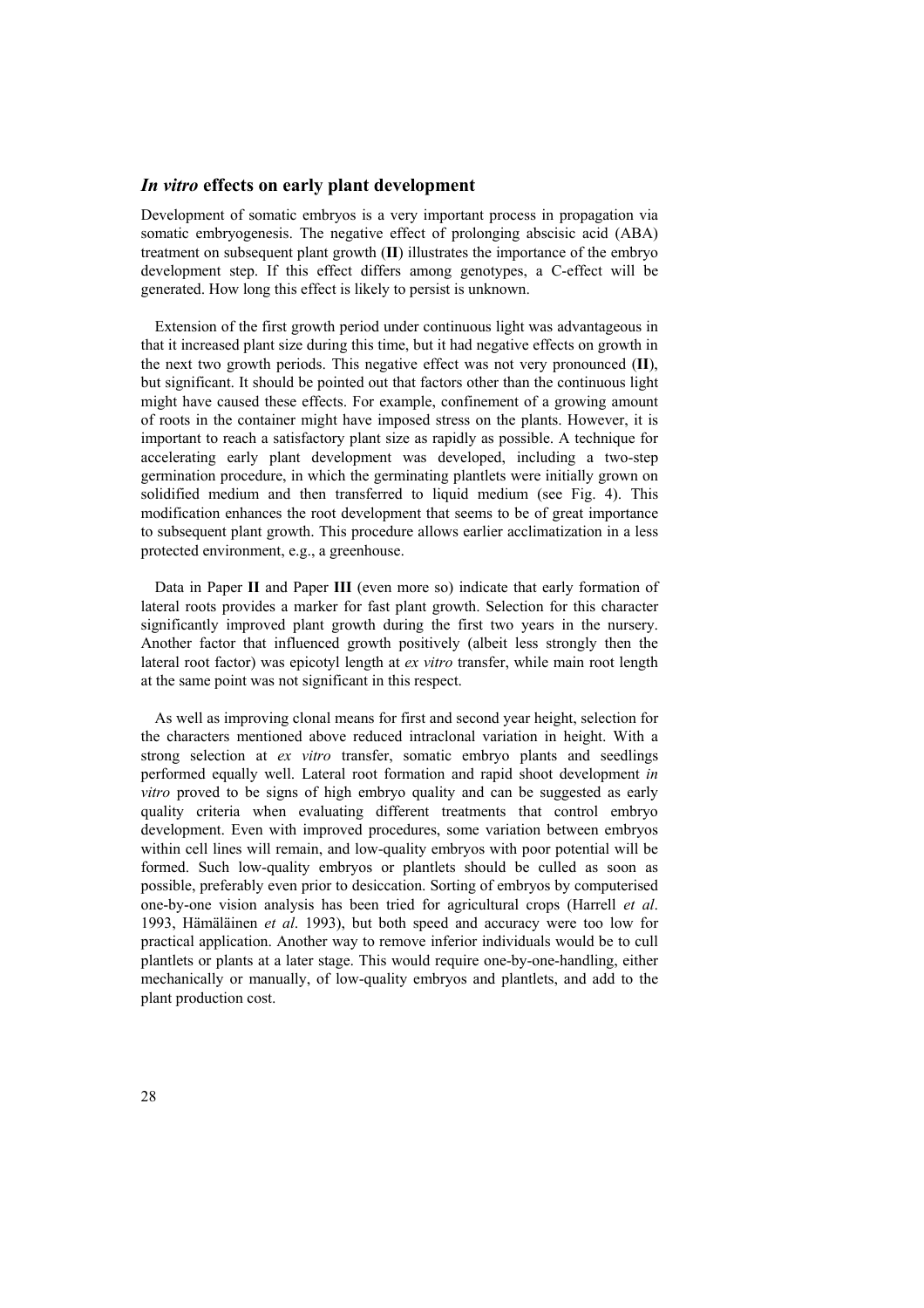#### **Clonal selection and responses in field growth**

Clonal selection of cutting-propagated plants in the nursery gave rather poorly correlated responses in height after six years in the field (**IV**). Lack of replications in the nursery made it impossible to calculate the correlation between true and estimated values for traits  $(r_T)$ . For the same reason, juvenile-mature correlations (*rGm|j*) could not be calculated. However, the regression analysis performed should provide good estimates of the response in practical situations, even though it cannot give any information about the components involved.

Results from other studies of similar materials (Roulund *et al*. 1986, Bentzer *et al*. 1989) suggest broad-sense heritabilities for height of 0.30 to be realistic, corresponding to an  $r_T$ -value of 0.55. Genetic correlations between juvenile and mature traits (*rGm|j*) often show great variation and, for a species like Norway spruce, are strongly affected if frost-prone sites are included in the field trials. The field trials in Paper **IV** were not subjected to severe frost damage, and the *r<sub>Gm|j</sub>*-value between nursery height and field trial height can be expected to be about 0.5 (see, for instance, Skröppa & Dietrichson 1986, Roulund *et al*. 1986). Selection of the best 20% of the clones gives a selection intensity of 1.4. With a genotypic coefficient of variation of 0.10, formula 1 leads to a selection response of 3.8%. The estimated response in Paper **IV** was 3.4%, i.e., close to what could be expected under these conditions.

Early growth of Norway spruce plants has several features that contribute to the difficulty of establishing strong correlations with field growth, the most striking of which is the capacity of young plants for free growth, i.e., growth that is not predetermined in buds formed in the previous year. This ability gradually declines, and after five to six years it has disappeared (Ununger *et al*. 1988). If the speed of this age-dependent decline of free growth differs from clone to clone, predictions of future growth based on early height measurements will lose precision.

For Norway spruce, growth rhythm traits often show high heritabilities when measured early (Worrall 1975), and large genetic variance components (Ekberg *et al*. 1991). Reported correlations with growth in the field have varied from absent or weak (Ekberg *et al*. 1994) to strong (Hannerz *et al*. 1999). In the latter case, frost damage caused unfavourable correlations between time for bud burst and field growth. In the present study (**IV**), no effects of frost were detected in the field trials and, accordingly, the stratified selection according to growth rhythm traits did not improve the response in field growth.

Another reason for low correlations between nursery and field traits could be Ceffects, caused either by donor plant differences or environmental differences among clones during propagation. Indeed, the set-up of the clones during cultivation in the nursery generated C-effects related to the nursery beds where the clone was grown (**IV**). A significant difference was obtained between the two beds, but stratified selection based on this variable was not an efficient means of raising the effect on height growth in field. Apparently, the C-effects did not persist in the field.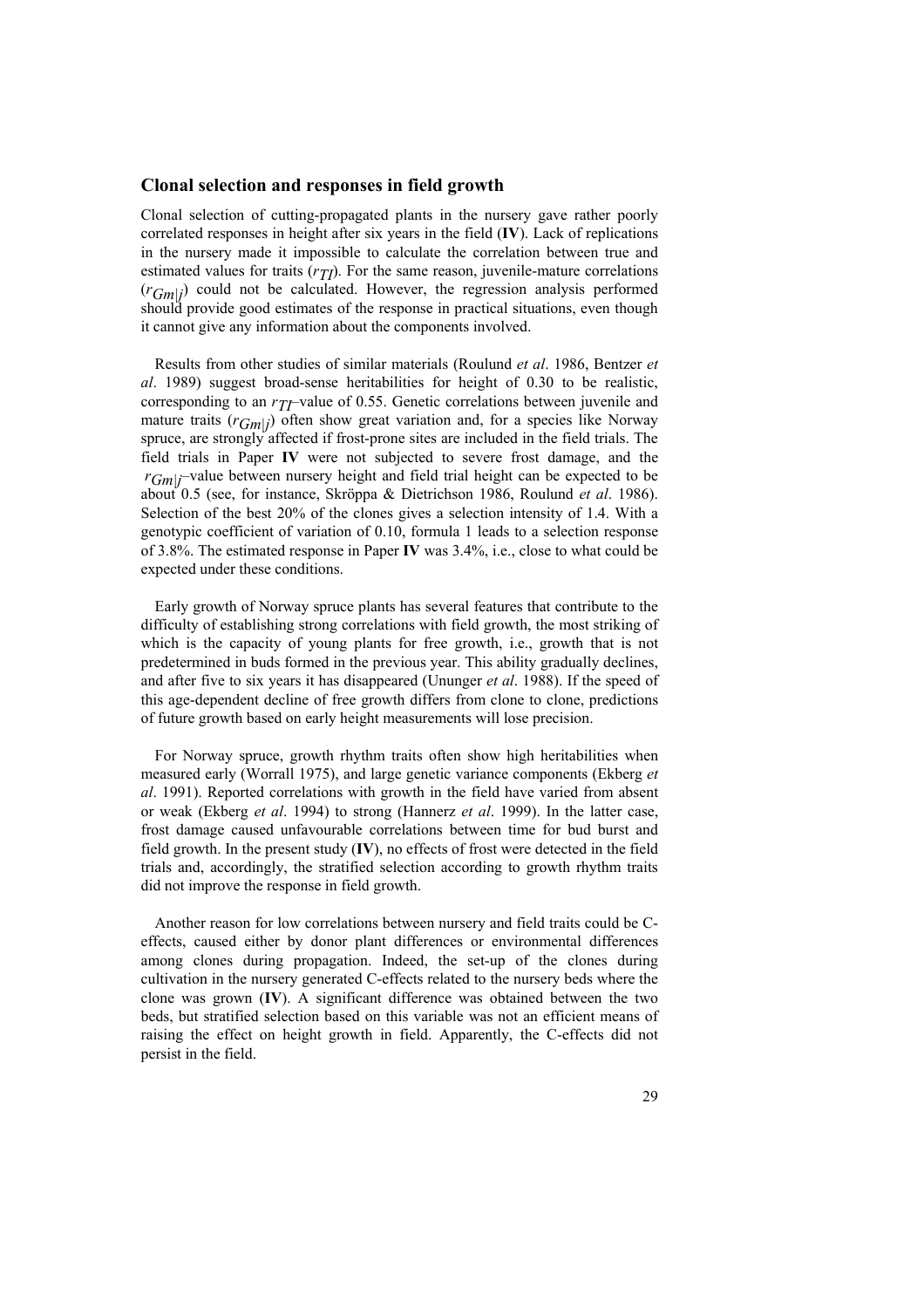Early selection efficiency could be improved by adjusting many factors, but improving the juvenile-mature correlation is likely to be the most important. Different genes determining growth in different situations could cause low correlations. These differences may be age-dependent (von Wühlish & Muhs 1986, Ununger *et al*. 1988, Ekberg *et al*. 1991), environment-dependent (von Wühlish & Muhs 1991, Kaya 1992), or both. Environmental conditions in the plant's early life are generally more favourable than in the field, so it is not surprising to find low correlations. In retrospective studies on Norway spruce families, attempts have been made to manipulate conditions during early cultivation to be more similar to field conditions. Sonesson *et al*. (2002) found that drought treatment at a very young age improved the juvenile-mature correlations at the family level. Larsen & Wellendorf (1990) reported significant correlations between water use efficiency, measured in the nursery, and growth in older field trials. However, in another study on a material similar in structure to that used by Sonesson *et al*. (2002), drought tolerance correlated poorly with field growth (Sonesson & Eriksson 2003). The lack of juvenile-mature correlations in this case could be explained by the young age of the field trials and their location, suggesting that competition for water had not occurred (Sonesson & Eriksson 2003).

To summarise, growth is a complex trait with many components, varying according to both age and environment, and there is a long way to go before we have an efficient system for selecting families or clones in the nursery that are likely to display superior growth characteristics as mature trees in the field.

The more efficient selection achieved for branch angle (**IV**) is consistent with theoretical expectations, as this trait generally displays high heritabilities and is less sensitive to different environments.

The progress in molecular genetics may provide powerful tools for early selection in future tree breeding. To accomplish this, molecular markers showing strong correlations with target traits must be identified. Molecular markers for traits regulated by a few genes will probably be easiest to develop. However, developing markers for growth traits will be more difficult, because of their complexity. Clapham *et al*. (2000) reported successful gene transfer by particle bombardment of embryogenic cultures of Norway spruce, and subsequent regeneration of transgenic plants. Somatic embryogenesis appears to be a suitable propagation method for gene transfer. Nevertheless, development of gene transfer applications requires knowledge of functional genes and their expression. Again, it will be difficult to efficiently improve complex traits by gene transfer.

Estimated broad-sense heritabilities and genotypic variation in the clonal field trial series described in Paper **V**, agree well with previous results from comparable materials (Roulund *et al*. 1986, Bentzer *et al*. 1989, Högberg & Danell 1989). In this respect, selection of clones is straightforward and should result in expected gains of traditional magnitude. However, the GxE interaction components for height derived in Paper **V** were higher than corresponding values reported in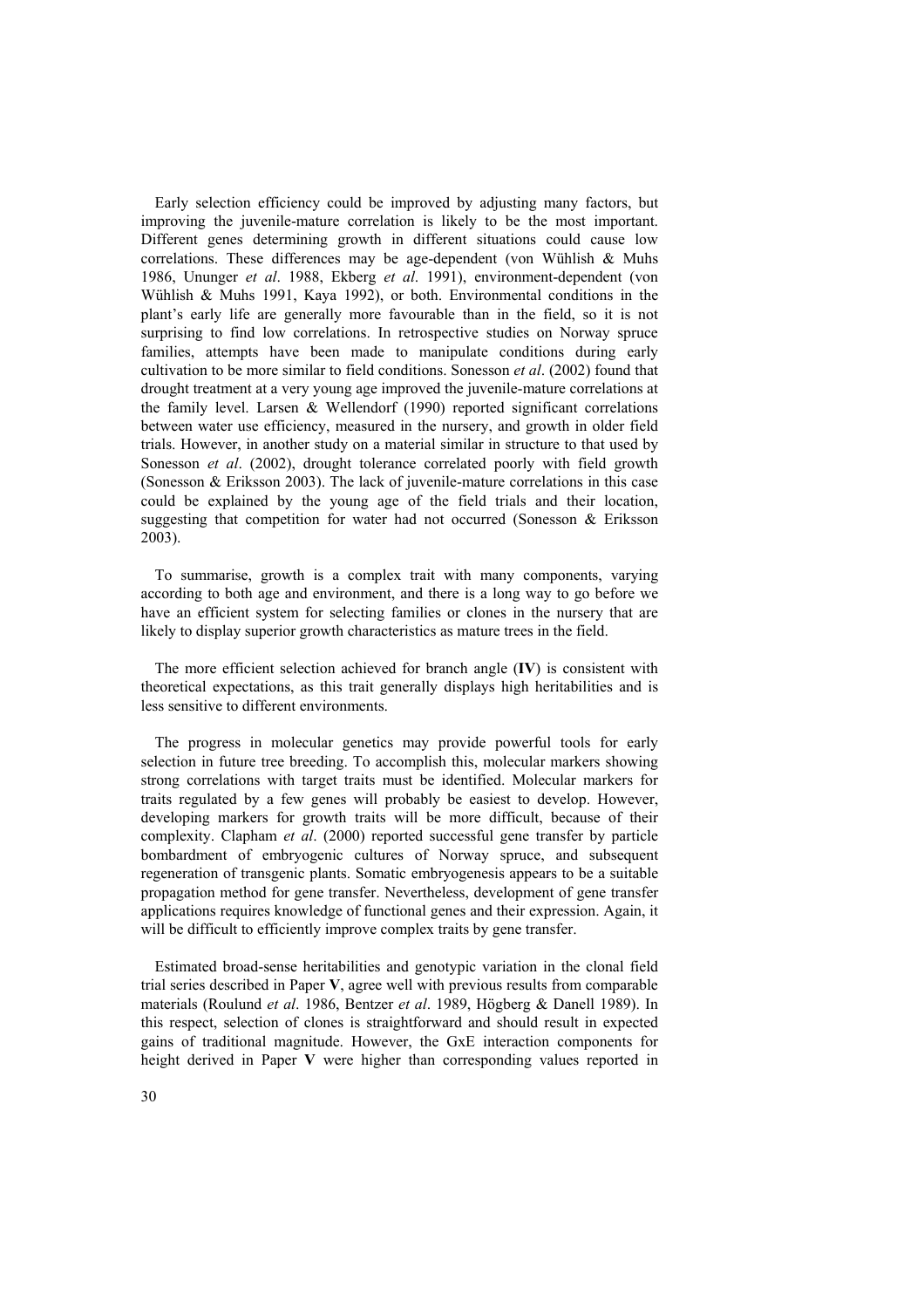studies by other authors (Bentzer *et al*. 1989, St Clair & Kleinschmit 1986, Isik *et al*. 1995) and in Paper **IV**. In Paper **V**, the interaction components were calculated without transformation of data to get homogeneous variances among genotypes. Thus, the components may have been overestimated due to scale effects (Lynch  $\&$ Walsh 1996). Referring to the rule of thumb suggested by Shelbourne (1972), GxE components that are 50% or more as high as the clone component may have serious effects on selection gain. Even considering the possible overestimation, the GxE components probably lie near the limit according to the rule of thumb.

One way to handle selection where there are large GxE interaction components is to select stable clones. However, as different clones can contribute to GxE interactions in different traits, selecting clones that are stable with respect to two or more traits becomes difficult. Such relations have been shown by Sonesson & Eriksson (2000) for *Pinus sylvestris* families. In a study of nitrogen use efficiency and mycorrhiza only a few of the tested Norway spruce families were unstable over nitrogen and mycorrhiza treatments in a 2 x 2 factorial design (Mari *et al*. 2003). However, one of them was among the best performers in an environment with low nitrogen and mycorrhiza. Thus, culling of unstable clones should be made with caution. By increasing the number of test sites with fewer ramets per clone on each site, stable clones can be selected with better precision. This strategy is supported by findings of Russell & Loo-Dinkins (1993).

Another possibility for increasing efficiency in cases where GxE interactions are large is to group the sites and select different clones for different site conditions. This strategy works well when site conditions are determined by easily identified factors. However, the environment is usually as complex as growth in terms of the number of factors that can influence it. Easily determined factors, such as latitude, longitude and altitude are not sufficient to explain the interactions, and more detailed systematic information is generally not available. This means that selections made to suit specific site conditions will be made on weak information and include a high risk of error.

Since Paper **V** was published, the Swedish regulations regarding clonal forestry have changed. Instead of having to comply with a stipulated maximum number of ramets of a clone, and a minimum number of clones per hectare, clonal selection can now be made freely. However, the area in which vegetatively propagated plants can be deployed is limited to 5% of a forest property larger than 20 hectares. These new rules mean that the risk/gain analysis is now an issue for the plant user to gauge, and he or she must decide how many clones to select and how to deploy them. In this context, it should be remembered that selection errors are more likely to be made when GxE interactions are high and few clones are selected.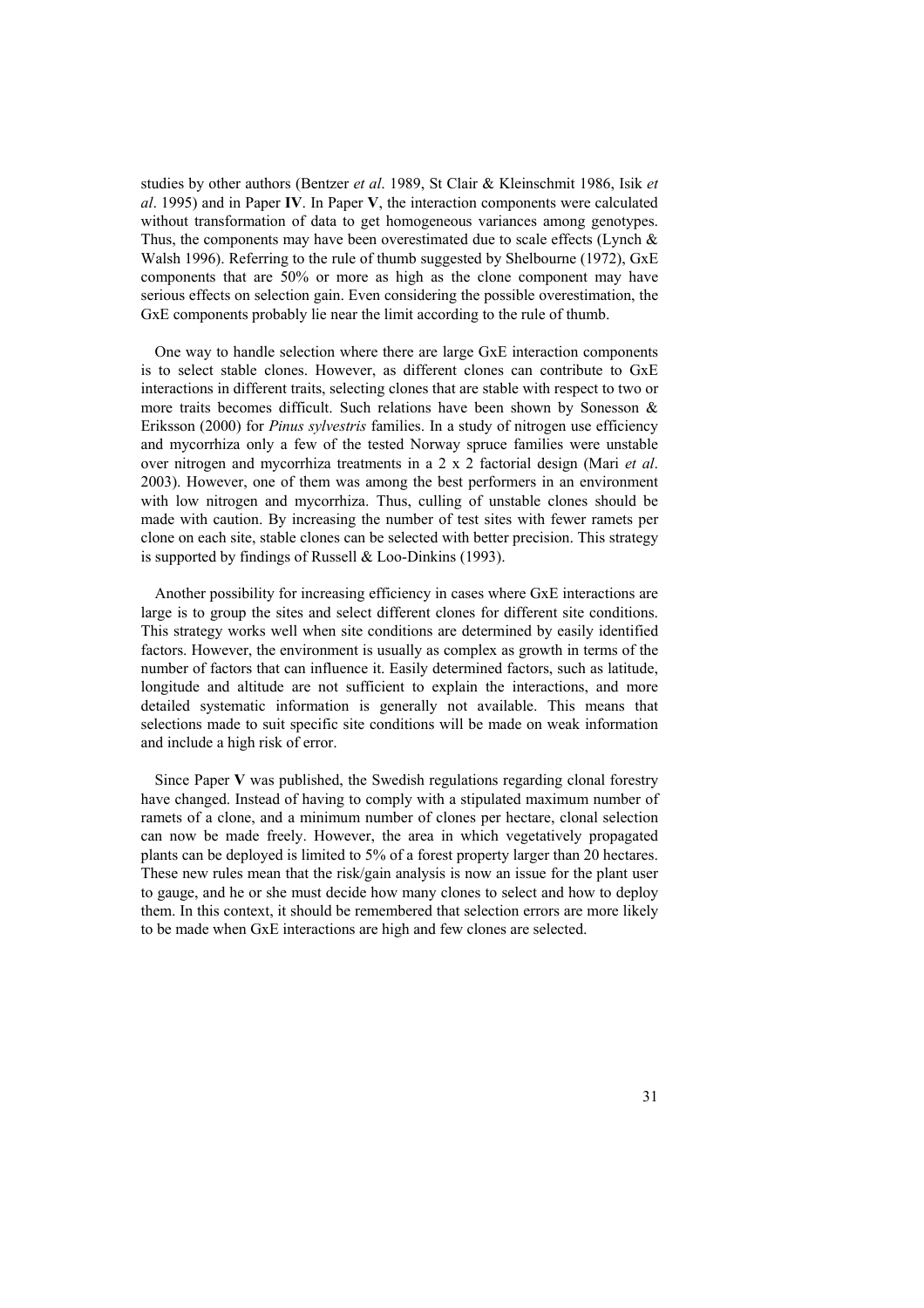# **Conclusions**

Somatic embryogenesis can be integrated into breeding programmes provided that: (a) a high frequency of genotypes can be successfully regenerated, (b) there are no strong negative correlations between embryogenic capacity and breeding goal traits, and (c) the production costs are reduced. There is scope for improvement at all stages of current propagation methods, but the somatic embryo development phase is the most important. Use of more than one protocol may also be advantageous. To reduce costs, development of automatic handling techniques will probably be essential, but biological improvements of the propagation process could contribute significantly to reductions in cost.

In the context of clonal testing and mass propagation of tested clones via somatic embryogenesis, losses of genotypes are not as critical as they are in breeding. Provided the number of genotypes that can be propagated is high enough to allow strong selection intensities after testing, the selection response can be kept at a high level. The losses will mainly affect production economics during propagation for clonal testing, as costs will be incurred for handling genotypes in the laboratory that will not enter clonal tests. These costs can be tolerated if they can be absorbed by the mass propagation of plants from the selected clones that can be propagated and tested. Cryopreservation seems to be robust and reliable from a biological perspective, and improvements for this stage could be concentrated on increased capacity.

Somatic embryo development is a very important stage in propagation via somatic embryogenesis, both biologically and economically. It affects both the number of genotypes that can be propagated and the development of the resulting embryos and plants. Treatments during this stage could be further refined, and balanced to ensure that high-quality somatic embryos are obtained.

Clonal performance and the uniformity of clones propagated by somatic embryogenesis can be improved substantially by selecting plants with lateral roots at *ex vitro* transfer. Inclusion of epicotyl length as a selection criterion further improves these characteristics, while main root length does not provide a criterion for good further growth. With the present standard protocol, strong selection is required within a clone to reach the levels of performance and variation shown by control seedlings. Future protocols should be designed to generate a high frequency of plants with desired characteristics at *ex vitro* transfer.

The efficiency of selecting clones for growth in the nursery in order to increase growth in the field is low. The main reason for this seems to be that correlations between traits in the nursery and field are low. A possible way to improve the correlations would be to adjust conditions in the nursery to make them more similar to field conditions. Attempts to do this have not been very successful so far, but development of a reliable method for early selection would be valuable, and further research should be encouraged.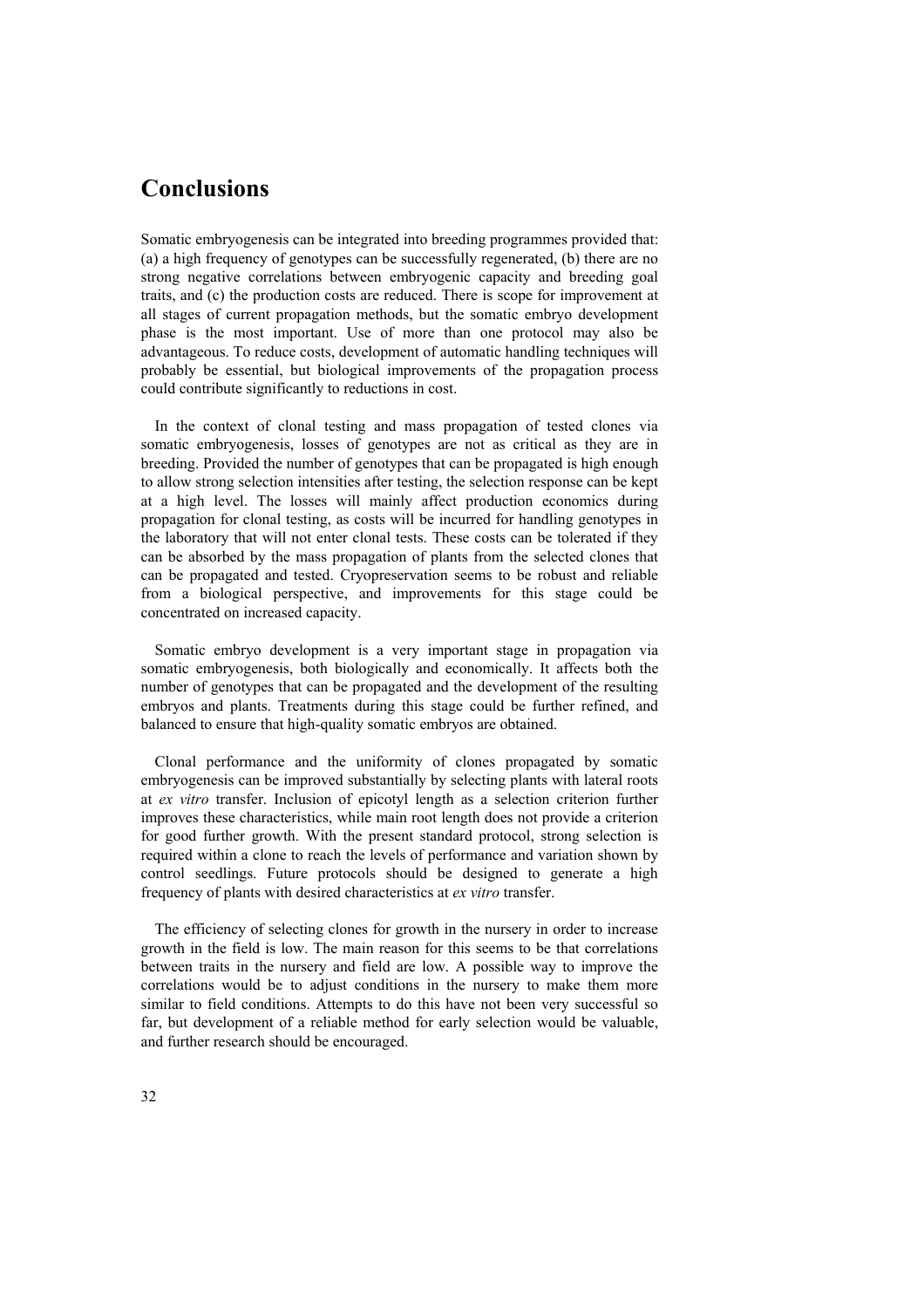Since genetic parameters in clonal tests of Norway spruce are generally quite consistent, it should be possible to make general estimates of genetic gains. The genotype x environment interactions seem to be more variable. Substantial interactions can often be difficult to consider in selection decisions in practice. Until better understanding of the GxE interaction is attained, the strategy of selecting well-performing clones that are stable over sites should be preferred.

### **References**

- Abdullah, A. A., Grace, J. & Yeoman, M. M. 1989. Rooting and establishment of Calabrian pine plantlets propagated *in vitro*: influence of growth substances, rooting medium and origin of explants. *New phytologist 111*: 193-202.
- Aitken-Christie, J., Davies, H. & Singh, A. P. 1988. Multiplication of meristematic tissue: A new tissue culture system for radiata pine. In *Genetic Manipulations of Woody Plants* (eds. J. W. Hanover & D. E. Keathley). pp. 413-432. Plenum Press. New York.
- Attree, S. M., Tautorus, T. E., Dunstan, D. I. & Fowke, L. C. 1990. Somatic embryo maturation, germination, and soil establishment of plants of black spruce and white spruce (*Picea mariana* and *Picea glauca*). *Canadian journal of botany 68*: 2583-2589.
- Bajaj, Y. P. S. 1986. Biotechnology of tree improvement for rapid propagation and biomass energy production. In *Biotechnology in Agriculture and Forestry Vol 1: Trees I* (ed. Y. P. S. Bajaj), pp. 1-23. Springer-Verlag, Berlin, Heidelberg.
- Baxter, R., Brown, S. N., England, N. F., Ludlow, C. H. M., Taylor, S. L. & Womack, R. W. 1989. Production of clonal plantlets of tropical pine in tissue culture via axillary shoot activation. *Canadian journal of forest research 19*: 1338-1342.
- Becwar, M. R., Chowdhury, M. K., Nehra, N. S., Rutter, M. R., Clark, J. J., Cook, M. J., Victor, J. M., Stout, A. M., Perry, A. M., Wade, P. J. & Hinchee, M. A. 2003. Approaches to increase embryogenic culture initiation and cell line capture in loblolly pine. *Abstract of a presentation at the IUFRO meeting "Tree Biotechnology 2003" in Umeå, 6-8 June 2003*.
- Bentzer, B. 1981. Large scale propagation of Norway spruce (*Picea abies* (L.) Karst.) by cuttings. In *Symposium on Clonal Forestry, Uppsala, Sweden, April 8-9, 1981. Swedish University of Agricultural Sciences, Department of Forest Genetics, Research notes 32*: 33-42.
- Bentzer, B. G., Foster, G. S., Hellberg, A. R. & Podzorski, A. C. 1988. Genotype x environment interaction in Norway spruce involving three levels of genetic control: seed source, clone mixture and clone. *Canadian journal of forest research 18*: 1172-1181.
- Bentzer, B., Foster, G. S., Hellberg, A. R. & Podzorski, A. C. 1989. Trends in genetic and environmental parameters, genetic correlations, and response to indirect selection for 10 year volume in a Norway spruce clonal experiment. *Canadian journal of forest research 19*: 897-903.
- Bornman, C. H. 1983. Possibilities and constraints in the regeneration of trees from cotyledonary needle of *Picea abies in vitro*. *Physiologia plantarum* 57: 5-16.
- Bozhkov, P. & von Arnold, S. 1998. Polyethylene glycol promotes maturation but inhibits further development of *Picea abies* somatic embryos. *Physiologia plantarum 104*: 211- 234.
- Burdon, R. D. & Shelbourne, C. J. A. 1974. The use of vegetative propagules for obtaining genetic information. *New Zealand journal of forest science 4 (2)*: 418-425.
- Cannell, M. G. R., Sheppard, L. J. & Cahalan, C. M. 1988. C effects and second generation performance in *Picea sitchensis* and *Pinus contorta*. *Silvae genetica 37*: 15-19.
- Cervelli, R. & Senaratna, T. 1995. Economic aspects of somatic embryogenesis. In *Automation and environmental control in plant tissue culture* (eds. Aitken-Christie, J. Kozai, T. & Smith, M. L.). pp 29-64. Kluwer Academic Publishers, Dordrecht.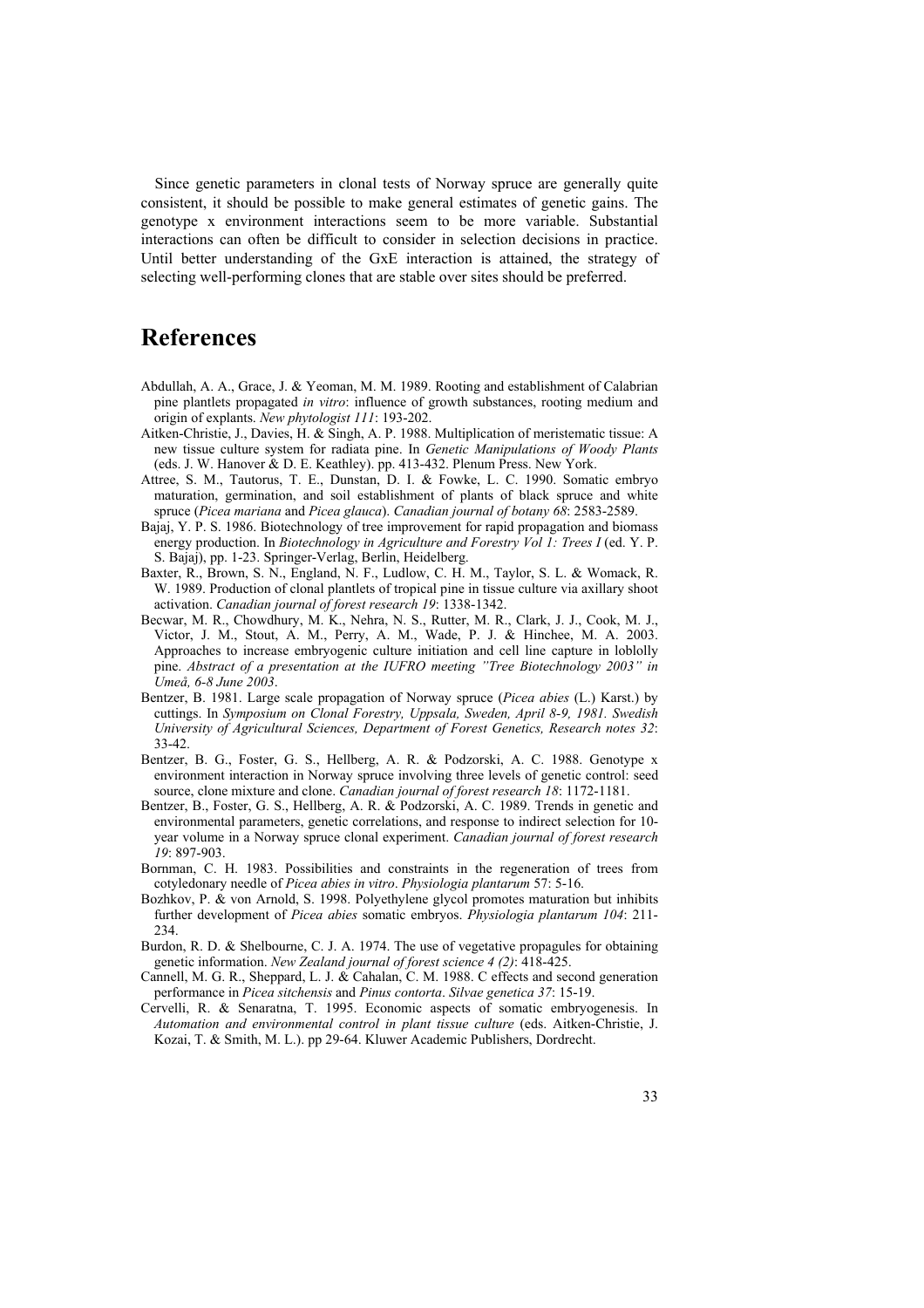Chalupa, V. 1985. Somatic embryogenesis and plantlet regeneration from immature and mature embryos of *Picea abies* (L.) Karst. *Comm. Inst. For. Czech. 14*: 57-63.

- Cheliak, W. M. & Rogers, D. L. 1990. Integrating biotechnology into tree improvement programs. *Canadian journal of forest research 20*: 452-463.
- Chun, Y. W. 1993. Clonal propagation in non-aspen poplar hybrids. In *Micropropagation of woody plants*. (ed. M. R. Ahuja). pp. 209-222. Kluwer Academic Publishers, Dordrecht.
- Clapham, D., Demel, P., Elfstrand, M., Koop, H.-U., Sabala, I. and von Arnold, S. 2000. Gene transfer by particle bombardment to embryogenic cultures of *Picea abies* and the production of transgenic plantlets. *Scandinavian journal of forest research 15*: 151-160.
- Cyr, D. R., Lazaroff, W. R., Grimes, S. M. A., Quan, G., Bethune, T. D., Dunstan, D. I. & Roberts, D. R. 1994. Cryopreservation of interior spruce (*Picea glauca engelmanni* complex) embryogenic cultures. *Plant cell reports 113*: 574-577.
- Danell, Ö. 1988. *OWST-BLUP, a computer programme for univariate best linear unbiased prediction of genetic values in half-sib or clone tests with standard varieties included*. The Institute for Forest Tree Improvement, Uppsala. pp. 7. (Mimeographed). (User's guide in Swedish).
- Danell, Ö. 1993. Breeding programmes in Sweden. 1. General approach. In *Corrected reprint from: Lee, S. J. (ed.). Progeny testing and breeding strategies, Proceedings of the Nordic group of tree breeding, October 1993, 184+pp. Edinburgh: Forestry Commission.* Arbetsrapport nr 302: 1-4. SkogForsk, Uppsala.
- Dietrichson, J. & Kierulf, C. 1982. Selection of eight-year-old spruce (*Picea abies* (L.) Karst.) plants in a progeny trial and mass propagation by cuttings. *Meddelelser fra det norske institutt for skogforskning 38*: 1-28.
- Dekker-Robertson, D. L. & Kleinschmit, J. 1991. Serial propagation in Norway spruce (*Picea abies* (L.) Karst.): Results from later propagation cycles. *Silvae genetica 40*: 202- 214.
- Drake, P. M. W., John, A., Power, J. B. & Davey, M. R. 1997. Cytokinin pulse-mediated shoot organogenesis from cotyledons of Sitka spruce (*Picea sitchensis* (Bong.) Carr.) and high frequency *in vitro* rooting of shoots. *Plant cell, tissue and organ culture 50*: 147- 151.
- Dunstan, D. I., Dong, J.-Z., Carrier, D. J. & Abrams, S. R. 1998. Events following ABA treatment of spruce somatic embryos. *In vitro cellular development and biology-plant 34*: 159-168.
- Ekberg, I., Eriksson, G. & Nilsson, C. 1991. Consistency of phenology and growth of intraand interprovenance families of *Picea abies*. *Scandinavian journal of forest research 6*: 323-333.
- Ekberg, I., Norell, L. & von Arnold, S. 1993. Are there any associations between embryogenic capacity and phenological traits in two populations of Norway spruce? *Canadian journal of forest research 23*: 731-737.
- Ekberg, I., Eriksson, G., Namkoong, G., Nilsson, C. & Norell, L. 1994. Genetic correlations for growth rhythm and growth capacity at ages 3-8 years in provenance hybrids of *Picea abies*. *Scandinavian journal of forest research 9*: 25-33.
- Falconer, D. S. & Mackay, T. F. C. 1996. *Introduction to quantitative genetics,* 4<sup>th</sup> edition. Longman Group Ltd. London and New York. 464 pp.
- Fortanier, E. J. & Jonkers, H. 1975. Juvenility and maturity of plants as influenced by their ontogenetical ageing. *Acta horticulturae. 56*: 37-41.
- Foster, G. S., Campbell, R. K. & Adams, W. T. 1984. Heritability, gain, and C-effects in rooting of western hemlock cuttings. *Canadian journal of forest research 14*: 628-638.
- Gemmel, P., Örlander, G. & Högberg, K.-A. 1991. Norway spruce cuttings perform better than seedlings of the same genetic origin. *Silvae genetica 40*: 198-202.
- Gleed, J. A., Darling, D., Muschamp, B. A. & Nairn, B. J. 1995. Commercial production of tissue cultured *Pinus radiata*. *Tappi journal 78*: 147-150.
- Grossnickle, S. C. & Major, J. E. 1994a. Interior spruce seedlings compared with emblings produced from somatic embryogenesis. II. Stock quality assessment prior to planting. *Canadian journal of forest research 24*: 1385-1396.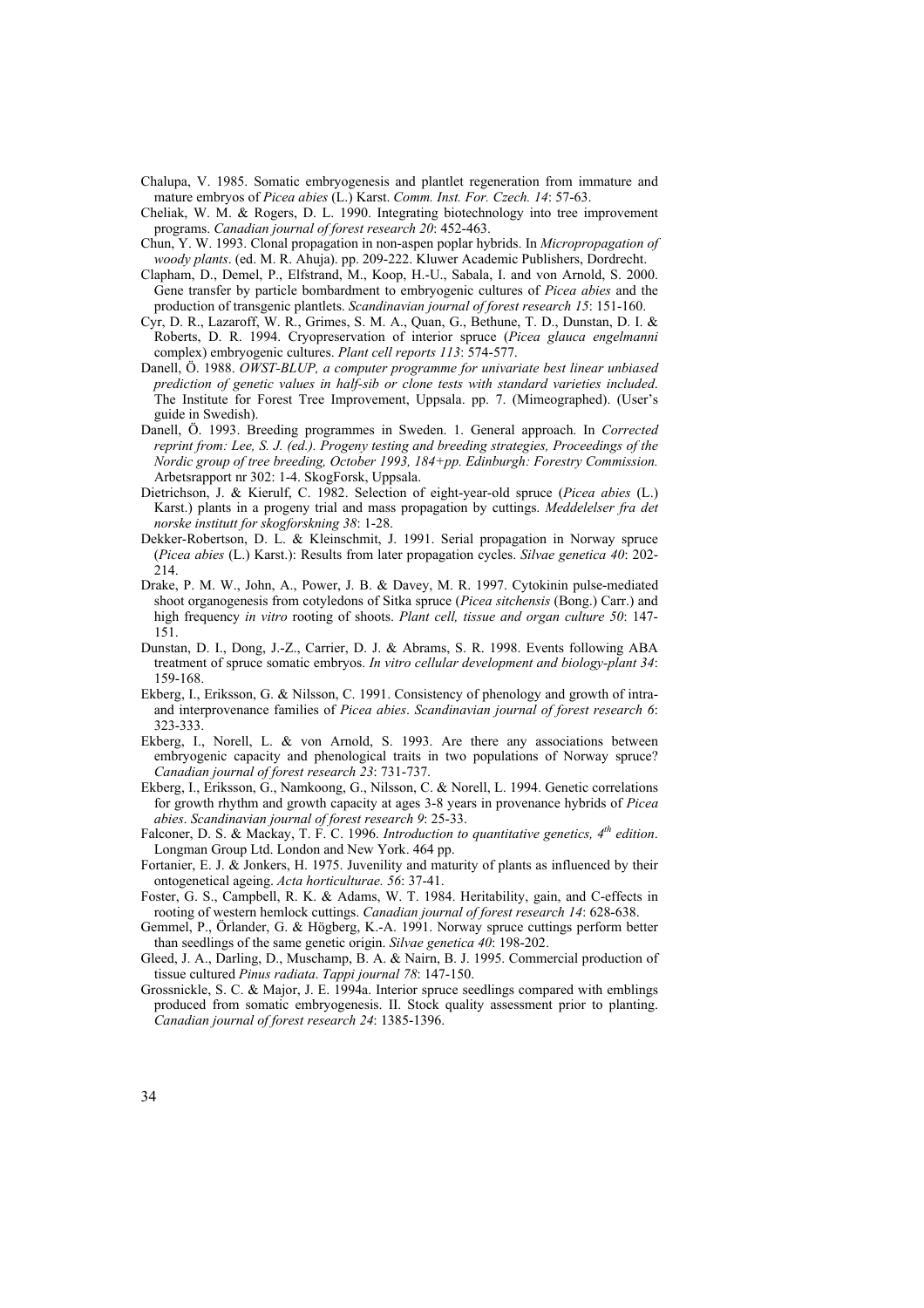- Grossnickle, S. C. & Major, J. E. 1994b. Interior spruce seedlings compared with emblings produced from somatic embryogenesis. III. Physiological response and morphological development on a reforestation site. *Canadian journal of forest research 24*: 1397-1407.
- Grossnickle, S. C., Major, J. E. & Folk, R. S. 1994. Interior spruce seedlings with emblings produced from somatic embryogenesis. I. Nursery development, fall acclimation, and over-winter storage. *Canadian journal of forest research 24*: 1376-1384.
- Haines, R. J. & Woolaston, R. R. 1991. The influence of reproductive traits on the capture of genetic gain. *Canadian journal of forest research 21*: 272-275.
- Hakman, I. & von Arnold, S. 1985. Plantlet regeneration through somatic embryogenesis in *Picea abies* (Norway spruce). *Journal of plant physiology 121*: 149-158.
- Hannerz, M., Sonesson, J. & Ekberg, I. 1999. Genetic correlations between growth and growth rhythm observed in a short-term test and performance in long-term field trials of Norway spruce. *Canadian journal of forest research 29*: 768-778.
- Hannerz, M., Thorsén, Å., Mattsson, S. & Weslien, J. 2002. Pine weevil (*Hylobius abietis*) damage to cuttings and seedlings of *Picea abies*. *Forest ecology and management 160*: 11-17.
- Harrell, R. C., Hood, C. F., Moltó, E., Munilla, R., Bienek, M. & Cantliffe, D. J. 1993. Machine vision based analysis and harvest of somatic embryos. *Computers and electronics in agriculture 9*: 13-23.
- Harrington, F. 2003. Somatic embryogenesis in Sitka spruce from a commercial forestry company perspective. In *Abstracts from a conference of the Nordic Group for the Management of Genetic Resources of Trees in Barony Castle, Scotland, 4-7 September, 2002. (ed. T. Eysteinsson). Rit mógilsár rannsóknastöđvar skógræktar 17*: 9-11.
- Harvengt, L., Trontin, J.-F., Reymond, I., Canlet, F. & Pâques, M. 2001. Molecular evidence of true-to-type propagation of a 3-year-old Norway spruce through somatic embryogenesis. *Planta 213*: 828-832.
- Heinze, B. & Schmidt, J. 1995. Monitoring genetic fidelity and somaclonal variation in Norway spruce (*Picea abies*) somatic embryogenesis by RAPD analysis. *Euphytica 85*: 341-345.
- Hämäläinen, J. J., Kurtén, U. & Kauppinen, V. 1993. Classification of plant somatic embryos by computer vision. *Biotechnology and bioengineering 41*: 35-42.
- Högberg, K.-A. & Danell, Ö. 1989. Some aspects of a Norway spruce clonal trial in southern Sweden. In Norway spruce; Provenances, breeding and Genetic Conservation (eds. Stener. L.-G. & Werner, M.). *Institute for forest improvement, report no. 11*: 232- 248
- Högberg, K.-A., Eriksson, U. & Werner, M. 1995. Vegetativ förökning och klonskogsbruk – med tonvikt på gran. *Redogörelse 1*, 1995. Skogforsk, Uppsala.
- Isabel, N., Boivin, R., Levasseur, C., Charest, P.-M., Bousquet, J. & Tremblay, F. M. 1996. Occurrence of somaclonal variation among somatic embryo-derived white spruces (*Picea glauca, Pinaceae*). *American journal of botany 83*: 1121-1130.
- Isik, K., Kleinschmit, J. & Svolba J. 1995. Survival, growth trends and genetic gains in 17 year old *Picea abies* clones at seven test sites. *Silvae genetica 44*: 116-128.
- Jokinen, K. & Törmälä, T. 1991. Micropropagation of silver birch (*Betula pendula* Roth.) and clonal fidelity of mass propagated birch plants. In *Woody plant biotechnology* (ed. M. R. Ahuja), pp. 31-36. Kluwer Academic Publishers, Dordrecht.
- Karlsson, B. & Rosvall, O. 1993. Breeding programmes in Sweden. 3. Breeding of Norway spruce. In *Corrected reprint from: Lee, S. J (ed.). Progeny testing and breeding strategies, Proceedings of the Nordic group of tree breeding, October 1993, 184+pp. Edinburgh: Forestry Commission.* Arbetsrapport nr 302: 16-25. SkogForsk, Uppsala.
- Karlsson, B., Lundkvist, K. & Eriksson, G. 1998. Juvenile-mature correlation and selection effects on clone level after stratified family and individual selection of *Picea abies* (L.) Karst. seedlings. *Silvae genetica 47*: 208-214.
- Karlsson, B., Wellendorf, H., Roulund, H. & Werner, M. 2001. Genotype x trial interaction and stability across sites in 11 combined provenance and clone experiments with *Picea abies* in Denmark and Sweden. *Canadian journal of forest research 31*: 1826-1836.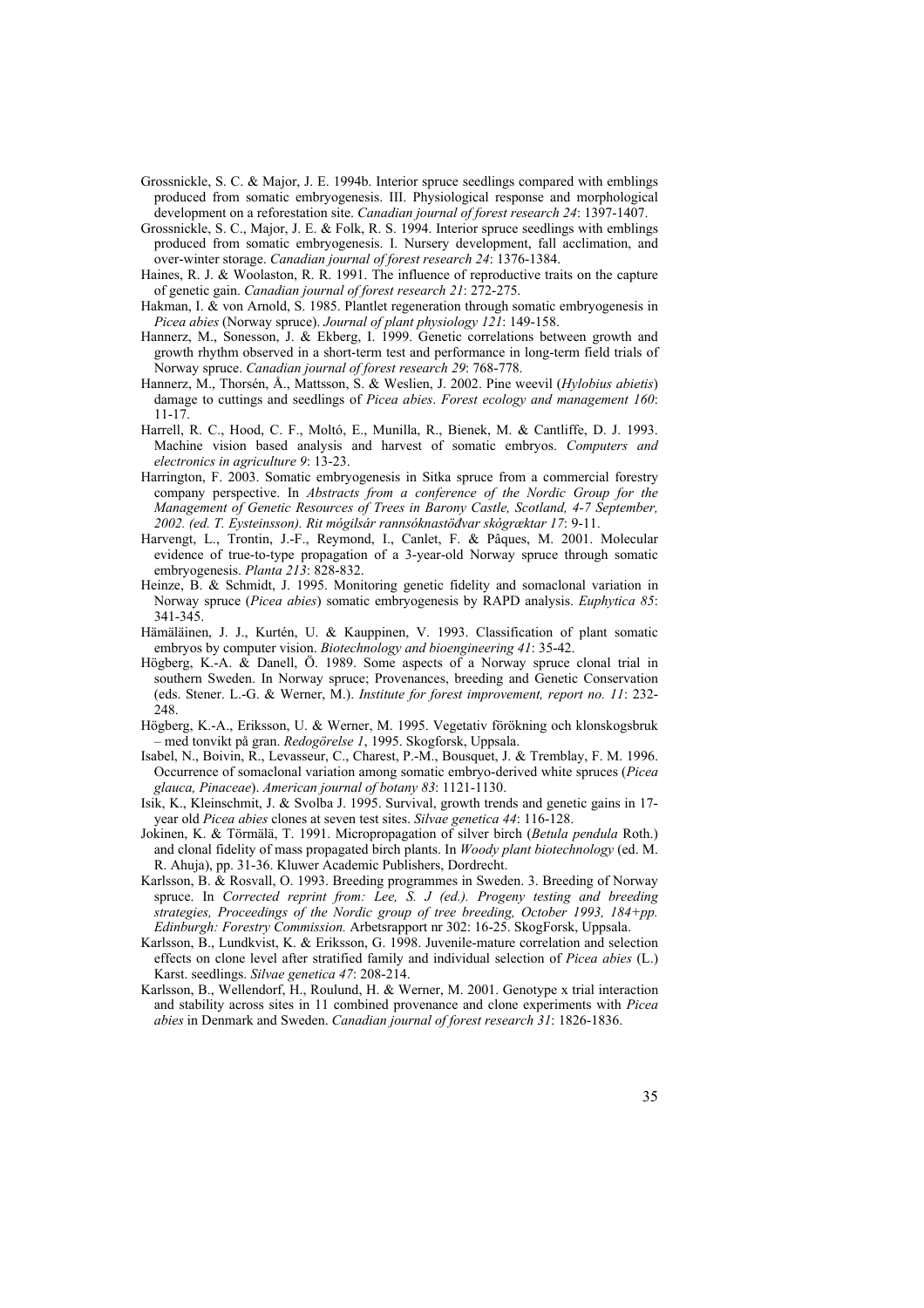- Kaya, Z. 1992. The effects of test environments on estimation of genetic parameters for seedling traits in 2-year old Douglas-fir. *Scandinavian journal of forest research 7*: 287- 296.
- Kleinschmit, J. & Svolba, J. 1991. Variation im Wachstum von Fichtenstecklinge (*Picea abies* (L.) Karst.) clones in Niedersachsen. *Allgemeine Forst- und JagdZeitung 162*: 7-12.
- Kleinschmit, J., Müller, W., Schmidt, J. & Racz, J. 1973. Entwicklung der Stecklingsvermehrung von Fichte (*Picea abies* (L.) Karst.) zur Praxisreife. *Silvae genetica 26*: 197-203.
- Kolevska-Pletikapić, B. & Buturović-Derić, Z. 1995. Regeneration of *Picea omorika* plants via organogenesis. *Plant cell tissue and organ culture 41*: 189-192.
- Lamhamedi, M. S., Chamberland, H., Bernier, P. Y. & Tremblay, F. M. 2000. Clonal variation in morphology, growth, physiology, anatomy and ultrastructure of containergrown white spruce somatic plants. *Tree physiology 20*: 869-880.
- Langerud, B. R., Sandvik, M. & Sjövold, A. 1988. Bartreplanters rotsymmetri i felt. *Meddelelser fra norsk institutt for skogforskning 40*: 1-20.
- Larsen, B. & Wellendorf, H. 1990. Early test in *Picea abies* full sibs by applying gas exchange, frost resistance and growth measurements. *Scandinavian journal of forest research 5*: 369-380.
- Lee, S. 2003. Clonal Forestry in Britain: What's in it for us? In *Abstracts from a conference of the Nordic Group for the Management of Genetic Resources of Trees in Barony Castle, Scotland, 4-7 September, 2002. (ed. T. Eysteinsson). Rit mógilsár rannsóknastöđvar skógræktar 17*: 39-40.

Lerner, I. M. 1958. *The genetic basis of selection*. John Wiley & Sons Inc., New York.

- Libby, W. J. 1976. Introductory remarks. In *Proceedings IUFRO Joint Meeting on Advanced Generation Breeding, 14-18 June, 1976, Bordeaux*. Institut national de rechèrche agronomique, Cestas. pp. 1-9.
- Lu, C. Y., Harry, I. S., Thompson, M. R. & Thorpe, T. A. 1991. Plantlet regeneration from cultured embryos and seedling parts of red spruce (*Picea rubens* Sarg.). *Botanical gazette*   $152 \cdot 42 - 50$
- Lynch, M. & Walsh, B. 1998. *Genetics and analysis of quantitative traits.* Sinauer Associates, Inc., Sunderland Ma. USA.
- Mari, S., Jonsson, A., Finlay, R., Ericsson, T., Kähr, M. & Eriksson, G. 2003. Genetic variation in nitrogen uptake and growth in mycorrhizal and non-mycorrhizal *Picea abies* (L.) Karst. seedlings. *Forest science 49*: 258-267.
- Menzies, M. I., Holden, D. G. & Klomp, B. K. 2001. Recent trends in nursery practice in New Zealand. In *The interactions between nursery management and silvicultural operations. Papers presented at a meeting of IUFRO Subject Working Group 3.02.00, September 1999 in Auburn, Alabama, USA.* (ed. McNabb, K.) *New forests 22*: 3-17.
- Mo, L. H., von Arnold, S. & Lagercrantz, U. 1989. Morphogenic and genetic stability in longterm embryogenic cultures and somatic embryos of Norway spruce (*Picea abies* (L.) Karst.). *Plant cell reports 8*: 375-378.
- Namkoong, G., Barnes, R. D. & Burley, J. 1980. A philosophy of breeding strategy for tropical forests. *Tropical forestry papers No. 16*, University of Oxford. 67 pp.
- Nsangou, M. & Greenwood, M. 1998. Physiological and morphological differences between somatic, *in vitro* germinated, and seedlings of red spruce (*Picea rubens* Sarg.). *Canadian journal of forest research 28*: 1088-1092.
- Nörgaard, J. V., Duran, V., Johnsen, Ö., Krogstrup, P., Baldurson, S. & von Arnold, S. 1993. Variations in cryotolerance of embryogenic *Picea abies* cell lines and the association to genetic, morphological and physiological factors. *Canadian journal of forest research 23*: 2560-2567.
- Park, Y. S., Pond, S. E. & Bonga, J. M. 1993. Initiation of somatic embryogenesis in white spruce (*Picea glauca*): genetic control, culture treatment effects, and implications for breeding. *Theoretical and applied genetics 86*: 427-436.
- Park, Y. S., Pond, S. E. & Bonga, J. M. 1994. Somatic embryogenesis in white spruce (*Picea glauca*): genetic control in somatic embryos to storage, maturation treatments, germination and cryopreservation. *Theoretical and applied genetics 89*: 742-750.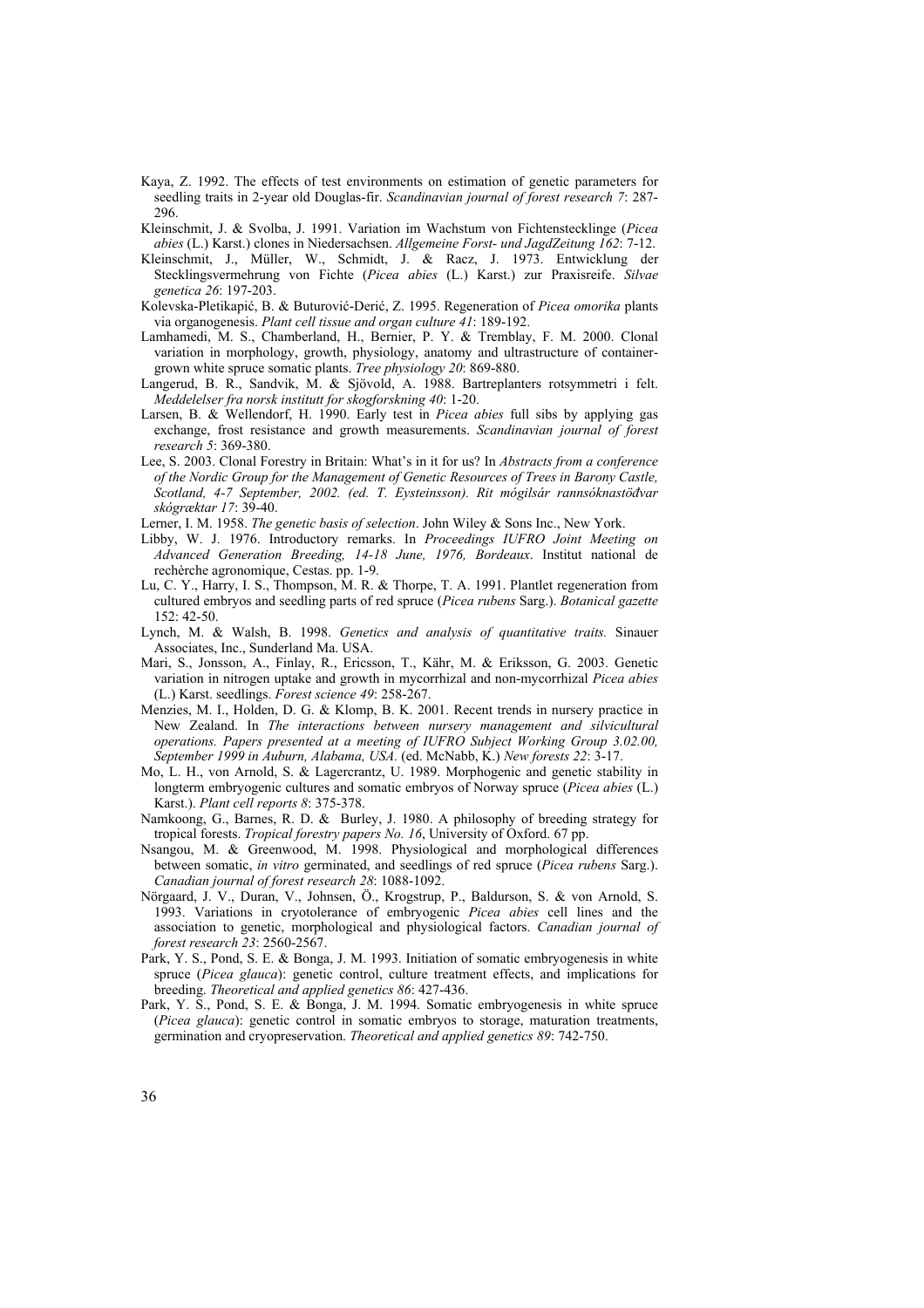- Park, Y. S., Barrett, J. D. & Bonga, J. M. 1998. Application of somatic embryogenesis in high-value clonal forestry: deployment, genetic control, and stability of cryopreserved clones. *In vitro cellular development and biology-plant 34*: 231-239.
- Passerieux, E., Baud, S., Dulieu, H. & Pâques, M. 1999. RAPD variation in a Norway spruce seedlot: consequences of somatic embryogenesis. *Journal of heredity 90*: 662-667.
- Rosvall, O., Lindgen, D. & Mullin. T. J. 1998. Sustainability robustness and efficiency of a multi-generation breeding strategy based on within-family selection. *Silvae genetica 47*: 307-321.
- Rosvall, O., Jansson, G., Andersson, B., Ericsson, T., Karlsson, B., Sonesson, J. & Stener, L.-G. 2001. Genetiska vinster i nuvarande och famtida fröplantager och klonblandningar. *Redogörelse nr 1, 2001*, pp. 41. Skogforsk, Uppsala.
- Roulund, H. 1975. The effect of the cyclophysis and the topophysis on the rooting ability and behaviour of Norway spruce cuttings. *Acta horticulturae 54*: 39-50.
- Roulund, H., Wellendorf, H. & Werner, M. 1985. A clonal experiment in Norway spruce (*Picea abies* (L.) Karst.), 15 years' results. *Forest tree improvement 17*. pp. 33.
- Roulund, H., Wellendorf, H. & Werner, M. 1986. A selection experiment for height growth with cuttings of *Picea abies* (L.) Karst. *Scandinavian journal of forest research 1*: 293- 302.
- Ruaud, J. N., Bercetche, J. & Pâques, M. 1992. First evidence of somatic embryos deriving from needles of 1-year-old *Picea abies* plants. *Plant cell reports 11*: 563-566.
- Russell, J. H. & Loo-Dinkins, J. A. 1993. Distribution of testing effort in cloned genetic tests. *Silvae genetica* 42: 98-104.
- Shaw, D. V. & Hood, J. V. 1985. Maximizing gain per effort by using clonal replicates. *Theoretical and applied genetics* 71: 392-399.
- Shaw, D. V., Hellberg, A., Foster, G. S. & Bentzer, B. 1988. The effect of damage on components of variance for fifth-year height in Norway spruce. *Silvae genetica 37*: 19-22.
- Shelbourne, C. J. A. 1972. Genotype-environment interaction: Its study and its implications in forest tree improvement. *In Proceedings of Joint Symposia for the Advancement of Forest Tree Breeding of the Genetics Subject Group, IUFRO, and Section 5, Forest Trees, SABRAO*. pp. B-1(I): 1-28. The Government Forest Experiment Station of Japan, Tokyo.
- Skrøppa, T. & Dietrichson, J. 1986. Genetic variation and ortet/ramet relationships in a clonal test with *Picea abies*. *Scandinavian journal of forest research 1*: 323-332.
- Sonesson, J. 2003. Results and experiences from the central Swedish clonal forestry program. In *Abstracts from a conference of the Nordic Goup for the Management of Genetic Resources of Trees in Barony Castle, Scotland, 4-7 September, 2002. (ed. T. Eysteinsson). Rit mógilsár rannsóknastöđvar skógræktar 17*: 38
- Sonesson, J. & Eriksson, G. 2000. Genotypic stability and genetic parameters for growth and biomass traits in a water x temperature factorial experiment with *Pinus sylvestris* L. seedlings. *Forest science 46*: 487-495.
- Sonesson, J. & Eriksson, G. 2003. Genetic variation in drought tolerance in *Picea abies* seedlings and its relationship to growth in controlled and field environments. *Scandinavian journal of forest research 18*: 7-18.
- Sonesson, J., Jansson, G. & Eriksson, G. 2002. Retrospective genetic testing of *Picea abies* under controlled temperature and moisture regimes. *Canadian journal of forest research 32*: 81-91.
- St. Clair, J. B. & Kleinschmit, J. 1986. Genotype-environment interaction and stability in ten-year height growth of Norway spruce clones (*Picea abies* Karst.). *Silvae genetica 35*: 177-186.
- Stoehr, M. U. & Farmer , R. E. Jr. 1988. Genetic variation and C-effects in black spruce seedlings under two nutrient regimes. *Silvae genetica 38*: 229-234.
- Sutton, B. C. S. 2002. Commercial delivery of genetic improvement to conifer plantations using somatic embryogenesis. In *Wood, breeding, biotechnology and industrial expectations. Proceedings of the WBB conference, Bordeaux, France, 11-14 June 2001. Annals of forest science* 59: 657-661.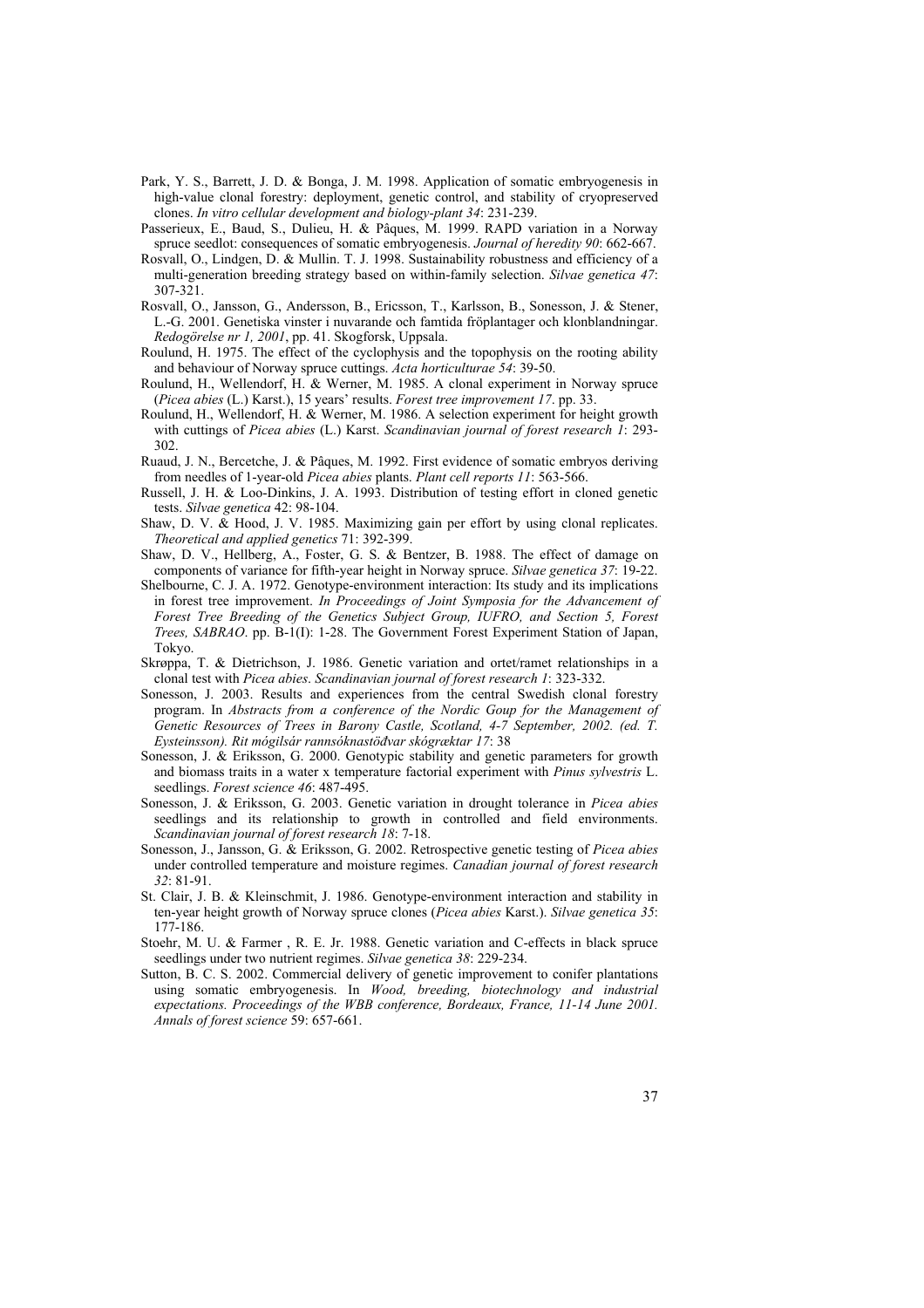- Sutton, B. C. S, Grossnickle, S. C., Roberts, D. R., Russel, J. H. & Kiss, G. K. 1993. Somatic embryogenesis and tree improvement in interior spruce. *Journal of forestry 91*: 34-38.
- Timmis, R. 1998. Bioprocessing for tree production in the forest industry: conifer somatic embryogenesis. *Biotechnology progress 14*: 156-166.
- Tousignant, D. 1995. Relation entre la teneur eau de boutures d'épinette noire et la qualité de leur enracinement en "bouturatheque". *Note de recherche forestiére no. 66*. pp. 7. Ministére des ressources naturelles, Gouvernement du Québec, Sainte-Foy.
- Tremblay, L., Levasseur, C. & Tremblay, F. M. 1999. Frequency of somaclonal variation in plants of black spruce (*Picea mariana, Pinaceae*) and white spruce (*Picea glauca, Pinaceae*) derived from somatic embryogenesis and identification of some factors involved in genetic instability. *American journal of botany 86*: 1373-1381.
- Ununger, J., Ekberg, I. & Kang, H. 1988. Genetic control and age-related changes of juvenile growth characters in *Picea abies*. *Scandinavian journal of forest research* 3: 55- 66.
- von Arnold, S. 1982. Factors influencing formation, development and rooting of adventitious shoots from embryos of *Picea abies* (L.) Karst. *Plant science letters 27*: 275- 287.
- von Arnold, S., Egertsdotter, U., Ekberg, I., Gupta, P., Mo, H. & Nörgaard, J. 1995. Somatic embryogenesis in Norway spruce (*Picea abies*). In *Somatic embryogenesis of woody plants* (ed. Jain, S., Gupta, P., & Newton, R), Vol 3: 17-36. Kluwer Academic Publishers, Dordrecht.
- von Wühlisch, G. & Muhs, H.-J. 1986. Influence of age on sylleptic and proleptic free growth of Norway spruce seedlings. *Silvae genetica 35*: 42-48.
- von Wühlisch, G. & Muhs, H.-J. 1991. Environmental influences on juvenile shoot growth in *Picea abies*. *Scandinavian journal of forest research 6*: 479-498.
- Welander, M. 1993. Micropropagation of birch. In *Micropropagation of woody plants*. (ed. M. R. Ahuja). pp. 223-246. Kluwer Academic Publishers, Dordrecht.
- Worrall, J. 1975. Provenance and clonal variation in phenology and wood properties of Norway spruce. *Silvae genetica 24*: 2-5.

### **Personal communications**

Adams, Greg. Tree Improvement Officer, Irving Ltd., New Brunswick, Canada.